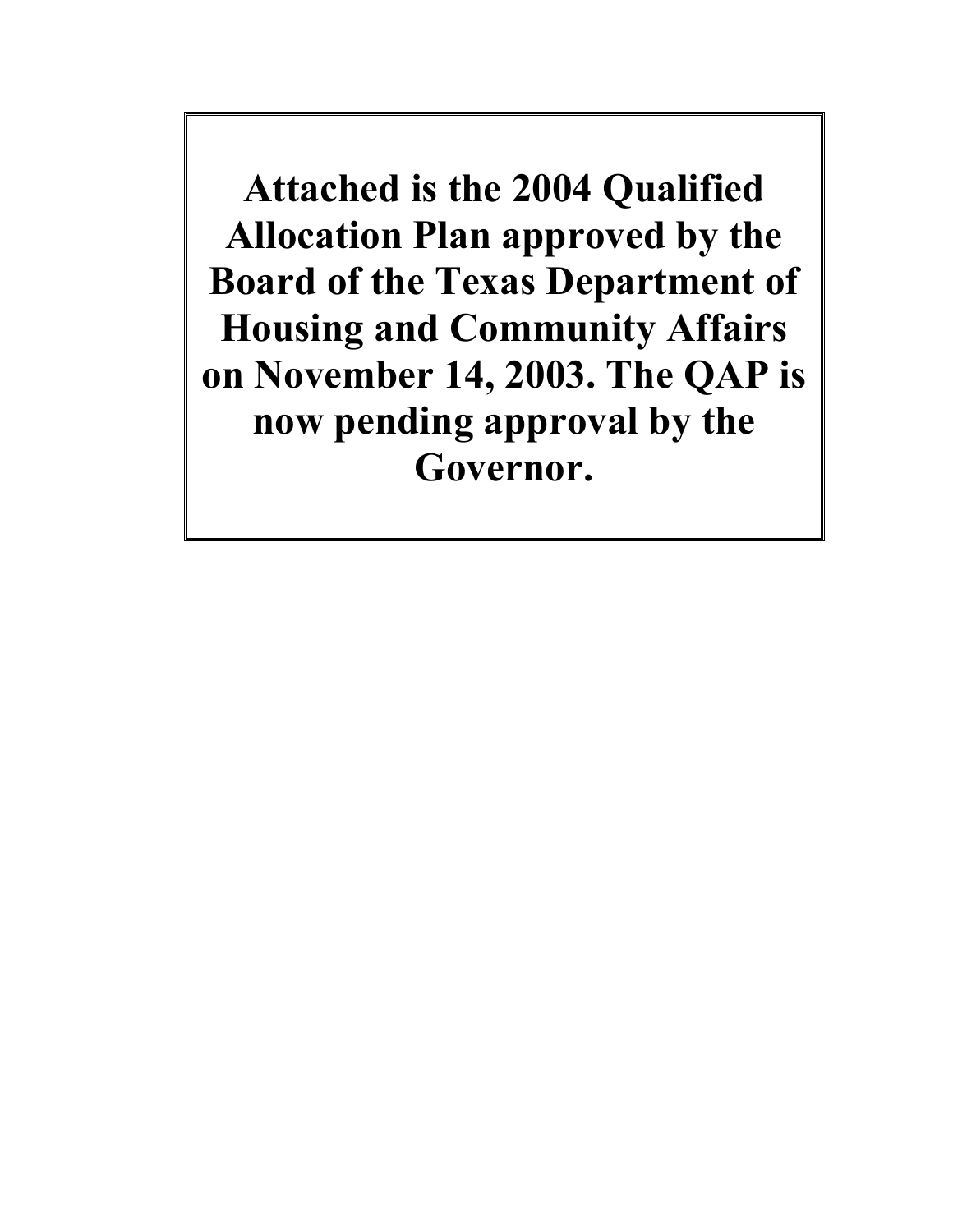

# **Multifamily Finance Production Division 2004 Housing Tax Credit Program Qualified Allocation Plan and Rules**

| \$50.5. INELIGIBILITY, DISQUALIFICATION AND DEBARMENT, APPLICANT STANDARDS, REPRESENTATION BY                                                                                                     |
|---------------------------------------------------------------------------------------------------------------------------------------------------------------------------------------------------|
| §50.6. SITE AND DEVELOPMENT RESTRICTIONS: FLOODPLAIN, INELIGIBLE BUILDING TYPES, SCATTERED SITE<br>LIMITATIONS, CREDIT AMOUNT, LIMITATIONS ON THE SIZE OF DEVELOPMENTS, REHABILITATION COSTS.  12 |
| \$50.7. REGIONAL ALLOCATION FORMULA, SET-ASIDES, REDISTRIBUTION OF CREDITS.  13                                                                                                                   |
| \$50.8. PRE-APPLICATION: SUBMISSION, EVALUATION PROCESS, THRESHOLD CRITERIA AND REVIEW, RESULTS.                                                                                                  |
| \$50.9. APPLICATION: SUBMISSION, ADHERENCE TO OBLIGATIONS, EVALUATION PROCESS, REQUIRED PRE-<br>CERTIFICATION AND ACKNOWLEDGEMENT, THRESHOLD CRITERIA, SELECTION CRITERIA, EVALUATION             |
|                                                                                                                                                                                                   |
| \$50.11. REQUIRED APPLICATION NOTIFICATIONS, RECEIPT OF PUBLIC COMMENT, AND MEETINGS WITH<br>APPLICANTS; VIEWING OF PRE-APPLICATIONS AND APPLICATIONS; CONFIDENTIAL INFORMATION. 40               |
| \$50.12. TAX EXEMPT BOND DEVELOPMENTS: FILING OF APPLICATIONS, APPLICABILITY OF RULES,<br>SUPPORTIVE SERVICES, FINANCIAL FEASIBILITY EVALUATION, SATISFACTION OF REQUIREMENTS42                   |
| \$50.13 COMMITMENT AND DETERMINATION NOTICES; AGREEMENT AND ELECTION STATEMENT. 43                                                                                                                |
|                                                                                                                                                                                                   |
| \$50.15. CLOSING OF THE CONSTRUCTION LOAN, COMMENCEMENT OF SUBSTANTIAL CONSTRUCTION. 45                                                                                                           |
|                                                                                                                                                                                                   |
|                                                                                                                                                                                                   |
| \$50.18 BOARD REEVALUATION, APPEALS; AMENDMENTS, HOUSING TAX CREDIT AND OWNERSHIP TRANSFERS,                                                                                                      |
|                                                                                                                                                                                                   |
|                                                                                                                                                                                                   |
| \$50.21. PROGRAM FEES, REFUNDS, PUBLIC INFORMATION REQUESTS, AMENDMENTS OF FEES AND<br>NOTIFICATION OF FEES, EXTENSIONS.                                                                          |
|                                                                                                                                                                                                   |
|                                                                                                                                                                                                   |
|                                                                                                                                                                                                   |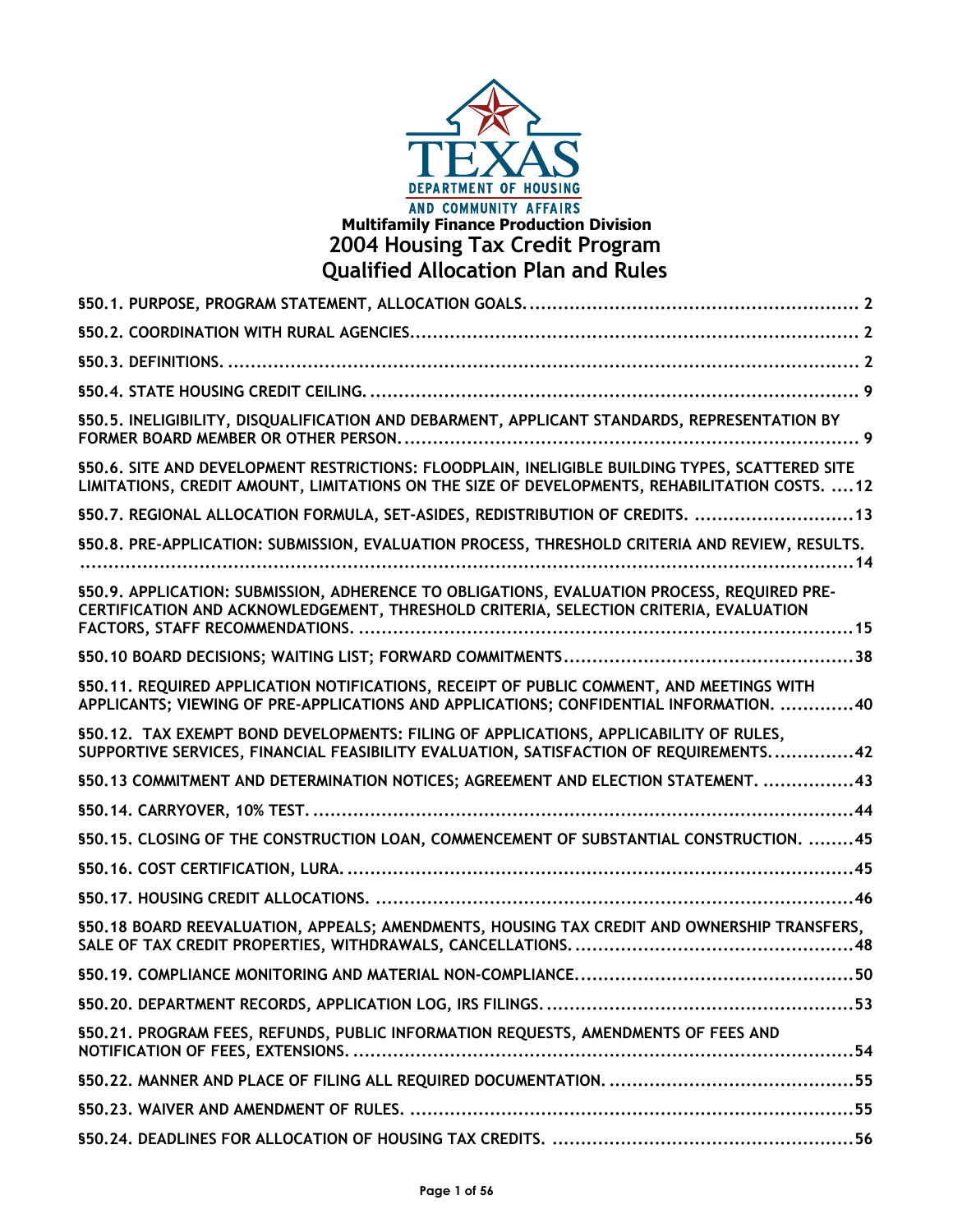# **§50.1. Purpose, Program Statement, Allocation Goals.**

(a) **Purpose.** The Rules in this chapter apply to the allocation by the Texas Department of Housing and Community Affairs (the Department) of Housing Tax Credits authorized by applicable federal income tax laws. The Internal Revenue Code of 1986, §42, as amended, provides for credits against federal income taxes for owners of qualified low income rental housing Developments. That section provides for the allocation of the available tax credit amount by state housing credit agencies. Pursuant to Executive Order AWR-92-3 (March 4, 1992), the Department was authorized to make Housing Credit Allocations for the State of Texas. As required by the Internal Revenue Code, §42(m)(1), the Department developed this Qualified Allocation Plan (QAP) which is set forth in §§50.1 through 50.24 of this title. Sections in this chapter establish procedures for applying for and obtaining an allocation of Housing Tax Credits, along with ensuring that the proper threshold criteria, selection criteria, priorities and preferences are followed in making such allocations.

(b) **Program Statement.** The Department shall administer the program to encourage the development and preservation of appropriate types of rental housing for households that have difficulty finding suitable, accessible, affordable rental housing in the private marketplace; maximize the number of suitable, accessible, affordable residential rental units added to the state's housing supply; prevent losses for any reason to the state's supply of suitable, accessible, affordable residential rental units by enabling the rehabilitation of rental housing or by providing other preventive financial support; and provide for the participation of for-profit organizations and provide for and encourage the participation of nonprofit organizations in the acquisition, development and operation of accessible affordable housing developments in rural and urban communities. [2306.6701]

(c) **Allocation Goals.** It shall be the goal of this Department and the Board, through these provisions, to encourage diversity through broad geographic allocation of tax credits within the state, and in accordance with the regional allocation formula, and to promote maximum utilization of the available tax credit amount. The processes and criteria utilized to realize this goal are described in §§50.8 and 50.9 of this title, without in any way limiting the effect or applicability of all other provisions of this title.

## **§50.2. Coordination with Rural Agencies.**

To assure maximum utilization and optimum geographic distribution of tax credits in rural areas, and to achieve increased sharing of information, reduction of processing procedures, and fulfillment of Development compliance requirements in rural areas, the Department has entered into a Memorandum of Understanding (MOU) with the TX-USDA-RHS to coordinate on existing, rehabilitated, and new construction housing Developments financed by TX-USDA-RHS; and will jointly administer the Rural Regional Allocation with the Texas Office of Rural Community Affairs (ORCA). ORCA will assist in developing all Threshold, Selection and Underwriting Criteria applied to Applications eligible for the Rural Regional Allocation. The Criteria will be approved by that Agency. To ensure that the Rural Regional Allocation receives a sufficient volume of eligible Applications, the Department and ORCA shall jointly implement outreach, training, and rural area capacity building efforts. [2306.6723]

# **§50.3. Definitions.**

The following words and terms, when used in this chapter, shall have the following meanings, unless the context clearly indicates otherwise.

(1) **Administrative Deficiencies** - The absence of information or a document from the Application which is important to a review and scoring of the Application and is required under  $$550.8(d)$  and  $50.9(e)$ , (f) and (g) of this title.

(2) **Affiliate** - An individual, corporation, partnership, joint venture, limited liability company, trust, estate, association, cooperative or other organization or entity of any nature whatsoever that directly, or indirectly through one or more intermediaries, Controls, is Controlled by, or is under common Control with any other Person, and specifically shall include parents or subsidiaries. Affiliates also include all General Partners, Special Limited Partners and Principals with at least a 10% ownership interest.

(3) **Agreement and Election Statement** - A document in which the Development Owner elects, irrevocably, to fix the Applicable Percentage with respect to a building or buildings, as that in effect for the month in which the Department and the Development Owner enter into a binding agreement as to the housing credit dollar amount to be allocated to such building or buildings.

(4) **Applicable Fraction** - The fraction used to determine the Qualified Basis of the qualified low income building, which is the smaller of the Unit fraction or the floor space fraction, all determined as provided in the Code,  $$42(c)(1)$ .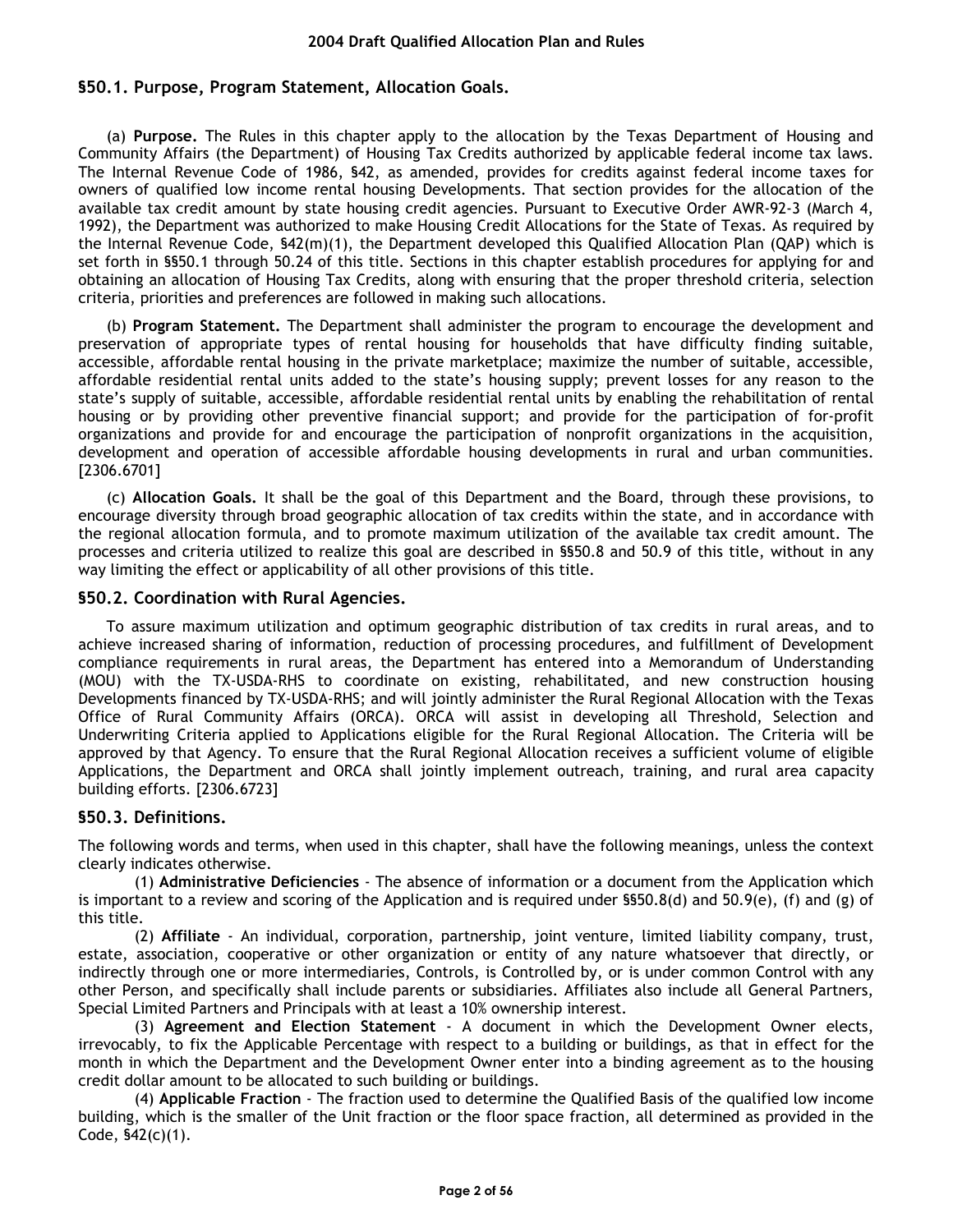(5) **Applicable Percentage** - The percentage used to determine the amount of the Housing Tax Credit, as defined more fully in the Code, §42(b).

(A) For purposes of the Application, the Applicable Percentage will be projected at 10 basis points above the greater of:

(i) the current applicable percentage for the month in which the Application is submitted to the Department, or

(ii) the trailing 1-year, 2-year or 3-year average rate in effect during the month in which the Application is submitted to the Department.

(B) For purposes of making a credit recommendation at any other time, the Applicable Percentage will be based in order of priority on:

(i) The percentage indicated in the Agreement and Election Statement, if executed; or

(ii) The actual applicable percentage as determined by the Code, §42(b), if all or part of the Development has been placed in service and for any buildings not placed in service the percentage will be the actual percentage as determined by Code, §42(b) for the most current month; or

(iii) The percentage as calculated in subparagraph (A) of this paragraph if the Agreement and Election Statement has not been executed and no buildings have been placed in service.

(6) **Applicant** - Any Person or Affiliate of a Person who files a Pre-Application or an Application with the Department requesting a Housing Credit Allocation. [2306.6702]

(7) **Application** - An application, in the form prescribed by the Department, filed with the Department by an Applicant, including any exhibits or other supporting material. [2306.6702]

(8) **Application Acceptance Period** - That period of time during which Applications for a Housing Credit Allocation from the State Housing Credit Ceiling may be submitted to the Department as more fully described in §§50.9(a) and 50.22 of this title. For Tax Exempt Bond Developments this period is that period of time prior to the deadline stated in §50.12 of this title.

(9) **Application Round** - The period beginning on the date the Department begins accepting Applications for the State Housing Credit Ceiling and continuing until all available Housing Tax Credits from the State Housing Credit Ceiling (as stipulated by the Department) are allocated, but not extending past the last day of the calendar year. [2306.6702]

(10) **Application Submission Procedures Manual** - The manual produced and amended from time to time by the Department which sets forth procedures, forms, and guidelines for the filing of Pre-Applications and Applications for Housing Tax Credits.

(11) **Area Median Gross Income (AMGI)** – Area median gross household income, as determined for all purposes under and in accordance with the requirements of the Code, §42.

(12) **At-Risk Development** – a Development that:

(A) has received the benefit of a subsidy in the form of a below-market interest rate loan, interest rate reduction, equity incentive, rental subsidy, Section 8 housing assistance payment, rental supplement payment, rental assistance payment, or equity incentive under the following federal laws, as applicable:

(i) Sections  $221(d)(3)$ , (4) and (5), National Housing Act (12 U.S.C. Section 1715l);

(ii) Section 236, National Housing Act (12 U.S.C. Section 1715z-1);

(iii) Section 202, Housing Act of 1959 (12 U.S.C. Section 1701q);

(iv) Section 101, Housing and Urban Development Act of 1965 (12 U.S.C. Section 1701s);

(v) any project-based assistance authority pursuant to Section 8 of the U.S. Housing Act of 1937;

(vi) Sections 514, 515, 516, and 538 Housing Act of 1949 (42 U.S.C. Sections 1484, 1485, and

1486); and

(vii) Section 42, of the Internal Revenue Code of 1986 (26 U.S.C. Section 42), and

(B) is subject to the following conditions:

(i) the stipulation to maintain affordability in the contract granting the subsidy is nearing expiration (expiration will occur within two calendar years of July 31 of the year the Application is submitted); or

(ii) the federally insured mortgage on the Development is eligible for prepayment or is nearing the end of its mortgage term (the term will end within two calendar years of July 31 of the year the Application is submitted).

(C) An Application for a Development that includes the demolition of the existing Units which have received the financial benefit described in subparagraph (A) of this paragraph will not qualify as an At-Risk Development unless the redevelopment will include the same site, except that a Housing Authority proposing reconstruction of public housing, supplemented with HOPE VI funding or funding from their capital grant fund, will be qualified as an At-Risk Development if it meets the requirements described in §50.7(b)(3) of this title. Redevelopment of any type must include the same site as the original development to qualify in this set-aside."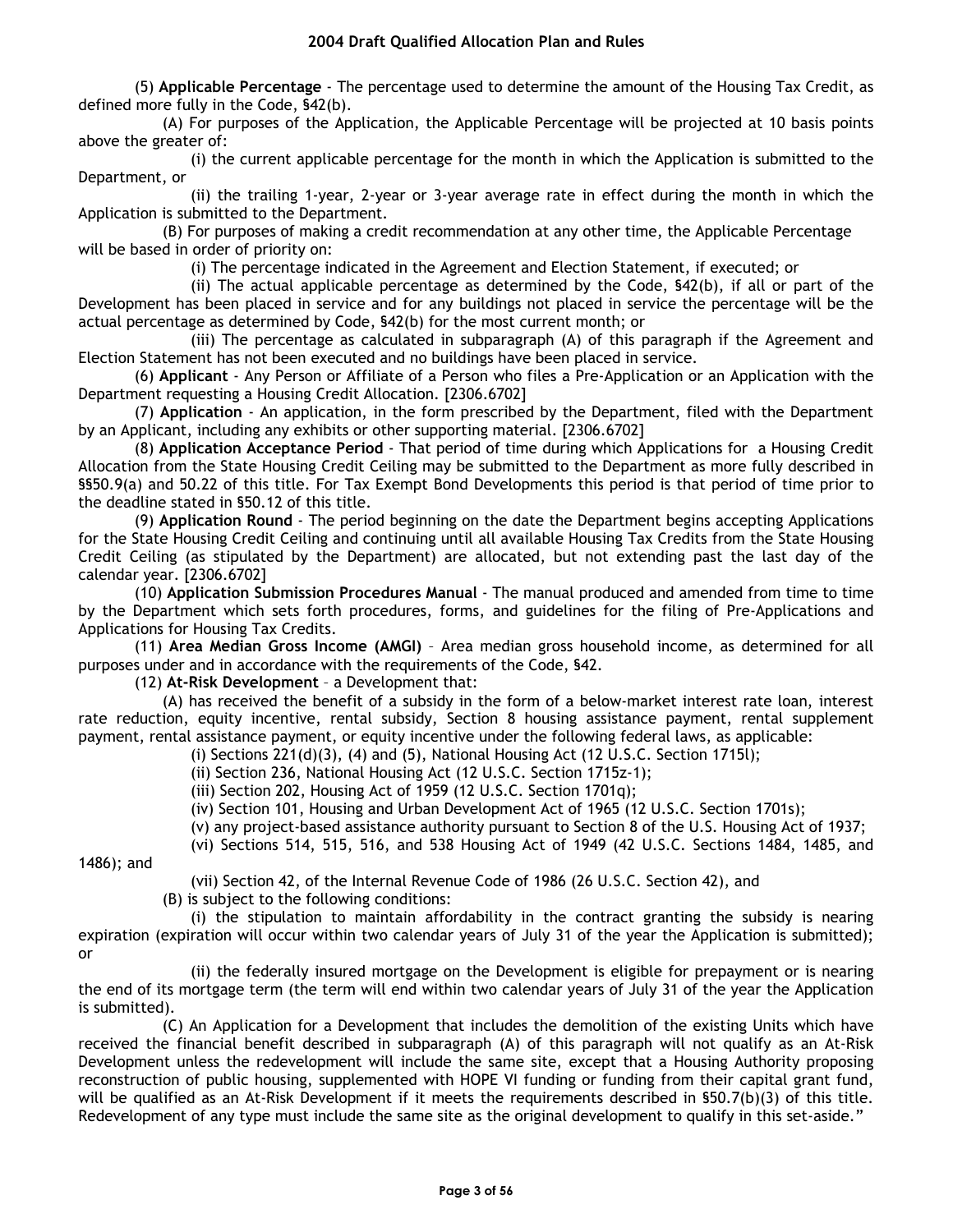(D) Developments must be at risk of losing all affordability on the site. However, Developments that have an opportunity to retain or renew any of the financial benefit described in subparagraph (A) of this paragraph must retain or renew all possible financial benefit to qualify as an At-Risk Development. [2306.6702]

(13) **Bedroom** – A portion of a Unit set aside for sleeping which is no less than 100 square feet; has no width or length less than 8 feet; has at least one window that provides exterior access; and has at least one closet that is not less than 2 feet deep and 3 feet wide and high enough to accommodate 5 feet of hanging space.

(14) **Board** - The governing Board of the Department. [2306.004]

(15) **Carryover Allocation** - An allocation of current year tax credit authority by the Department pursuant to the provisions of the Code, §42(h)(1)(E) and Treasury Regulations, §1.42-6.

(16) **Carryover Allocation Document** - A document issued by the Department, and executed by the Development Owner, pursuant to §50.14 of this title.

(17) **Carryover Allocation Procedures Manual** - The manual produced and amended from time to time by the Department which sets forth procedures, forms, and guidelines for filing Carryover Allocation requests.

(18) **Code** - The Internal Revenue Code of 1986, as amended from time to time, together with any applicable regulations, rules, rulings, revenue procedures, information statements or other official pronouncements issued thereunder by the United States Department of the Treasury or the Internal Revenue Service.

(19) **Colonia** – A geographic area located in a county some part of which is within 150 miles of the international border of this state and that:

(A) has a majority population composed of individuals and families of low income and very low income, based on the federal Office of Management and Budget poverty index, and meets the qualifications of an economically distressed area under §17.921, Water Code; or

(B) has the physical and economic characteristics of a colonia, as determined by the Texas Water Development Board.

(20) **Commitment Notice** - A notice issued by the Department to a Development Owner pursuant to §50.13 of this title and also referred to as the "commitment."

(21) **Compliance Period** - With respect to a building, the period of 15 taxable years, beginning with the first taxable year of the Credit Period pursuant to the Code, §42(i)(1).

(22) **Control** - (including the terms "Controlling," "Controlled by", and/or "under common Control with") the possession, directly or indirectly, of the power to direct or cause the direction of the management and policies of any Person, whether through the ownership of voting securities, by contract or otherwise, including specifically ownership of more than 50% of the General Partner interest in a limited partnership, or designation as a managing General Partner of a limited liability company.

(23) **Cost Certification Procedures Manual** - The manual produced and amended from time to time by the Department which sets forth procedures, forms, and guidelines for filing requests for IRS Form(s) 8609 for Developments placed in service under the Housing Tax Credit Program.

(24) **Credit Period** - With respect to a building within a Development, the period of ten taxable years beginning with the taxable year the building is placed in service or, at the election of the Development Owner, the succeeding taxable year, as more fully defined in the Code, §42(f)(1).

(25) **Department** – The Texas Department of Housing and Community Affairs, an agency of the State of Texas, established by Chapter 2306, Texas Government Code, including Department employees and/or the Board. [2306.004]

(26) **Determination Notice** - A notice issued by the Department to the Development Owner of a Tax Exempt Bond Development which states that the Development may be eligible to claim Housing Tax Credits without receiving an allocation of Housing Tax Credits from the State Housing Credit Ceiling because it satisfies the requirements of this QAP; sets forth conditions which must be met by the Development before the Department will issue the IRS Form(s) 8609 to the Development Owner; and specifies the Department's determination as to the amount of tax credits necessary for the financial feasibility of the Development and its viability as a rent restricted Development throughout the affordability period.

(27) **Developer** – Any Person entering into a contract with the Development Owner to provide development services with respect to the Development and receiving a fee for such services (which fee cannot exceed 15% of the Eligible Basis) and any other Person receiving any portion of such fee, whether by subcontract or otherwise.

(28) **Development** – A proposed qualified low income housing project, for new construction or rehabilitation, as defined by the Code, §42(g), that consists of one or more buildings containing multiple Units, and that, if the Development shall consist of multiple buildings, is financed under a common plan and is owned by the same Person for federal tax purposes, and the buildings of which are either:

(A) located on a single site or contiguous site; or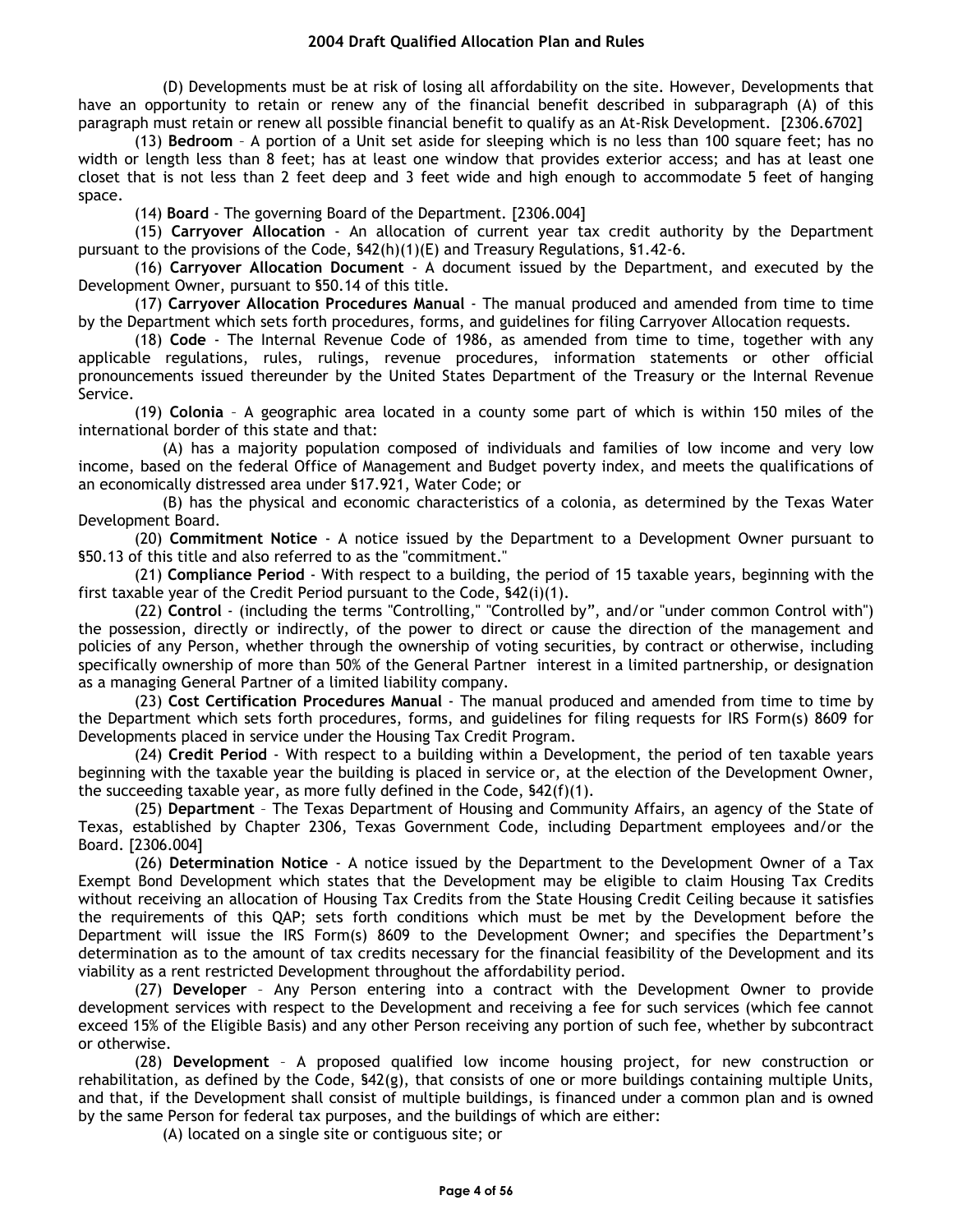(B) located on scattered sites and contain only rent-restricted units. [2306.6702]

(29) **Development Consultant** - Any Person (with or without ownership interest in the Development) who provides professional services relating to the filing of an Application, Carryover Allocation Document, and/or cost certification documents.

(30) **Development Owner** – Any Person, General Partner, or Affiliate of a Person who owns or proposes a Development or expects to acquire Control of a Development under a purchase contract approved by the Department. [2306.6702]

(31) **Development Team** - All Persons or Affiliates thereof that play a role in the development, construction, rehabilitation, management and/or continuing operation of the subject Property, which will include any Development Consultant and Guarantor.

(32) **Economically Distressed Area** – Consistent with §17.921 of Texas Water Code, an area in which:

(A) water supply or sewer services are inadequate to meet minimal needs of residential users as defined by Texas Water Development Board rules;

(B) financial resources are inadequate to provide water supply or sewer services that will satisfy those needs; and

(C) an established residential subdivision was located on June 1, 1989, as determined by the Texas Water Development Board.

(33) **Eligible Basis** - With respect to a building within a Development, the building's Eligible Basis as defined in the Code, §42(d).

(34) **Executive Award and Review Advisory Committee** ("The Committee") – A Departmental committee that will make funding and commitment recommendations to the Board based upon the evaluation of an Application in accordance with the housing priorities as set forth in Chapter 2306 of the Texas Government Code, and as set forth herein, and the ability of an Applicant to meet those priorities. [2306.6702]

(35) **Extended Housing Commitment** - An agreement between the Department, the Development Owner and all successors in interest to the Development Owner concerning the extended housing use of buildings within the Development throughout the extended use period as provided in the Code, §42(h)(6). The Extended Housing Commitment with respect to a Development is expressed in the LURA applicable to the Development.

(36) **General Contractor** - One who contracts for the construction or rehabilitation of an entire Development, rather than a portion of the work. The General Contractor hires subcontractors, such as plumbing contractors, electrical contractors, etc., coordinates all work, and is responsible for payment to the subcontractors. This party may also be referred to as the "contractor."

(37) **General Partner** – That partner, or collective of partners, identified as the general partner of the partnership that is the Development Owner and that has general liability for the partnership. In addition, unless the context shall clearly indicate the contrary, if the Development Owner in question is a limited liability company, the term "General Partner" shall also mean the managing member or other party with management responsibility for the limited liability company.

(38) **Governmental Entity** - Includes federal or state agencies, departments, boards, bureaus, commissions, authorities, and political subdivisions, special districts and other similar entities.

(39) Guarantor – Means any Person that provides, or is anticipated to provide, a guaranty for the equity or debt financing for the Development.

(40) **Historic Development** – A residential Development that has received a historic property designation by a federal, state or local government entity.

(41) **Historically Underutilized Businesses (HUB)** – Any entity defined as a historically underutilized business with its principal place of business in the State of Texas in accordance with Chapter 2161, Texas Government Code.

(42) **Housing Credit Agency** - A Governmental Entity charged with the responsibility of allocating Housing Tax Credits pursuant to the Code, §42. For the purposes of this title, the Department is the sole "Housing Credit Agency" of the State of Texas.

(43) **Housing Credit Allocation** - An allocation by the Department to a Development Owner of Housing Tax Credit in accordance with the provisions of this title.

(44) **Housing Credit Allocation Amount** - With respect to a Development or a building within a Development, that amount the Department determines to be necessary for the financial feasibility of the Development and its viability as a Development throughout the affordability period and which it allocates to the Development.

(45) **Housing Tax Credit** ("tax credits") – A tax credit allocated, or for which a Development may qualify, under the Housing Tax Credit Program, pursuant to the Code, §42. [2306.6702]

(46) **HUD** - The United States Department of Housing and Urban Development, or its successor.

(47) **Ineligible Building Types** - Those Developments which are ineligible, pursuant to this QAP, for funding under the Housing Tax Credit Program, as follows: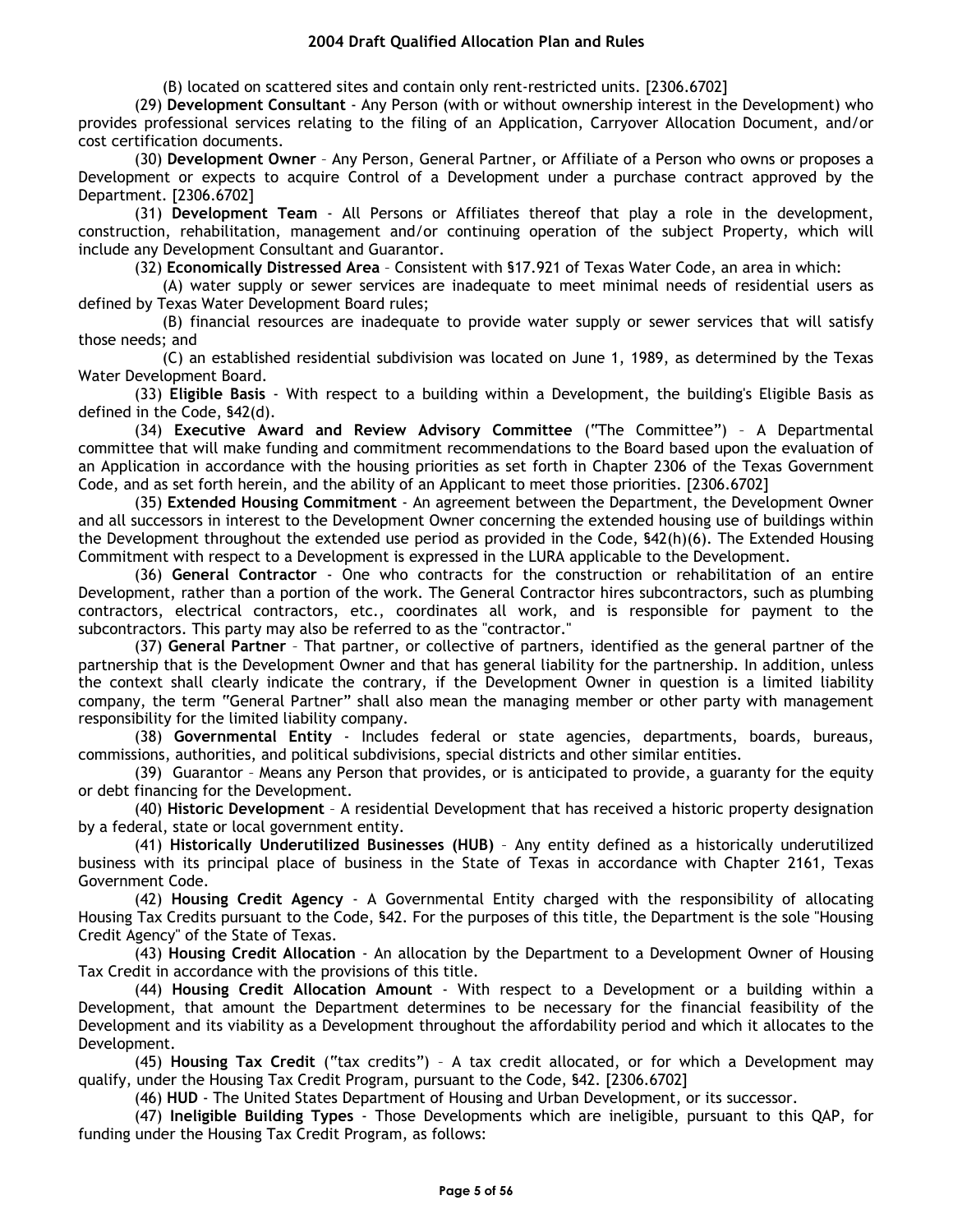(A) Hospitals, nursing homes, trailer parks, dormitories (or other buildings that will be predominantly occupied by students) or other facilities which are usually classified as transient housing (other than certain specific types of transitional housing for the homeless and single room occupancy units, as provided in the Code, §§42(i)(3)(B)(iii) and (iv)) are not eligible. However, structures formerly used as hospitals, nursing homes or dormitories are eligible for Housing Tax Credits if the Development involves the conversion of the building to a non-transient multifamily residential development.

(B) Any Qualified Elderly Development of two stories or more that does not include elevator service for any Units or living space above the first floor.

(C) Any Qualified Elderly Development with any Units having more than two bedrooms.

(D) Any Development with building(s) with four or more stories that does not include an elevator.

(E) Any Development proposing new construction, other than a Development (new construction or rehabilitation) composed entirely of single-family dwellings, having any Units with four or more bedrooms.

(F) Any Development that violates the Integrated Housing Policy of the Department.

(G) Any Development involving new construction (other than a Qualified Elderly Development, a single family development or a transitional housing development) in which any of the designs in clauses (i) through (iii) of this subparagraph are proposed. For purposes of this limitation, a den, study or other similar space that could reasonably function as a bedroom will be considered a bedroom.

(i) more than 60% of the total Units are one bedroom Units; or

(ii) more than 45% of the total Units are two bedroom Units; or

(iii) more than 35% of the total Units are three bedroom Units.

(48) **IRS** - The Internal Revenue Service, or its successor.

(49) **Land Use Restriction Agreement** (LURA) - An agreement between the Department and the Development Owner which is binding upon the Development Owner's successors in interest, that encumbers the Development with respect to the requirements of this chapter, Chapter 2306, Texas Government Code, and the requirements of the Code, §42. [2306.6702]

(50) **Material Non-Compliance** - A property located within the state of Texas will be classified by the Department as being in material non-compliance status if the non-compliance score for such property is equal to or exceeds 30 points in accordance with the provisions of §50.5(b)(3) of this title and under the methodology and point system set forth in Chapter 60 of this title, to be proposed. A property located outside the state of Texas will be classified by the Department as being in Material Non-compliance status if the non-compliance score for such property is equal to or exceeds 30 points in accordance with the provisions of \$50.5(b)(4) of this title and under the methodology and point system set forth in Chapter 60 of this title, to be proposed.

(51) **Minority Owned Business** - A business entity at least 51% of which is owned by members of a minority group or, in the case of a corporation, at least 51% of the shares of which are owned by members of a minority group, and that is managed and Controlled by members of a minority group in its daily operations. Minority group includes women, African Americans, American Indians, Asian Americans, and Mexican Americans and other Americans of Hispanic origin. [2306.6734]

(52) **ORCA** – Office of Rural Community Affairs, as established by Chapter 487 of Texas Government Code. [2306.6702]

(53) **Person** - Means, without limitation, any natural person, corporation, partnership, limited partnership, joint venture, limited liability company, trust, estate, association, cooperative, government, political subdivision, agency or instrumentality or other organization or entity of any nature whatsoever and shall include any group of Persons acting in concert toward a common goal, including the individual members of the group.

(54) **Persons with Disabilities** - A person who:

(A) has a physical, mental or emotional impairment that:

(i) is expected to be of a long, continued and indefinite duration,

(ii) substantially impedes his or her ability to live independently, and

(iii) is of such a nature that the disability could be improved by more suitable housing conditions,

(B) has a developmental disability, as defined in the Developmental Disabilities Assistance and Bill of Rights Act (42 U.S.C. Section 15002),or

(C) has a disability, as defined in 24 CFR §5.403.

(55) **Pre-Application** – A preliminary application, in a form prescribed by the Department, filed with the Department by an Applicant prior to submission of the Application, including any required exhibits or other supporting material, as more fully described in §§50.8 and 50.22 of this title.

(56) **Pre-Application Acceptance Period** - That period of time during which Pre-Applications for a Housing Credit Allocation from the State Housing Credit Ceiling may be submitted to the Department.

(57) **Principal** – the term Principal is defined as Persons that will exercise Control over a partnership, corporation, limited liability company, trust, or any other private entity. In the case of: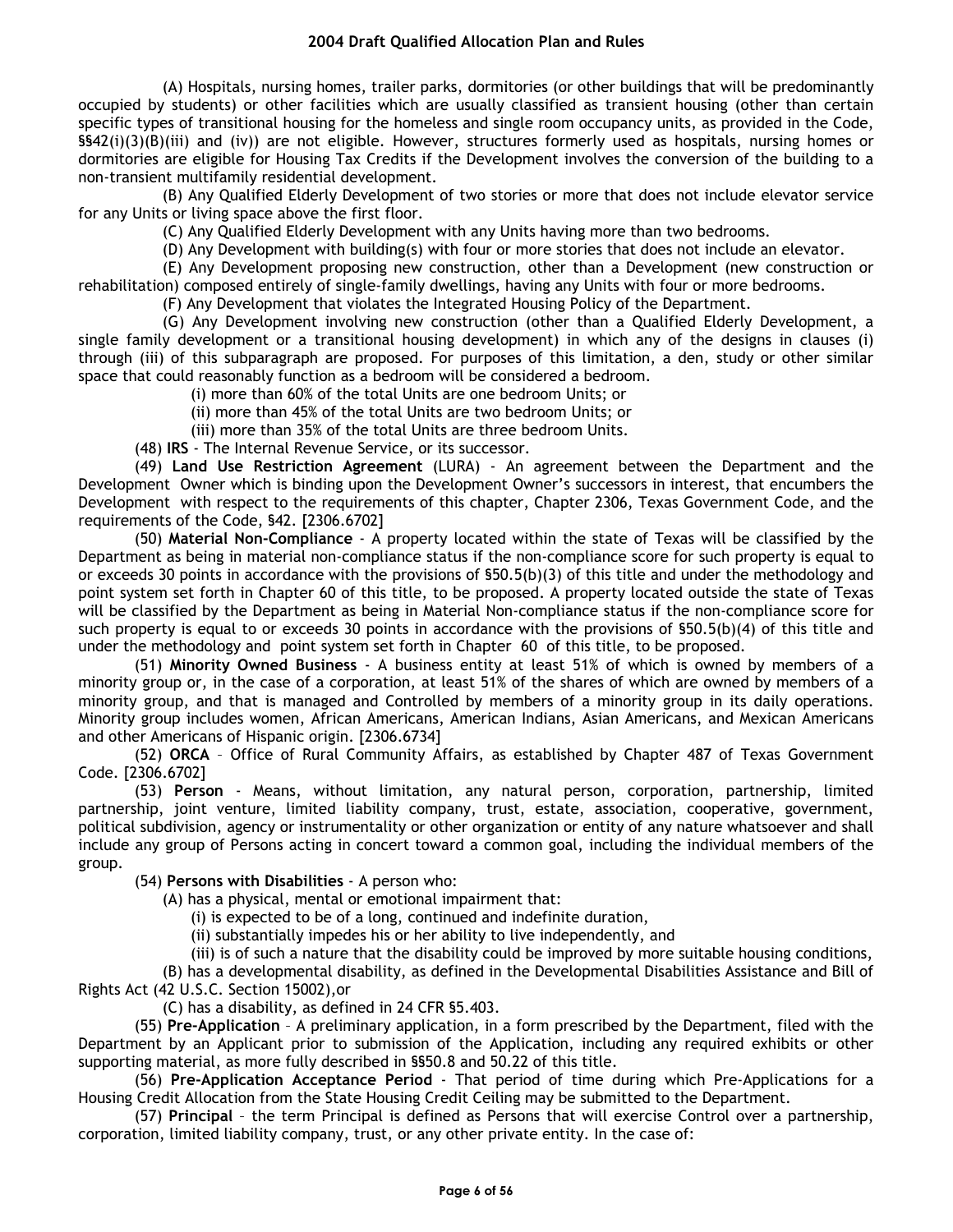(A) partnerships, Principals include all General Partners and Special LP and Principals with at least 10% ownership interest ;

(B) corporations, Principals include any officer authorized by the board of directors to act on behalf of the corporation, including the president, vice president, secretary, treasurer and all other executive officers, and each stock holder having a ten percent or more interest in the corporation; and

(C) limited liability companies, Principals include all managing members, members having a ten percent or more interest in the limited liability company or any officer authorized to act on behalf of the limited liability company.

(58) **Prison Community** – A city or town which is located outside of a Metropolitan Statistical Area (MSA) or Primary Metropolitan Statistical Area (PMSA) and was awarded a state prison within the past five years.

(59) **Property** - The real estate and all improvements thereon which are the subject of the Application (including all items of personal property affixed or related thereto), whether currently existing or proposed to be built thereon in connection with the Application.

(60) **Qualified Allocation Plan** (QAP) – [2306.6702] A plan adopted by the Board, and approved by the Governor, under this title, and as provided in the Code, § 42(m)(1) and as further provided in §§50.1 through 50.24 of this title, that:

(A) provides the threshold and scoring, and underwriting process based on housing priorities of the Department that are appropriate to local conditions; and

(B) consistent with 2306.6710(e), Texas Government Code, gives preference in Housing Credit Allocations to Developments that, as compared to other Developments:

(i) when practicable and feasible based on documented, committed, and available Third-Party funding sources, serve the lowest income tenants per housing tax credit; and

(ii) produce for the longest economically feasible period the greatest number of high quality Units committed to remaining affordable to any tenants who are income-eligible under the Housing Tax Credit Program; and

(C) provides a procedure for the Department, the Department's agent, or private contractor of the Department to use in monitoring compliance with the Qualified Allocation Plan, notifying the IRS of noncompliance, and monitoring for noncompliance with habitability standards through regular site visits.

(61) **Qualified Basis** - With respect to a building within a Development, the building's Eligible Basis multiplied by the Applicable Fraction, within the meaning of the Code,  $\frac{542(c)}{1}$ .

(62) **Qualified Census Tract** - Any census tract which is so designated by the Secretary of HUD in accordance with the Code, §42(d)(5)(C)(ii).

(63) **Qualified Elderly Development** – A Development which meets the requirements of the federal Fair Housing Act and:

(A) is intended for, and solely occupied by, individuals 62 years of age or older; or

(B) is intended and operated for occupancy by at least one individual 55 years of age or older per Unit, where at least 80% of the total housing Units are occupied by at least one individual who is 55 years of age or older; and where the Development Owner publishes and adheres to policies and procedures which demonstrate an intent by the owner and manager to provide housing for individuals 55 years of age or older. (See 42 U.S.C. Section 3607(b)).

(64) **Qualified Market Analyst** - A real estate appraiser certified or licensed by the Texas Appraiser or Licensing and Certification Board or a real estate consultant or other professional currently active in the subject property's market area who demonstrates competency, expertise, and the ability to render a high quality written report. The individual's performance, experience, and educational background will provide the general basis for determining competency as a Market Analyst. Competency will be determined by the Department, in its sole discretion. The Qualified Market Analyst must be a Third Party.

(65) **Qualified Nonprofit Organization** - An organization that is described in the Code, §501(c)(3) or (4), as these cited provisions may be amended from time to time, that is exempt from federal income taxation under the Code, §501(a), that is not affiliated with or Controlled by a for profit organization, and includes as one of its exempt purposes the fostering of low income housing within the meaning of the Code, §42(h)(5)(C). A Qualified Nonprofit Organization may select to compete in one or more of the Set-Asides, including, but not limited to, the nonprofit Set-Aside, the At-Risk Development Set-Aside and the TX-USDA-RHS Set-Aside.

(66) **Qualified Nonprofit Development** - A Development in which a Qualified Nonprofit Organization (directly or through a partnership or wholly-owned subsidiary) holds a controlling interest, materially participates (within the meaning of the Code, §469(h), as it may be amended from time to time) in its development and operation throughout the Compliance Period, and otherwise meets the requirements of the Code, §42(h)(5). [2306.6729]

(67) **Reference Manual** - That certain manual, and any amendments thereto, produced by the Department which sets forth reference material pertaining to the Housing Tax Credit Program.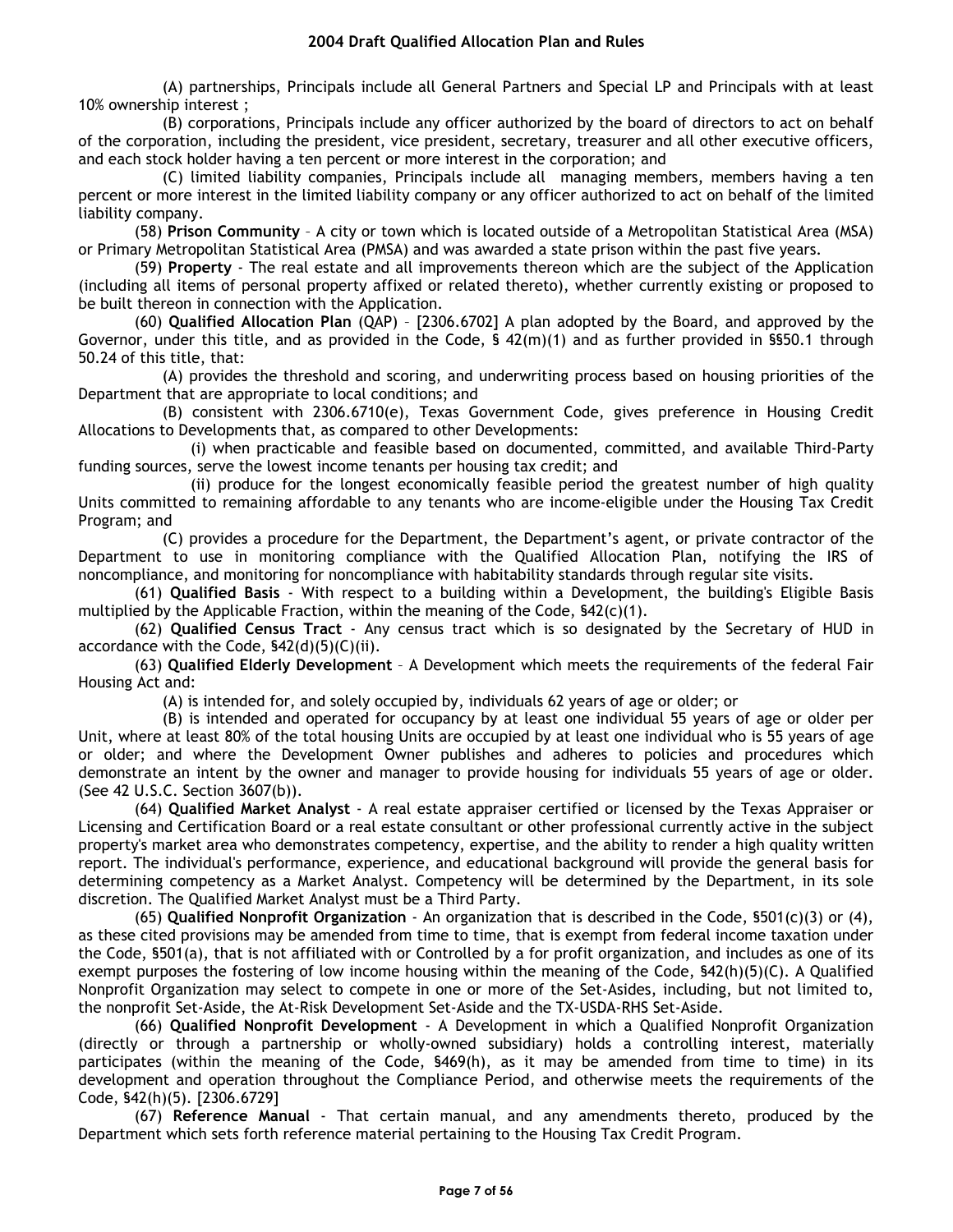(68) **Related Party** – As defined,

(A) The following individuals or entities:

(i) the brothers, sisters, spouse, ancestors, and descendants of a person within the third degree of consanguinity, as determined by Chapter 573, Texas Government Code;

(ii) a person and a corporation, if the person owns more than 50 percent of the outstanding stock of the corporation;

(iii) two or more corporations that are connected through stock ownership with a common parent possessing more than 50 percent of:

(I) the total combined voting power of all classes of stock of each of the corporations that

(II) the total value of shares of all classes of stock of each of the corporations; or

(III) the total value of shares of all classes of stock of at least one of the corporations,

excluding, in computing that voting power or value, stock owned directly by the other corporation;

(iv) a grantor and fiduciary of any trust;

(v) a fiduciary of one trust and a fiduciary of another trust, if the same person is a grantor of

both trusts;

can vote;

(vi) a fiduciary of a trust and a beneficiary of the trust;

(vii) a fiduciary of a trust and a corporation if more than 50 percent of the outstanding stock of the corporation is owned by or for:

(I) the trust; or

(II) a person who is a grantor of the trust;

(viii) a person or organization and an organization that is tax-exempt under the Code, §501(a), and that is controlled by that person or the person's family members or by that organization;

(ix) a corporation and a partnership or joint venture if the same persons own more than:

(I) 50 percent of the outstanding stock of the corporation; and

(II) 50 percent of the capital interest or the profits' interest in the partnership or joint venture;

(x) an S corporation and another S corporation if the same persons own more than 50 percent of the outstanding stock of each corporation;

(xi) an S corporation and a C corporation if the same persons own more than 50 percent of the outstanding stock of each corporation;

(xii) a partnership and a person or organization owning more than 50 percent of the capital interest or the profits' interest in that partnership; or

(xiii) two partnerships, if the same person or organization owns more than 50 percent of the capital interests or profits' interests.

Nothing in this definition is intended to constitute the Department's determination as to what relationship might cause entities to be considered "related" for various purposes under the Code.

(69) **Rules** - The Department's Housing Tax Credit Qualified Allocation Plan and Rules as presented in this title.

(70) **Rural Area** – An area that is located:

(A) outside the boundaries of a primary metropolitan statistical area or a metropolitan statistical area;

(B) within the boundaries of a primary metropolitan statistical area or a metropolitan statistical area, if the statistical area has a population of 20,000 or less and does not share a boundary with an urban area; or

(C) in an area that is eligible for new construction or rehabilitation funding by TX-USDA-RHS. [2306.6702]

(71) **Rural Development** - A Development located within a Rural Area and for which the Applicant applies for tax credits under the Rural Regional Allocation.

(72) **Selection Criteria** - Criteria used to determine housing priorities of the State under the Housing Tax Credit Program as specifically defined in §50.9(g) of this title.

(73) **Set-Aside** – A reservation of a portion of the available Housing Tax Credits to provide financial support for specific types of housing or geographic locations or serve specific types of Applicants as permitted by the Qualified Allocation Plan on a priority basis. [2306.6702]

(74) **State Housing Credit Ceiling** - The limitation imposed by the Code, §42(h), on the aggregate amount of Housing Credit Allocations that may be made by the Department during any calendar year, as determined from time to time by the Department in accordance with the Code, §42(h)(3).

(75) **Student Eligibility** - Per the Code, §42(i)(3)(D), "A unit shall not fail to be treated as a low-income unit merely because it is occupied: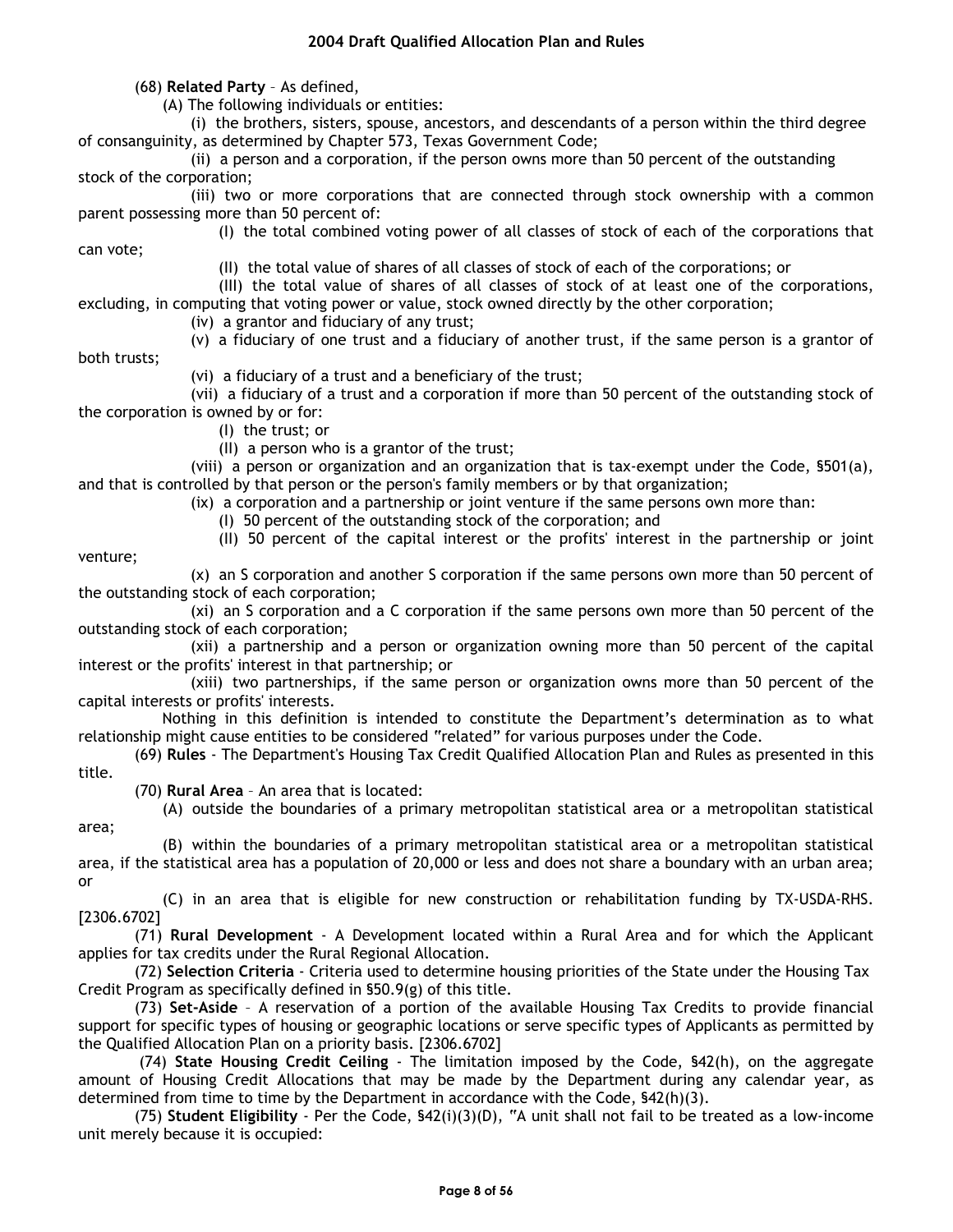(A) by an individual who is:

(i) a student and receiving assistance under Title IV of the Social Security Act (42 U.S.C. §§ 601 et seq.), or

(ii) enrolled in a job training program receiving assistance under the Job Training Partnership Act (29 USCS §§ 1501 et seq., generally; for full classification, consult USCS Tables volumes) or under other similar Federal, State, or local laws, or

(B) entirely by full-time students if such students are:

(i) single parents and their children and such parents and children are not dependents (as defined in section 152) of another individual, or

(ii) married and file a joint return."

(76) **Tax Exempt Bond Development** - A Development which receives a portion of its financing from the proceeds of tax exempt bonds which are subject to the state volume cap as described in the Code, §42(h)(4), such that the Development does not receive an allocation of tax credit authority from the State Housing Credit Ceiling.

(77) **Third Party** – A Third Party is a Person who is not an:

(A) Applicant, General Partner, Developer, or General Contractor, or

(B) an Affiliate or a Related Party to the Applicant, General Partner, Developer or General Contractor, or

(C) Person(s) receiving any portion of the contractor fee or developer fee.

(78) **Threshold Criteria** - Criteria used to determine whether the Development satisfies the minimum level of acceptability for consideration as specifically defined in §50.9(f) of this title. [2306.6702]

(79) **Total Housing Development Cost** - The total of all costs incurred or to be incurred by the Development Owner in acquiring, constructing, rehabilitating and financing a Development, as determined by the Department based on the information contained in the Application. Such costs include reserves and any expenses attributable to commercial areas. Costs associated with the sale or use of Housing Tax Credits to raise equity capital shall also be included in the Total Housing Development Cost. Such costs include but are not limited to syndication and partnership organization costs and fees, filing fees, broker commissions, related attorney and accounting fees, appraisal, engineering, and the environmental site assessment.

(80) **TX-USDA-RHS** - The Rural Housing Services (RHS) of the United States Department of Agriculture (USDA) serving the State of Texas (formerly known as TxFmHA) or its successor.

(81) **Unit** - Any residential rental unit in a Development consisting of an accommodation including a single room used as an accommodation on a non-transient basis, that contains complete physical facilities and fixtures for living, sleeping, eating, cooking and sanitation. [2306.6702]

# **§50.4. State Housing Credit Ceiling.**

The Department shall determine the State Housing Credit Ceiling for each calendar year as provided in the Code, §42(h)(3)(C), using such information and guidance as may be made available by the Internal Revenue Service. The Department shall publish each such determination in the *Texas Register* within 30 days after the receipt of such information as is required for that purpose by the Internal Revenue Service. The aggregate amount of commitments of Housing Credit Allocations made by the Department during any calendar year shall not exceed the State Housing Credit Ceiling for such year as provided in the Code, §42. Housing Credit Allocations made to Tax Exempt Bond Developments are not included in the State Housing Credit Ceiling.

## **§50.5. Ineligibility, Disqualification and Debarment, Applicant Standards, Representation by Former Board Member or Other Person.**

(a) **Ineligibility.** An Application will be ineligible if:

(1) The Applicant, Development Owner, Developer or Guarantor has been or is barred, suspended, or terminated from procurement in a state or federal program or listed in the List of Parties Excluded from Federal Procurement or Non-Procurement Programs; or,

(2) The Applicant, Development Owner, Developer or Guarantor has been convicted of a state or federal crime involving fraud, bribery, theft, misrepresentations of material facts, misappropriation of funds, or other similar criminal offenses within fifteen years preceding the Application deadline; or,

(3) The Applicant, Development Owner, Developer or Guarantor at the time of Application is: subject to an enforcement action under state or federal securities law; is subject to a federal tax lien; or is the subject of an enforcement proceeding with any Governmental Entity; or

(4) The Applicant, Development Owner, Developer or Guarantor with any past due audits has not submitted those past due audits to the Department in a satisfactory format on or before the close of the Application Acceptance Period. A Person is not eligible to receive a commitment of Housing Tax Credits from the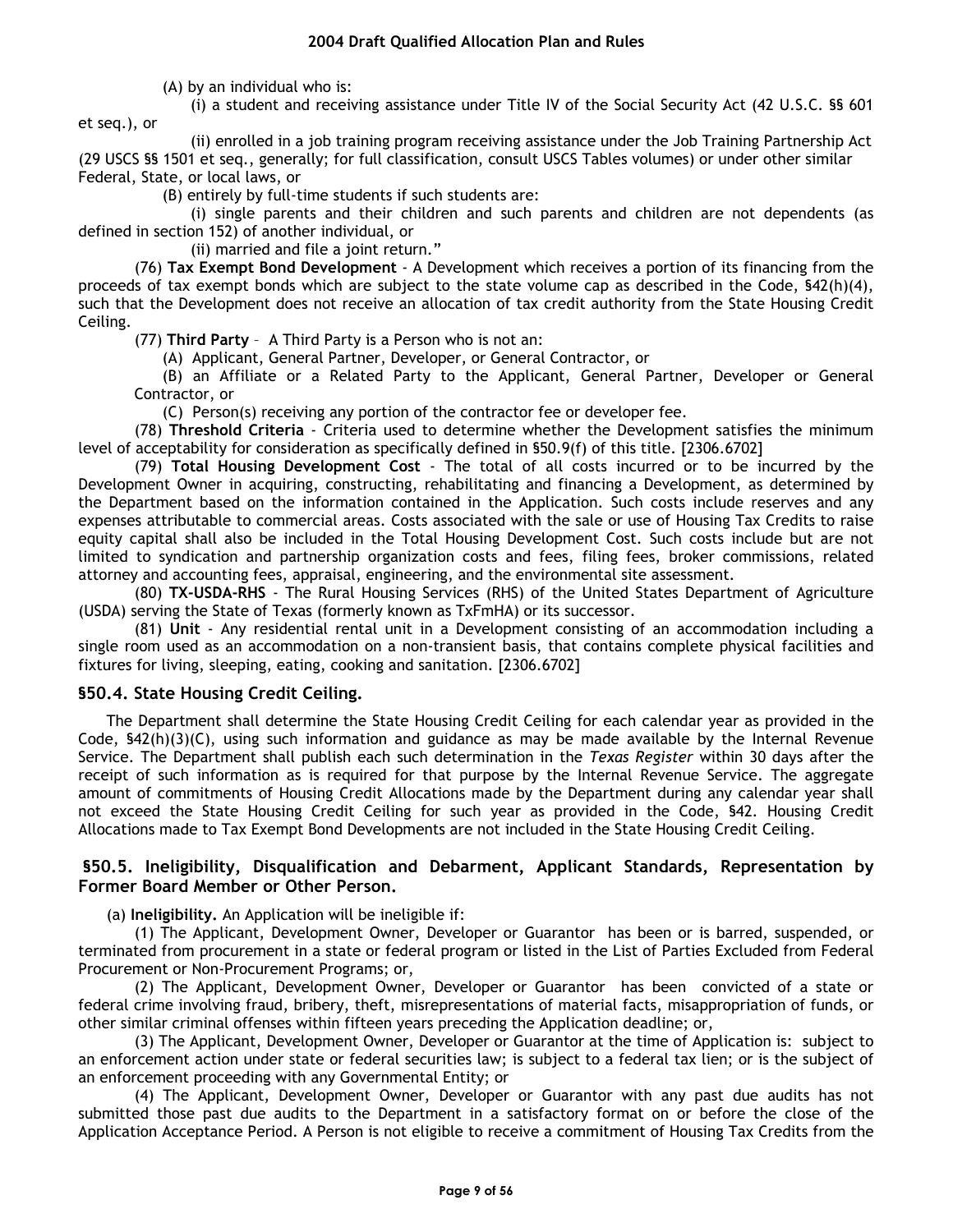Department if any audit finding or questioned or disallowed cost is unresolved as of June 1 of each year, or for Tax Exempt Bond Developments is unresolved as of the date the Application is submitted; or

(5) [2306.6703 as amended] At the time of Application or at any time during the two-year period preceding the date the Application Round begins (or for Tax Exempt Bond Developments any time during the two-year period preceding the date the Application is submitted to the Department), the Applicant or a Related Party is or has been:

(A) a member of the Board; or

(B) the Executive Director, a Deputy Executive Director, the Director of Multifamily Finance Production, the Director of Portfolio Management and Compliance, the Director of Real Estate Analysis, or a manager over housing tax credits employed by the Department.

(6) [2306.6703] The Applicant proposes to replace in less than 15 years any private activity bond financing of the Development described by the Application, unless:

(A) the Applicant proposes to maintain for a period of 30 years or more 100 percent of the Development Units supported by Housing Tax Credits as rent-restricted and exclusively for occupancy by individuals and families earning not more than 50 percent of the Area Median Gross Income, adjusted for family size; and

(B) at least one-third of all the units in the Development are public housing units or Section 8 Development-based units; or,

(7) The Development is located in a municipality or, if located outside a municipality, a county, that has more than twice the state average of units per capita supported by Housing Tax Credits or private activity bonds unless the Applicant:

(A) has obtained prior approval of the Development from the governing body of the appropriate municipality or county containing the Development in the form of a resolution; and

(B) has included in the Application a written statement of support from that governing body referencing this rule and authorizing an allocation of housing tax credits for the Development; or

(8) The Applicant proposes to construct a new Development that is located one linear mile (measured by a straight line on a map) or less from a Development that:

(A) serves the same type of household as the new Development, regardless of whether the Developments serve families, elderly individuals, or another type of household;

(B) has received an allocation of Housing Tax Credits (including Tax Exempt Bond Developments) for new construction at any time during the three-year period preceding the date the application round begins (or for Tax Exempt Bond Developments the three-year period preceding the date the Volume I is submitted); and

(C) has not been withdrawn or terminated from the Housing Tax Credit Program.

(D) An Application is not ineligible under this paragraph if:

(i) the Development is using federal HOPE VI funds received through the United States Department of Housing and Urban Development; locally approved funds received from a public improvement district or a tax increment financing district; funds provided to the state under the Cranston-Gonzalez National Affordable Housing Act (42 U.S.C. Section 12701 et seq.); or funds provided to the state and participating jurisdictions under the Housing and Community Development Act of 1974 (42 U.S.C. Section 5301 et seq.); or

(ii) the Development is located in a county with a population of less than one million; or

(iii) the Development is located outside of a metropolitan statistical area; or

(iv) the local government where the Development is to be located has by vote specifically allowed the construction of a new Development located within one linear mile or less from a Development described under subparagraphs (A) through (C) of this paragraph. [2306.6703]

(E) In determining the age of an existing development as it relates to the application of the threeyear period, the development will be considered from the date the Board took action on approving the allocation of tax credits. For example, a Development whose credits were approved by the Board on March 15, 2002, could not have a new Development located within one mile until March 16, 2005. In dealing with ties between two or more Developments as it relates to this rule, refer to §50.9(h).

(b) **Disqualification and Debarment.** The Department will disqualify an Application, and/or debar a Person (see 2306.6721, Texas Government Code), if it is determined by the Department that those issues identified in paragraphs (1) through (6) of this subsection exist. The Department shall debar a Person for the longer of, one year from the date of debarment, or until the violation causing the debarment has been remedied. Causes for disqualification and debarment include: [2306.6721]

(1) The provision of fraudulent information, knowingly false documentation, or other intentional or negligent material misrepresentation in the Application or other information submitted to the Department at any stage of the evaluation or approval process; or,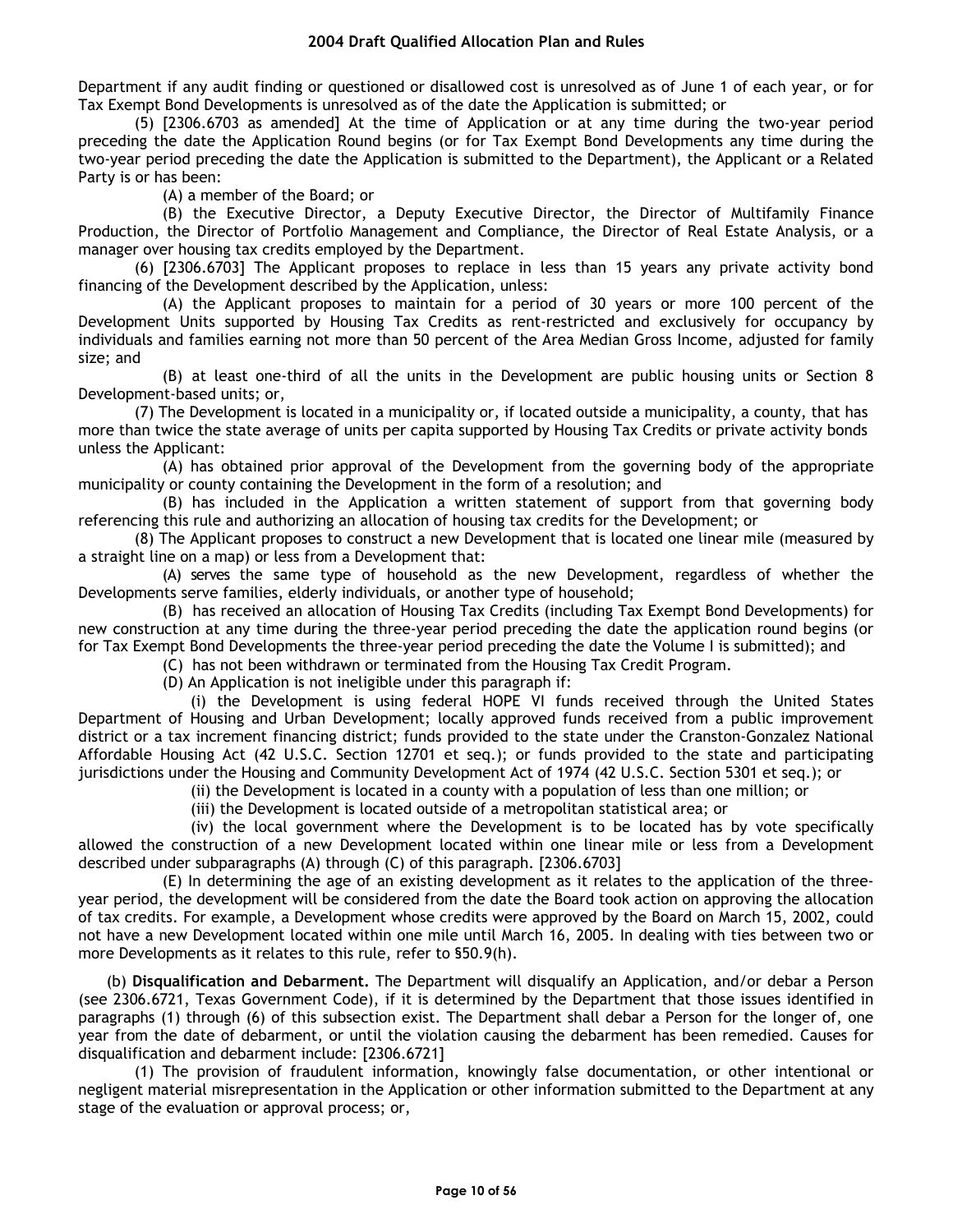(2) at the time of Application or at any time during the two-year period preceding the date the application round begins (or for Tax Exempt Bond Developments any time during the two-year period preceding the date the Application is submitted to the Department), the Applicant or a Related Party is or has been:

(A) a member of the Board; or

(B) the executive director, the deputy executive director for programs, the deputy executive director for housing operations, the director of multifamily finance production, the director of portfolio management and compliance or the director of real estate analysis employed by the Department.

(3) The Applicant, Development Owner, Developer or Guarantor that is active in the ownership or Control of one or more other rent restricted rental housing properties in the state of Texas funded by the Department is in Material Non-Compliance with the LURA (or any other document containing an Extended Housing Commitment) or the program rules in effect for such property on the date the Application Round closes or upon the date of filing Volume I of the Application for a Tax Exempt Bond Development, and such Material-Noncompliance is not corrected as provided herein. Any corrective action documentation affecting the Material Non-Compliance status score for Applicants competing in the 2004 Application Round must be received by the Department no later than 30 days prior to the close of the Application Acceptance Period, and any corrective action documentation affecting the Material Non-Compliance status score for Applicants with a Tax Exempt Bond Development must be received by the Department no later than 30 days prior to the submission of Volumes I and II. The Department may take into consideration the representations of the Applicant regarding compliance violations described in  $$50.9(f)(9)(C)$  and (D) of this title; however, the records of the Department are Controlling; or,

(4) The Applicant, Development Owner, Developer or Guarantor that is active in the ownership or Control of one or more other rent restricted rental housing properties outside of the state of Texas has an incidence of non-compliance with the LURA or the program rules in effect for such tax credit property as reported on the Uniform Application Previous Participation Certification and/or as determined by the state regulatory authority for such state and such non-compliance is determined to be Material Non-Compliance by the Department using methodology as set forth in Chapter 60 of this title, to be proposed; or,

(5) The Applicant or the Development Owner that is active in the ownership or Control of one or more tax credit properties in the state of Texas has failed to pay in full any fees billed by the Department after the due date has passed, as further described in §50.21 of this title; or

(6) the Applicant or a Related Party, the Development Owner, or the General Contractor, or any Affiliate of the General Contractor that is active in the ownership or Control of the Development, or individual employed as a lobbyist or in another capacity on behalf of the Development, communicates with any Board member with respect to the Development during the period of time starting with the time an Application is submitted until the time the Board makes a final decision with respect to any approval of that Application, unless the communication takes place at any board meeting or public hearing held with respect to that Application. Communication with Department staff must be in accordance with §50.9(b) of this title; violation of the communication restrictions of §50.9(b) is also a basis for disqualification and/or debarment. [2306.1113]

(7) It is determined by the Department's General Counsel that there is evidence that establishes probable cause to believe that an Applicant, Development Owner, Developer, or any of their employees or agents has violated a state revolving door or other standard of conduct or conflict of interest statute, including Section 2306.6733, Texas Government Code, or a section of Chapter 572, Texas Government Code, in making, advancing, or supporting the Application.

(c) **Certain Applicant and Development Standards.** Notwithstanding any other provision of this section, the Department may not allocate tax credits to a Development proposed by an Applicant if the Department determines that: [2306.223]

(1) the Development is not necessary to provide needed decent, safe, and sanitary housing at rental prices that individuals or families of low and very low income or families of moderate income can afford;

(2) the Development Owner undertaking the proposed Development will not supply well-planned and well-designed housing for individuals or families of low and very low income or families of moderate income;

(3) the Development Owner is not financially responsible;

(4) the Development Owner has contracted, or will contract for the proposed Development with, a Developer that:

(A) is on the Department's debarred list, including any parts of that list that are derived from the debarred list of the United States Department of Housing and Urban Development;

(B) has breached a contract with a public agency and failed to cure that breach; or

(C) misrepresented to a subcontractor the extent to which the Developer has benefited from contracts or financial assistance that has been awarded by a public agency, including the scope of the Developer's participation in contracts with the agency and the amount of financial assistance awarded to the Developer by the agency;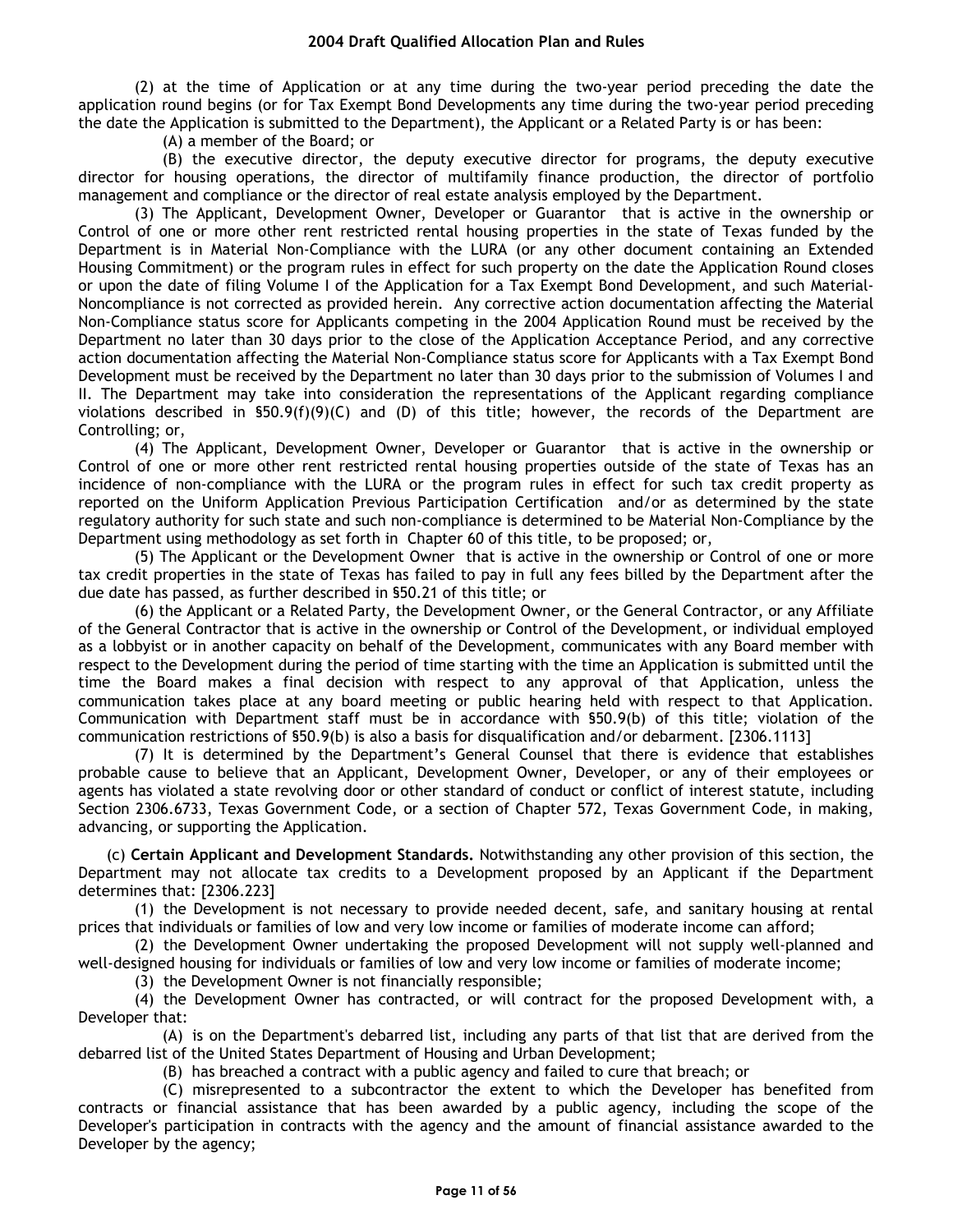(5) the financing of the housing Development is not a public purpose and will not provide a public benefit; and

(6) the Development will be undertaken outside the authority granted by this chapter to the Department and the Development Owner. (See 2306.223, Texas Government Code).

#### (d) **Representation by Former Board Member or Other Person.** [2306.6733]

(1) A former Board member or a former executive director, deputy executive director, director of multifamily finance production, director of portfolio management and compliance, director of real estate analysis or manager over housing tax credits previously employed by the Department may not:

(A) for compensation, represent an Applicant or one of its Related Parties for an allocation of tax credits before the second anniversary of the date that the Board member's, director's, or manager's service in office or employment with the Department ceased;

(B) represent any Applicant or a Related Party of an Applicant or receive compensation for services rendered on behalf of any Applicant or Related Party regarding the consideration of an Application in which the former board member, director, or manager participated during the period of service in office or employment with the Department, either through personal involvement or because the matter was within the scope of the board member's, director's, or manager's official responsibility; or for compensation, communicate directly with a member of the legislative branch to influence legislation on behalf of an Applicant or Related Party before the second anniversary of the date that the board member's, director's, or manager's service in office or employment with the Department ceased.

(2) A Person commits an offense if the Person violates this section. An offense under this section is a Class A misdemeanor. (See 2306.6733, Texas Government Code).

(e) **Appeals and Administrative Deficiencies for Ineligibility, Disqualification and Debarment.** An Applicant or Person found ineligible, disqualified, debarred or otherwise terminated under subsections (a) through (d) of this section will first be notified in accordance with the Administrative Deficiency process described in §50.9(d)(3) of this title. They may also utilize the appeals process described in §50.18(b) of this title.

## **§50.6. Site and Development Restrictions: Floodplain, Ineligible Building Types, Scattered Site Limitations, Credit Amount, Limitations on the Size of Developments, Rehabilitation Costs.**

(a) **Floodplain.** Any Development proposing new construction located within the 100 year floodplain as identified by the Federal Emergency Management Agency (FEMA) Flood Insurance Rate Maps must develop the site so that all finished ground floor elevations are at least one foot above the flood plain and parking and drive areas are no lower than six inches below the floodplain, subject to more stringent local requirements. If no FEMA Flood Insurance Rate Maps are available for the proposed Development, flood zone documentation must be provided from the local government with jurisdiction identifying the 100 year floodplain. No Developments proposing rehabilitation, with the exception of developments with federal funding assistance from HUD or TX USDA-RHS, will be permitted in the 100 year floodplain unless they already meet the requirements established in this subsection for new construction.

(b) **Ineligible Building Types**. Applications involving Ineligible Building Types as defined in §50.3(47) of this title will not be considered for allocation of tax credits.

(c) **Scattered Site Limitations.** Consistent with §50.3(28) of this title, a Development must be financed under a common plan, be owned by the same Person for federal tax purposes, and the buildings may be either located on a single site or contiguous site, or be located on scattered sites and contain only rent-restricted units.

(d) **Credit Amount.** The Department shall issue tax credits only in the amount needed for the financial feasibility and viability of a Development throughout the affordability period. The issuance of tax credits or the determination of any allocation amount in no way represents or purports to warrant the feasibility or viability of the Development by the Department, or that the Development will qualify for and be able to claim Housing Tax Credits. The Department will limit the allocation of tax credits to no more than \$1.2 million per Development. The Department shall not allocate more than \$2 million of tax credits in any given Application Round to any Applicant, Developer, Related Party or Guarantor. In order to encourage the capacity enhancement of developers in rural areas, the Department will prorate the credit amount allocated in situations where an Application is submitted in the Rural Regional Allocation and the Development has 76 Units or less. To be considered for this provision, a copy of a Joint Venture Agreement and narrative on how this builds the capacity of the inexperienced developers is required. Tax Exempt Bond Development Applications are not subject to these Housing Tax Credit limitations, and Tax Exempt Bond Developments will not count towards the total limit on tax credits per Applicant. The limitation does not apply [2306.6711(b)]: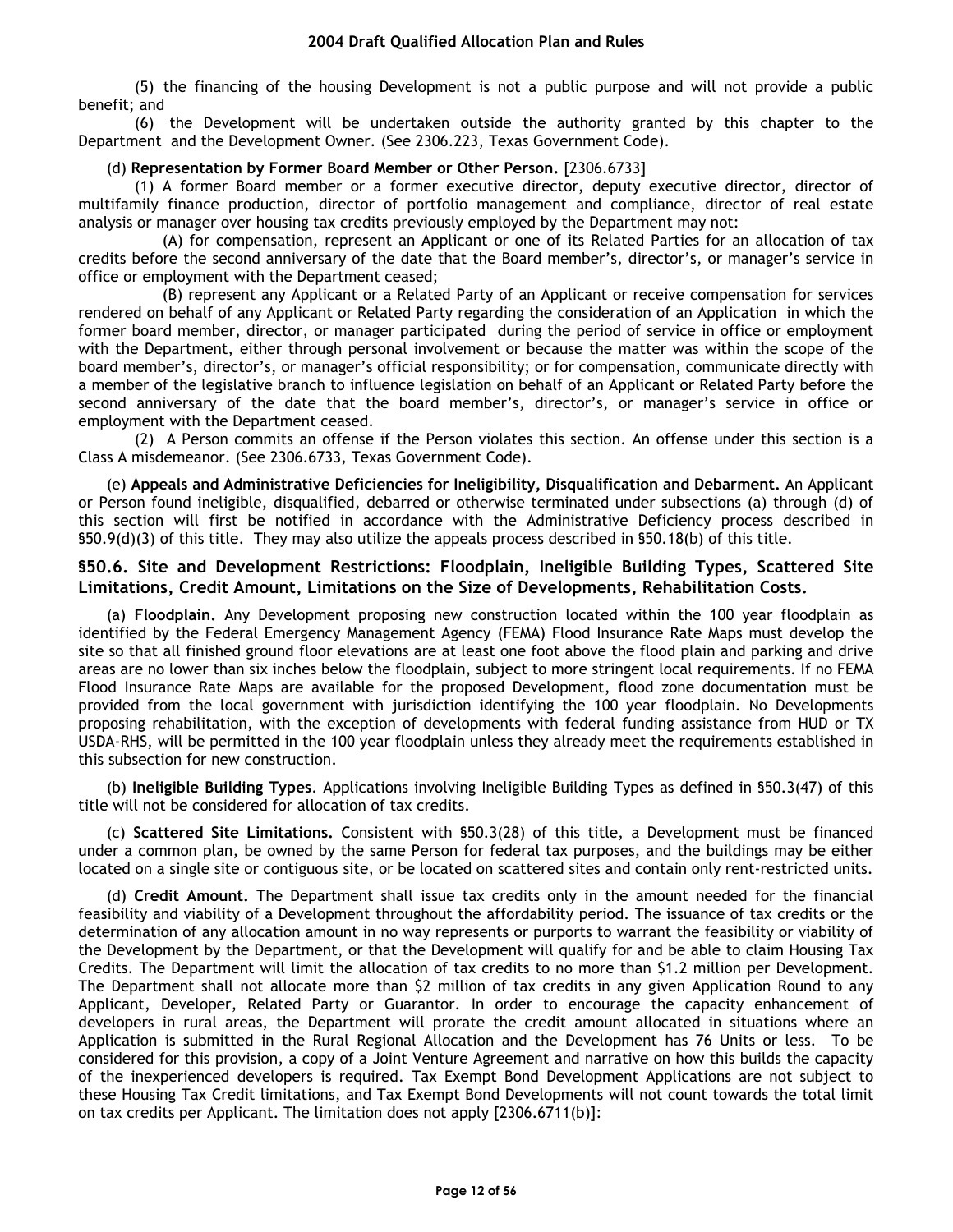(1) to an entity which raises or provides equity for one or more Developments, solely with respect to its actions in raising or providing equity for such Developments (including syndication related activities as agent on behalf of investors);

(2) to the provision by an entity of "qualified commercial financing" within the meaning of the Code (without regard to the 80% limitation thereof);

(3) to a Qualified Nonprofit Organization or other not-for-profit entity, to the extent that the participation in a Development by such organization consists only of the provision of loan funds, grants or social services; and

(4) to a Development Consultant with respect to the provision of consulting services, provided the Development Consultant fee received for such services does not exceed 10% of the fee to be paid to the Developer (or 20% for Qualified Nonprofit Developments), or \$150,000, whichever is greater.

#### (e) **Limitations on the Size of Developments.**

(1) The minimum Development size will be 16 Units.

(2) Rural Developments involving new construction will be limited to 76 Units unless the Market Analysis clearly documents that larger developments are consistent with the comparables in the community and that there is significant demand for additional Units. Rural Developments involving only rehabilitation do not have a size limitation.

(3) Developments involving new construction, that are not Tax Exempt Bond Developments, will be limited to 250 Units, wherein the maximum rent restricted Units will be limited to 200 Units. Tax Exempt Bond Developments will be limited to 250 Units. These maximum Unit limitations also apply to those Developments which involve a combination of rehabilitation and new construction. Developments that consist solely of acquisition/rehabilitation or rehabilitation only may exceed the maximum Unit restrictions. For those Developments which are a second phase or are otherwise adjacent to an existing tax credit Development unless such proposed Development is being constructed to provide replacement of previously existing affordable multifamily units on its site (in a number not to exceed the original units being replaced) or that were originally located within a one mile radius from the proposed Development, the combined Unit total for the Developments may not exceed the maximum allowable Development size, unless the first phase has been completed and has attained Sustaining Occupancy (as defined in §1.31 of this title) for at least six months.

**(f) Limitations on the Location of Developments.** Staff will only recommend, and the Board may only allocate, housing tax credits to more than one Development in the same calendar year if the Developments are, or will be, located more than one linear mile apart as determined by the Department. This limitation applies only to communities contained within counties with populations exceeding one million (which for calendar year 2004 are Harris, Dallas, Tarrant and Bexar Counties). For Tax Exempt Bond Developments, the year of the Development is the calendar year in which the Board approves the housing tax credits for the Development. In dealing with ties between two or more Developments as it relates to this rule, refer to §50.9(h). [2306.6711]

(g) **Rehabilitation Costs.** Rehabilitation Developments must establish that the rehabilitation will substantially improve the condition of the housing and will involve at least \$6,000 per Unit in direct hard costs.

(h) **Unacceptable Sites**. Developments will be ineligible if the Development is located on a site that is determined to be unacceptable by the Department.

# **§50.7. Regional Allocation Formula, Set-Asides, Redistribution of Credits.**

(a) **Regional Allocation Formula.** [2306.111(d)] As required by 2306.111, Texas Government Code, the Department uses a regional distribution formula developed by the Department to distribute credits from the State Housing Credit Ceiling to all urban/exurban areas and rural areas. The formula is based on the need for housing assistance, and the availability of housing resources in those urban/exurban areas and rural areas, and the Department uses the information contained in the Department's annual state low income housing plan and other appropriate data to develop the formula. This formula establishes separate targeted tax credit amounts for rural areas and urban/exurban areas within each of the Uniform State Service Regions. Each Uniform State Service Region's targeted tax credit amount will be published in the *Texas Register* and on the Department's web site. The regional allocation for rural areas is referred to as the Rural Regional Allocation and the regional allocation for urban/exurban areas is referred to as the Urban/Exurban Regional Allocation. Developments qualifying for the Rural Regional Allocation must meet the Rural Development definition or be located in a Prison Community. Approximately 5% of each region's allocation for each calendar year shall be allocated to Developments which are financed through TX-USDA-RHS and that meet the definition of a Rural Development and do not exceed 76 Units if new construction. These Developments will be attributed to the Rural Regional Allocation in each region where they are located. Developments financed through TX-USDA-RHS's 538 Guaranteed Rural Rental Housing Program will not be considered under this set-aside.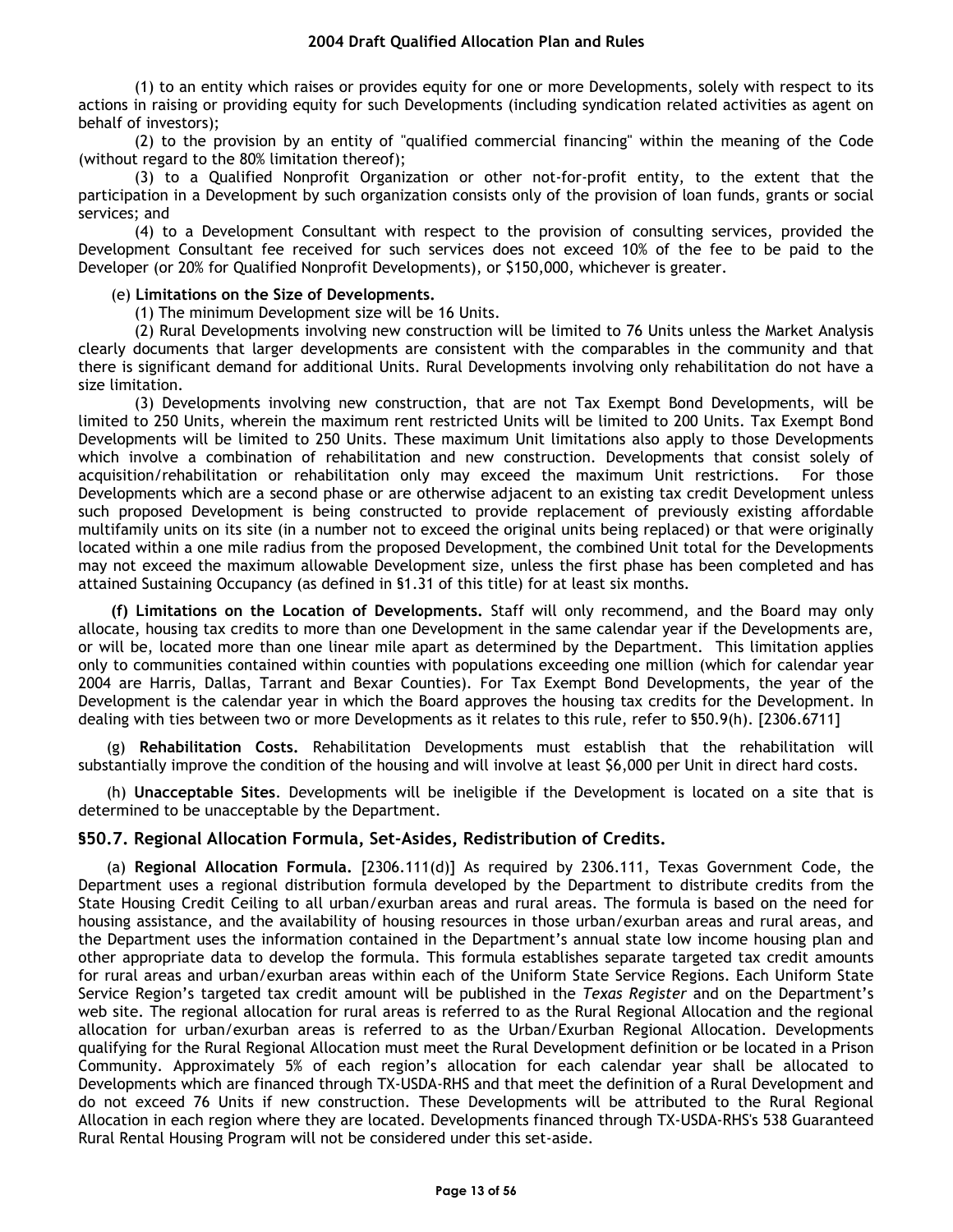(b) **Set-Asides.** An Applicant may elect to compete in as many of the following Set-Asides for which the proposed Development qualifies:

(1) At least 10% of the State Housing Credit Ceiling for each calendar year shall be allocated to Qualified Nonprofit Developments which meet the requirements of the Code, §42(h)(5). Qualified Nonprofit Organizations must have the Controlling interest in the Qualified Nonprofit Development applying for this Set-Aside. If the organization's Application is filed on behalf of a limited partnership, the Qualified Nonprofit Organization must be the controlling managing General Partner. If the organization's Application is filed on behalf of a limited liability company, the Qualified Nonprofit Organization must be the controlling Managing Member. Additionally, a Qualified Nonprofit Development submitting an Application in the nonprofit set-aside must have the nonprofit entity or its nonprofit affiliate or subsidiary be the Developer or a co-Developer as evidenced in the development agreement. [2306.6729 and 2306.6706(b)]

(2) At least 15% of the allocation to each Uniform State Service Region will be set aside for allocation under the At-Risk Development Set-Aside. Through this Set-Aside, the Department, to the extent possible, shall allocate credits to Applications involving the preservation of developments designated as At-Risk Developments as defined in §50.3(12) of this title and in both urban/exurban and rural communities in approximate proportion to the housing needs of each Uniform State Service Region. [2306.6714]. A Housing Authority proposing reconstruction of public housing supplemented with HOPE VI funding will be eligible to participate in this setaside. In order to qualify for this set-aside, the housing authority providing the HOPE VI funding must provide evidence that it received a HOPE VI grant from HUD and made a commitment that HOPE VI funds will be provided to the Development. To qualify as an At-Risk Development, the Applicant must provide evidence that it either is not eligible to renew, retain or preserve any portion of the financial benefit described in §50.3(12)(A) of this title, or provide evidence that it will renew, retain or preserve the financial benefit described in §50.3(12)(A) of this title.

(c) **Redistribution of Credits.** [2306.111(d)] If any amount of housing tax credits remain after the initial commitment of housing tax credits among the Rural Regional Allocation and Urban/Exurban Regional Allocation within each Uniform State Service Region and among the Set-Asides, the Department may redistribute the credits amongst the different regions and Set-Asides depending on the quality of Applications submitted as evaluated under the factors described in §50.9(c) of this title and the level of demand exhibited in the Uniform State Service Regions during the Allocation Round. However as described in subsection (b)(1) of this section, no more than 90% of the State's Housing Credit Ceiling for the calendar year may go to Developments which are not Qualified Nonprofit Developments. If credits will be transferred from a Uniform State Service Region which does not have enough qualified Applications to meet its regional credit distribution amount, then those credits will be apportioned to the other Uniform State Service Regions.

#### **§50.8. Pre-Application: Submission, Evaluation Process, Threshold Criteria and Review, Results.**

(a) **Pre-Application Submission**. Any Applicant requesting a Housing Credit Allocation may submit a Pre-Application to the Department during the Pre-Application Acceptance Period along with the required Pre-Application Fee as described in §50.21 of this title. Only one Pre-Application may be submitted by an Applicant for each site under the State Housing Credit Ceiling. The Pre-Application submission is a voluntary process. While the Pre-Application Acceptance Period is open, Applicants may withdraw their Pre-Application and subsequently file a new Pre-Application utilizing the original Pre-Application Fee that was paid as long as no evaluation was performed by the Department. The Department is authorized to request the Applicant to provide additional information it deems relevant to clarify information contained in the Pre-Application or to submit documentation for items it considers to be Administrative Deficiencies. The rejection of a Pre-Application shall not preclude an Applicant from submitting an Application with respect to a particular Development or site at the appropriate time.

(b) **Communication with the Department.** Applicants that submit a Pre-Application are restricted from communication with Department staff as provided in §50.9(b) of this title. [2306.1113]

(c) **Pre-Application Evaluation Process.** Eligible Pre-Applications will be evaluated for Pre-Application Threshold Criteria, and if requested by the Applicant, evaluated in regard to the inclusive capture rate as restricted under §1.32(g)(2) of this title. Any Application from a TX-USDA-RHS 515 Development (including new construction and rehabilitation) is exempted from the Pre-Application Evaluation Process and is not eligible to receive points for submission of a Pre-Application. An Application that has not received confirmation from the state office of RHS of its financing from TX-USDA-RHS may qualify for Pre-Application points, but such points shall be withdrawn upon the Development's receipt of TX-USDA-RHS financing. Pre-Applications that are found to have Administrative Deficiencies will be handled in accordance with §50.9(d)(3) of this title.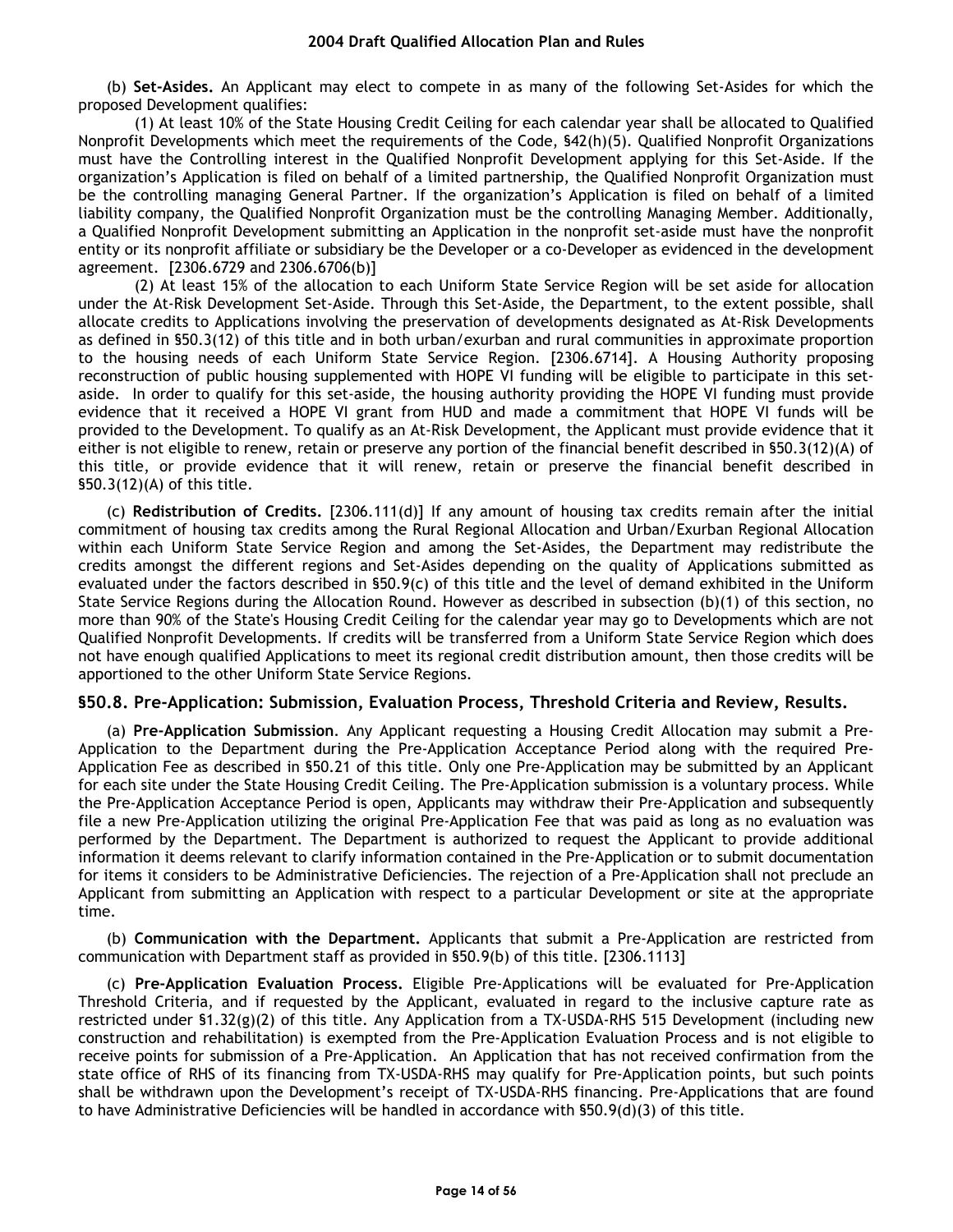(d) **Pre-Application Threshold Criteria and Review**. Applicants submitting a Pre-Application will be required to submit information demonstrating their satisfaction of the Pre-Application Threshold Criteria. The Pre-Applications not meeting the Pre-Application Threshold Criteria will be terminated and the Applicant will receive a written notice to the effect that the Pre-Application Threshold Criteria have not been met. The Department shall not be responsible for the Applicant's failure to meet the Pre-Application Threshold Criteria and any failure of the Department's staff to notify the Applicant of such inability to satisfy the Pre-Application Threshold Criteria shall not confer upon the Applicant any rights to which it would not otherwise be entitled. The Pre-Application Threshold Criteria include:

(1) Submission of a "Pre-Application Submission Form" and "Pre-Application Self-Scoring Form," and

(2) Evidence of site control as evidenced by the documentation required under  $$50.9(f)(7)(A)$  of this title.

(3) Consistent with  $$50.9(f)(8)(B)$  of this title, evidence that all of the notifications required under that section have been made prior to the close of the Pre-Application Acceptance Period. [2306.6704]

(e) **Pre-Application Results**. Only Pre-Applications which have satisfied all of the Pre-Application Threshold Criteria requirements set forth in subsection (c) of this section and  $$50.9(g)(17)$  of this title, will be eligible for Pre-Application points. The order and scores of those Developments released on the Pre-Application Submission Log do not represent a commitment on the part of the Department or the Board to allocate tax credits to any Development and the Department bears no liability for decisions made by Applicants based on the results of the Pre-Application Submission Log. Inclusion of a Development on the Pre-Application Submission Log does not ensure that an Applicant will receive points for a Pre-Application.

# **§50.9. Application: Submission, Adherence to Obligations, Evaluation Process, Required Pre-Certification and Acknowledgement, Threshold Criteria, Selection Criteria, Evaluation Factors, Staff Recommendations.**

(a) **Application Submission.** Any Applicant requesting a Housing Credit Allocation or a Determination Notice must submit an Application, and the required Application fee as described in §50.21 of this title, to the Department during the Application Acceptance Period. A complete Application may be submitted at any time during the Application Acceptance Period, and is not limited to submission after the close of the Pre-Application Cycle. Only one Application may be submitted for a site in an Application Round. While the Application Acceptance Period is open, Applicants may withdraw their Application and subsequently file a new Application utilizing the original Pre-Application Fee that was paid as long as no evaluation was performed by the Department. The Department is authorized, but not required, to request the Applicant to provide additional information it deems relevant to clarify information contained in the Application or to submit documentation for items it considers to be an Administrative Deficiency, including both threshold and selection criteria documentation. [2306.6708] An Applicant may not change or supplement an Application in any manner after the filing deadline, except in response to a direct request from the Department to remedy an Administrative Deficiency as further described in §50.3(1) of this title or to the amendment of an Application after a commitment or allocation of tax credits as further described in §50.18 of this title.

(b) **Communication with the Department.** Applicants that submit a Pre-Application or Application are restricted from communication with Department staff as described in this subsection. The Applicant or a Related Party, the Development Owner, or the General Contractor, or any Affiliate of the General Contractor, that is active in the ownership or Control of the Development, or individual employed as a lobbyist or in another capacity on behalf of the Development, may communicate with an employee of the Department with respect to the Development so long as that communication satisfies the conditions established under paragraphs (1) through (5) of this subsection. §50.5(b)(6) of this title applies to all communication with Board members. Communications with Department employees is unrestricted during any board meeting or public hearing held with respect to that Application.

(1) The communication must be restricted to technical or administrative matters directly affecting the Application;

(2) The communication must occur or be received on the premises of the Department during established business hours;

(3) Communication with the Executive Director, the Deputy Executive Director, the Director of Multifamily Finance Production, the Director of Single Family Finance Production, the Director of Portfolio Management and Compliance, and the Director of Real Estate Analysis of the Department must only be in written form which includes electronic communication through the Internet; and

(4) Communication with other Department staff may be oral or in written form which includes electronic communication through the Internet; and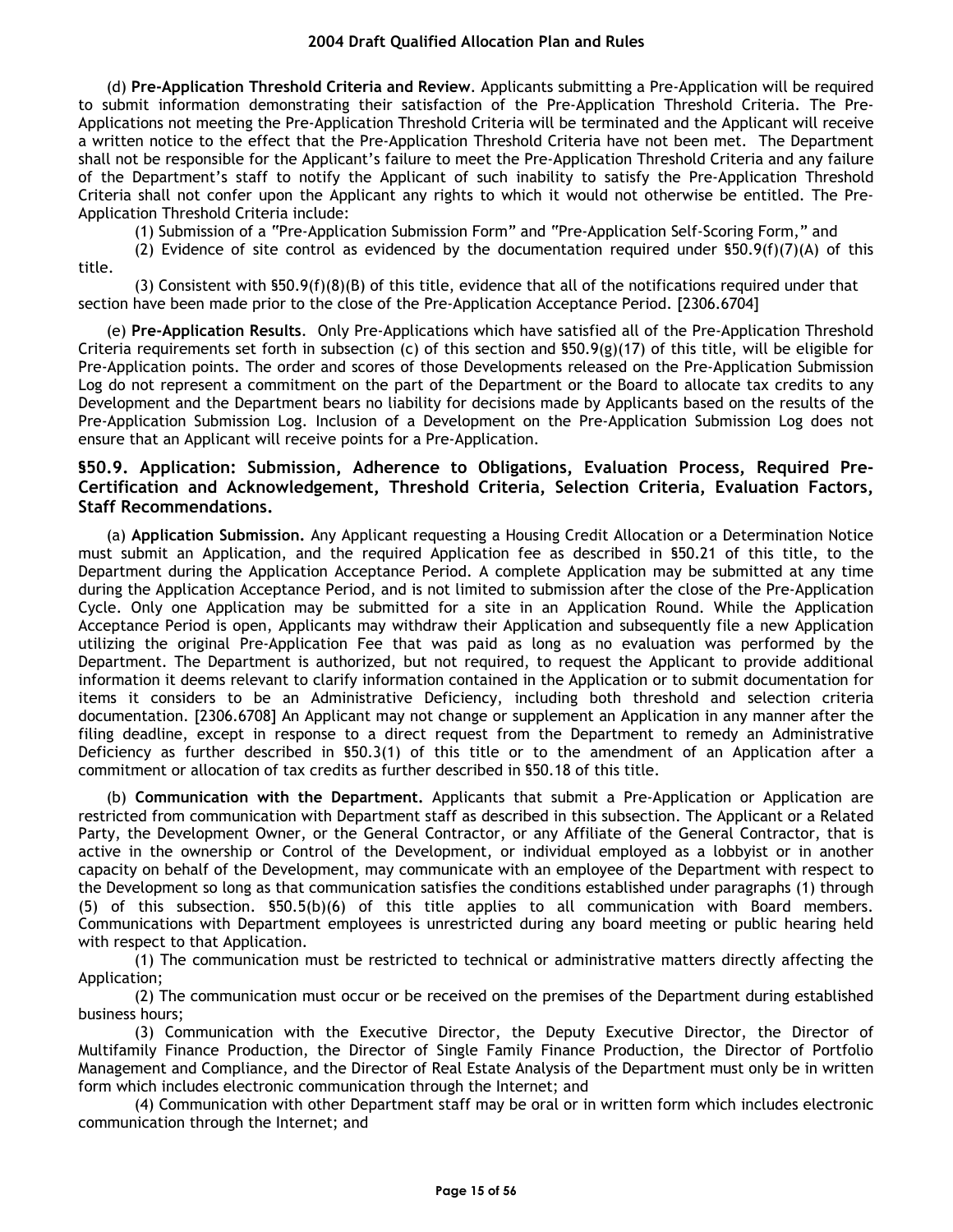(5) a record of the communication must be maintained by the Department and included with the Application for purposes of board review and must contain the date, time, and means of communication; the names and position titles of the persons involved in the communication and, if applicable, the person's relationship to the Applicant; the subject matter of the communication; and a summary of any action taken as a result of the communication. [2306.1113]

(c) **Adherence to Obligations.** [2306.6720] All representations, undertakings and commitments made by an Applicant in the application process for a Development, whether with respect to Threshold Criteria, Selection Criteria or otherwise, shall be deemed to be a condition to any Commitment Notice, Determination Notice, or Carryover Allocation for such Development, the violation of which shall be cause for cancellation of such Commitment Notice, Determination Notice, or Carryover Allocation by the Department, and if concerning the ongoing features or operation of the Development, shall be enforceable even if not reflected in the LURA. All such representations are enforceable by the Department and the tenants of the Development, including enforcement by administrative penalties for failure to perform, in accordance with the LURA.

(d) **Evaluation Process.** Applications will be reviewed according to the process outlined in this subsection.

(1) Threshold Criteria Review. Applications will be initially evaluated against the Threshold Criteria. Applications not meeting Threshold Criteria will be terminated, unless the Department determines that the failure to meet the Threshold Criteria is the result of Administrative Deficiencies, in which event the Applicant may be given an opportunity to correct such deficiencies. Applications not meeting Threshold Criteria will be rejected and the Applicant will be provided a written notice to the effect that the Threshold Criteria have not been met. The Department shall not be responsible for the Applicant's failure to meet the Threshold Criteria, and any failure of the Department's staff to notify the Applicant of such inability to satisfy the Threshold Criteria shall not confer upon the Applicant any rights to which it would not otherwise be entitled.

(2) Selection Criteria Review. For an Application to be considered under the Selection Criteria, the Applicant must demonstrate that the Development meets all of the Threshold Criteria requirements. Applications that satisfy the Threshold Criteria will then be scored and ranked according to the Selection Criteria listed in subsection (g) of this section. Where a particular scoring criterion involves multiple points, the Department will award points to the proportionate degree, in its determination, to which a proposed Development complied with that criterion. Applications not scored by the Department's staff shall be deemed to have the points allocated through self-scoring by the Applicants until actually scored. This shall apply only for purposes of releasing the Submission Log in ranked order by score.

(3) Administrative Deficiencies. If an Application contains deficiencies which, in the determination of the Department staff, require clarification or correction of information submitted at the time of the Application, the Department staff may request clarification or correction of such Administrative Deficiencies. The Department staff may request clarification or correction in a deficiency notice in the form of a facsimile and a telephone call to the Applicant advising that such a request has been transmitted. If Administrative Deficiencies are not clarified or corrected to the satisfaction of the Department within eight business days of the deficiency notice date, then five points shall be deducted from the Selection Criteria score for each additional day the deficiency remains unresolved. If deficiencies are not clarified or corrected within ten business days from the deficiency notice date, then the Application shall be terminated. The time period for responding to a deficiency notice begins at the start of the business day following the deficiency notice date. Deficiency notices may be sent to an Applicant prior to or after the end of the Application Acceptance Period.

(4) Subsequent Evaluation of Prioritized Applications. After the Application is scored under the Selection Criteria, the Department will assign, as herein described, Developments for review for financial feasibility by the Department's Real Estate Analysis Division. This prioritization order will also be used in making recommendations to the Board. Assignments will be determined by first selecting the Applications with the highest scores in the Nonprofit Set-Aside statewide. Then selection will be made for the Applications with the highest scores in the At-Risk and TX-USDA-RHS Set-Asides within each Uniform State Service Region. Remaining funds within each Uniform State Service Region will then be selected based on the highest scoring Developments, regardless of Set-Aside, in accordance with the requirements under §50.7(a) of this title for a Rural Regional Allocation and Urban/Exurban Regional Allocation. Selection for each of the Set-Asides will take precedence over selection for the Rural Regional Allocation and Urban/Exurban Regional Allocation. Funds for the Rural Regional Allocation within a region, for which there are no eligible feasible applications, will go to the Urban/Exurban Regional Allocation for that region and will not be shifted to Rural Developments in another region. If the Department determines that an allocation recommendation would cause a violation of the \$2 million limit described in §50.6(d) of this title, the Department will make its recommendation by selecting the Development(s) that most effectively satisfies(y) the Department's goals in meeting set-aside and regional allocation goals. Based on Application rankings, the Department shall continue to underwrite Applications until the Department has processed enough Applications satisfying the Department's underwriting criteria to enable the allocation of all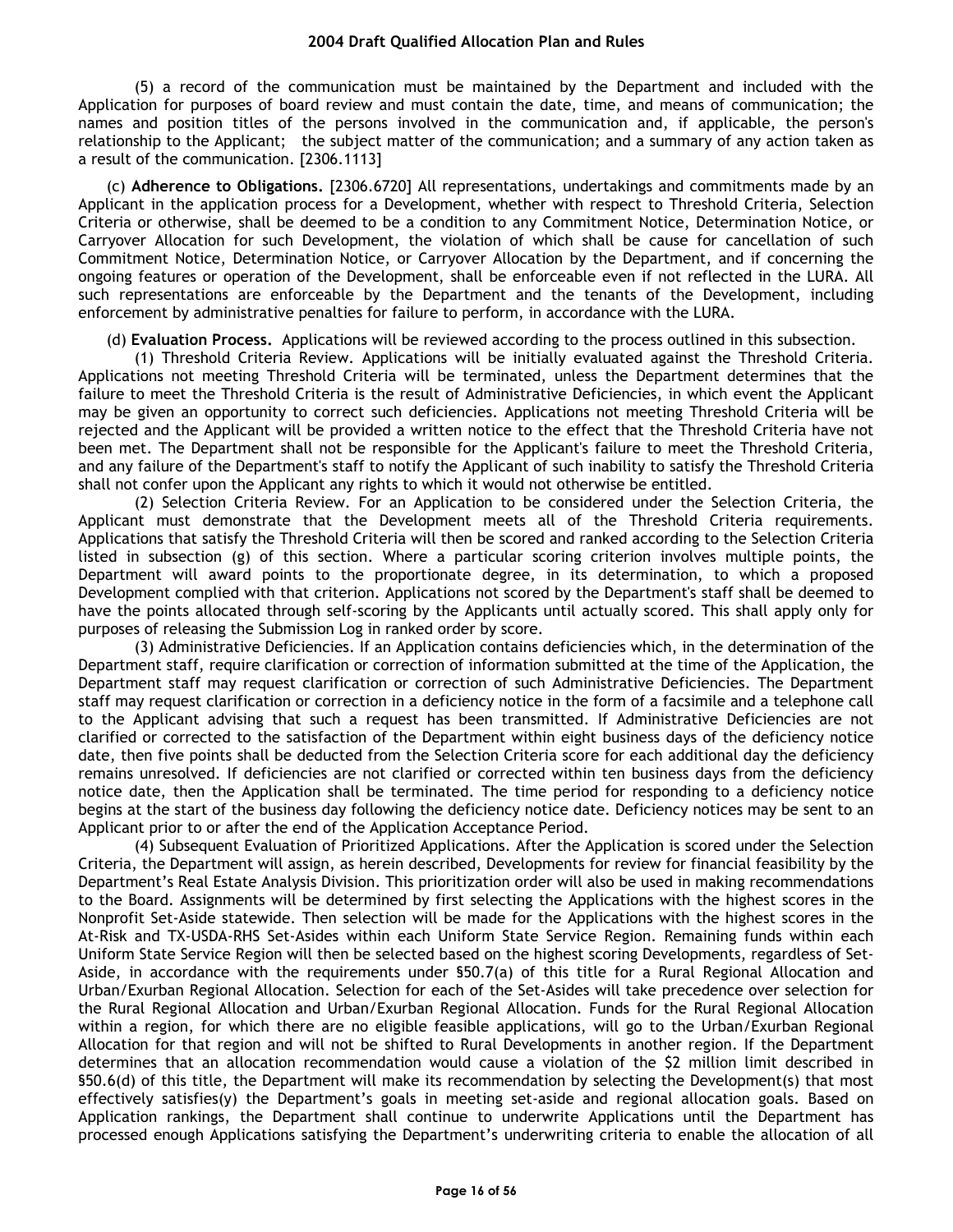available housing tax credits according to regional allocation goals and Set-Aside categories. To enable the Board to establish a Waiting List, the Department shall underwrite as many additional Applications as necessary to ensure that all available housing tax credits are allocated within the period required by law. [2306.6710(a), (b) and (d); 2306.111]

(5) Underwriting Evaluation and Criteria. The Department shall underwrite an Application to determine the financial feasibility of the Development and an appropriate level of housing tax credits. In determining an appropriate level of housing tax credits, the Department shall, at a minimum, evaluate the cost of the Development based on acceptable cost parameters as adjusted for inflation and as established by historical final cost certifications of all previous housing tax credit allocations for the county in which the Development is to be located; if certifications are unavailable for the county, then the metropolitan statistical area in which the Development is to be located; or if certifications are unavailable under the county or the metropolitan statistical area, then the Uniform State Service Region in which the Development is to be located. Underwriting of a Development will include a determination by the Department, pursuant to the Code, §42, that the amount of credits recommended for commitment to a Development is necessary for the financial feasibility of the Development and its long-term viability as a qualified rent restricted housing property. In making this determination, the Department will use the Underwriting Rules and Guidelines, §1.32 of this title. Receipt of feasibility points under §50.9(g)(1) of this title does not ensure that an Application will be considered feasible during the feasibility evaluation by the Real Estate Analysis Division and conversely, a Development may be found feasible during the feasibility evaluation by the Real Estate Analysis Division even if it did not receive points under §50.9(g)(1) of this title. [2306.6711(b); 2306.6710(d)]

(A) The Department may have an external party perform the underwriting evaluation to the extent it determines appropriate. The expense of any external underwriting evaluation shall be paid by the Applicant prior to the commencement of the aforementioned evaluation.

(B) The Department will reduce the Applicant's estimate of Developer's and/or Contractor fees in instances where these exceed the fee limits determined by the Department. In the instance where the Contractor is an Affiliate of the Development Owner and both parties are claiming fees, Contractor's overhead, profit, and general requirements, the Department shall be authorized to reduce the total fees estimated to a level that it determines to be reasonable under the circumstances. Further, the Department shall deny or reduce the amount of Housing Tax Credits allocated with respect to any portion of costs which it deems excessive or unreasonable. The Department also may require bids or Third Party estimates in support of the costs proposed by any Applicant.

(6) Compliance Evaluation. After the Department has determined which Developments will be reviewed for financial feasibility, those same Developments will be reviewed for evaluation of the compliance status of all members of the ownership structure by the Department's Portfolio Management and Compliance Division, in accordance with Chapter 60 of this title.

(7) Site Evaluation. Site conditions shall be evaluated through a physical site inspection by the Department. Such inspection will evaluate the site based upon the criteria set forth in the Site Evaluation form provided in the Application and the inspector shall provide a written report of such site evaluation. The evaluations shall be based on the condition of the surrounding neighborhood, including appropriate environmental and aesthetic conditions and proximity to retail, medical, recreational, and educational facilities, and employment centers. The site's appearance to prospective tenants and its accessibility via the existing transportation infrastructure and public transportation systems shall be considered. "Unacceptable" sites include, without limitation, those containing a non-mitigable environmental factor that may adversely affect the health and safety of the residents. For Developments applying under the TX-USDA-RHS Set-Aside, the Department may rely on the physical site inspection performed by TX-USDA-RHS.

(e) **Required Pre-Certification and Acknowledgement Procedures**. No later than 7 days prior to the close of the Application Acceptance Period, an Applicant must submit the documents required in this subsection to obtain the required pre-certification and acknowledgement.

(1) Experience Certificate. Upon receipt of the evidence required under this paragraph, a certification from the Department will be provided to the Applicant for inclusion in their Application(s). Evidence must show that one of the Development Owner's General Partners, the Developer or their Principals have a record of successfully constructing or developing residential units (single family or multifamily) in the capacity of owner, General Partner or Developer. If a Public Housing Authority organized an entity for the purpose of developing residential units the Public Housing Authority shall be considered a principal for the purpose of this requirement. If the individual requesting the certification was not the Development Owner, General Partner or Developer, but was the individual within one of those entities doing the work associated with the development of the units, the individual must show that the units were successfully developed as required below, and also provide written confirmation from the entity involved stating that the individual was the person responsible for the development. If rehabilitation experience is being claimed to qualify for an Application involving new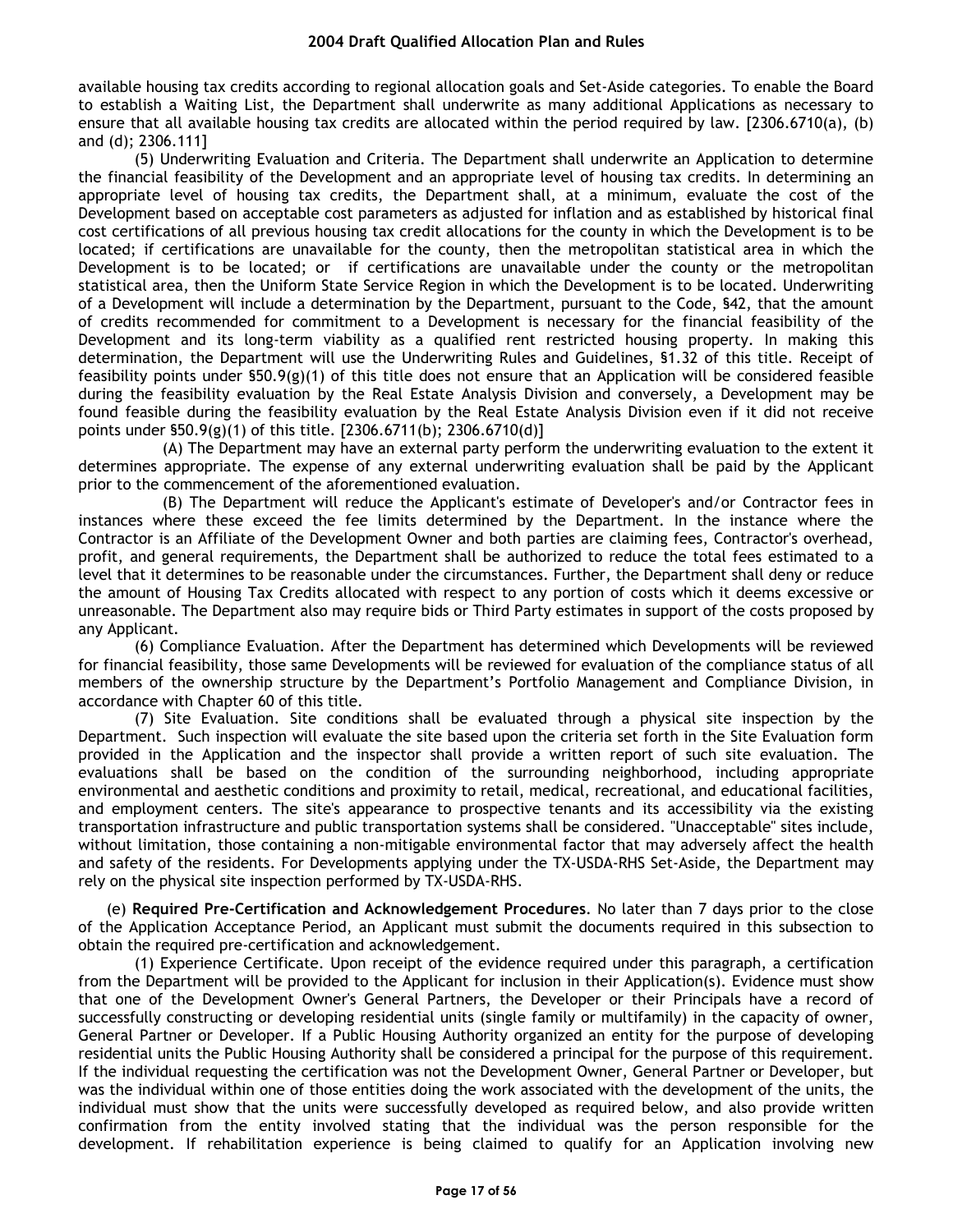construction, then the rehabilitation must have been substantial and involved at least \$6,000 of direct hard cost per unit.

(A) The term "successfully" is defined as acting in a capacity as the owner, General Partner, or Developer of:(i) at least 100 residential units; or

(ii) at least 36 residential units if the Development applying for credits is a Rural Development.

(B) One of the following documents must be submitted: American Institute of Architects (AIA) Document A111 - Standard Form of Agreement Between Owner & Contractor, AIA Document G704 - Certificate of Substantial Completion, IRS Form 8609, HUD Form 9822, development agreements, partnership agreements, or other documentation satisfactory to the Department verifying that the Development Owner's General Partner, partner (or if Applicant is to be a limited liability company, the managing member), Developer or their Principals have the required experience. If submitting the IRS Form 8609, only one form per Development is required. The evidence must clearly indicate:

(i) that the Development has been completed (i.e. Development Agreements, Partnership Agreements, etc. must be accompanied by certificates of completion.);

(ii) that the names on the forms and agreements tie back to the Development Owner's General Partner, partner (or if Applicant is to be a limited liability company, the managing member), Developer or their Principals as listed in the Application; and

(iii) the number of units completed or substantially completed.

(2) Financial Statement and Authorization to Release Credit Information. Upon receipt of the evidence required under this paragraph, an acknowledgement from the Department will be provided to the Applicant for inclusion in their Application(s). A "Financial Statement and Authorization to Release Credit Information" must be completed and signed for any General Partner, Developer or Guarantor and any Person that has 10% or more ownership interest in the Development Owner, General Partner, Developer, or Guarantor. Nonprofit entities, public housing authorities and publicly traded corporations are only required to submit documentation for the entities involved; documentation for individual board members and executive directors is not required for this exhibit. The statement must not be older than 90 days from the date of submission. If submitting partnership or corporate financials in addition to the statements of individuals, the certified financial statements, or audited financial statements, if available, should be for the most recent fiscal year ended 90 days prior to the day the documentation is submitted. This document is required for an entity even if the entity is wholly-owned by a Person who has submitted this document as an individual. Entities that have not yet been formed and entities that have been formed recently but have no assets, liabilities, or net worth are not required to submit this documentation, but must submit a statement with their Application that this is the case.

(3) Previous Participation. Upon receipt of the evidence required under this paragraph, an acknowledgement from the Portfolio Management and Compliance Division will be provided to the Applicant for inclusion in their Application(s). A completed and executed "Previous Participation and Background Certification Form" as provided in the Application must be provided for each entity shown on an organizational chart as described in subsection (f)(9)(A) of this section that has 10% or more ownership interest in the Development Owner, Developer or Guarantor. Nonprofit entities, public housing authorities and publicly traded corporations are only required to submit documentation for the entities involved; documentation for individual board members and executive directors is not required for this exhibit. Any Person receiving more than 10% of the Developer fee will also be required to submit documents for this exhibit. The 2004 versions of these forms, as required in the Uniform Application, must be submitted. Units of local government are also required to submit this document. The form must include a list of all developments that are, or were, previously under ownership or Control of the Person. All participation in any TDHCA funded or monitored activity, including non-housing activities, must be disclosed.

(4) National Previous Participation. Upon receipt of the evidence required under this paragraph, an acknowledgement from the Portfolio Management and Compliance Division will be provided to the Applicant for inclusion in their Application(s). If the Development Owner or any of its Affiliates shown on the organizational chart described in subsection  $(f)(9)(A)$  of this section that have 10% or more ownership interest in the Development Owner have, or have had, ownership or Control of affordable housing, being housing that receives any form of financing and/or assistance from any Governmental Entity for the purpose of enhancing affordability to persons of low or moderate income, outside the state of Texas, then evidence must be submitted that such Persons have sent the "National Previous Participation and Background Certification Form" to the appropriate Housing Credit Agency for each state in which they have developed or operated affordable housing. Nonprofit entities and public housing authorities are only required to submit documentation for the entity itself; documentation for board members and executive directors is not required for this exhibit. Any Person receiving more than 10% of the Developer fee will also be required to submit documents for this exhibit. This form is only necessary when the Developments involved are outside the state of Texas. An original form is not required.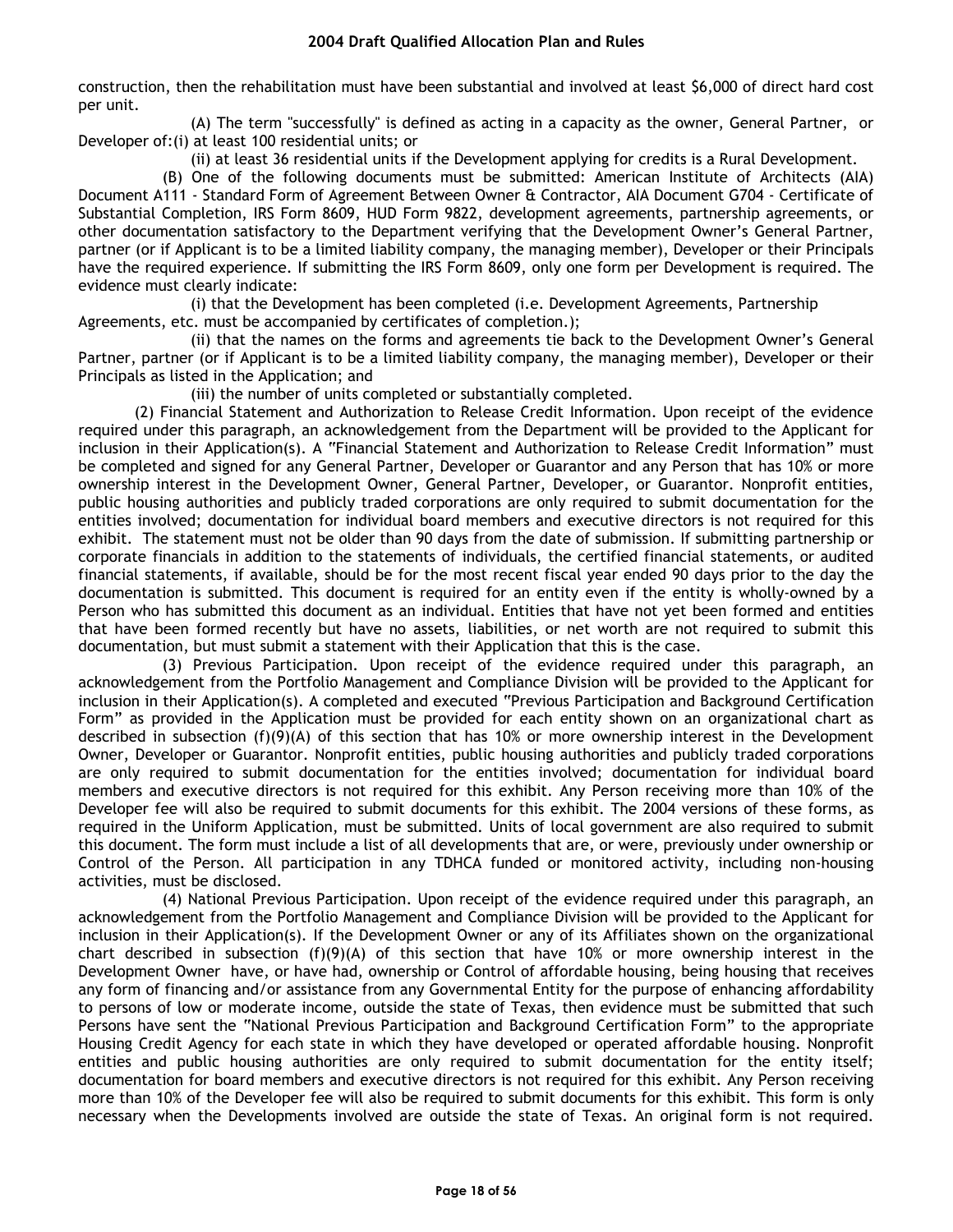Evidence of such notification shall be a copy of the form sent to the agency and proof of delivery in the form of a certified mail receipt, overnight mail receipt, or confirmation letter from the agency.

(f) **Threshold Criteria.** The following Threshold Criteria listed in paragraphs (1) through (15) of this subsection are mandatory requirements at the time of Application submission:

(1) Completion and submission of the Application, which includes the entire Uniform Application and any other supplemental forms which may be required by the Department. [2306.1111]

(2) Completion and submission of the Site Packet (Volume 2) as provided in the Application.

(3) Set-Aside Eligibility. Documentation must be provided that confirms eligibility for all Set-Asides under which the Application is seeking funding as required in the Application.

(4) Certifications. The "Certification Form" provided in the Application confirming the following items:

(A) A certification of the basic amenities selected for the Development. The Applicant must certify that they will satisfy at least the minimum point threshold for amenities as further described in  $$50.9(g)(7)(D)$ . The amenities selected must be made available for the benefit of all tenants. If fees in addition to rent are charged for amenities reserved for an individual tenant's use, then the amenity may not be included among those provided to complete this exhibit. Any future changes in these amenities, or substitution of these amenities, may result in a decrease in awarded credits if the substitution or change includes a decrease in cost or in a cancellation of a Commitment Notice or Carryover Allocation if the Threshold Criteria are no longer met.

(B) A certification that the Development will have all of the following Unit Amenities. If fees in addition to rent are charged for amenities, then the amenity may not be included among those provided to complete this exhibit. Any future changes in these amenities, or substitution of these amenities, may result in a decrease in awarded credits if the substitution or change includes a decrease in cost or in a cancellation of a Commitment Notice or Carryover Allocation if the Threshold Criteria are no longer met.

(i) Computer line/phone jack available in all bedrooms (only one phone line needed);

(ii) Mini blinds or window coverings for all windows;

(iii) Dishwasher and Disposal (not required for TX-USDA-RHS Developments);

(iv) Refrigerator;

(v) Oven/Range;

(vi) Exhaust/vent fans in bathrooms;

(vii) Ceiling fans in living areas and bedrooms; and

(viii) be designed in accordance with International Building Code.

(C) A certification that the Development will adhere to the Texas Property Code relating to security devices and other applicable requirements for residential tenancies, and will adhere at a minimum to the International Building Codes or other locally adopted building codes.

(D) A certification that the Applicant is in compliance with state and federal laws, including but not limited to, fair housing laws, including Chapter 301, Property Code, Title VIII of the Civil Rights Act of 1968 (42 U.S.C. Section 3601 et seq.), and the Fair Housing Amendments Act of 1988 (42 U.S.C. Section 3601 et seq.); the Civil Rights Act of 1964 (42 U.S.C. Section 2000a et seq.); the Americans with Disabilities Act of 1990 (42 U.S.C. Section 12101 et seq.); and the Rehabilitation Act of 1973 (29 U.S.C. Section 701 et seq.) [2306.257; 2306.6705(a)(7)]

(E) A certification that the Applicant will attempt to ensure that at least 30% of the construction and management businesses with which the Applicant contracts in connection with the Development are Minority Owned Businesses, and that the Applicant will submit a report at least once in each 90-day period following the date of the Commitment Notice until the Cost Certification is submitted, in a format prescribed by the Department and provided at the time a Commitment Notice is received, on the percentage of businesses with which the Applicant has contracted that qualify as Minority Owned Businesses. [2306.6734]

(F) A certification that the Development will comply with the accessibility standards that are required under Section 504, Rehabilitation Act of 1973 (29 U.S.C. Section 794), and specified under 24 C.F.R. Part 8, Subpart C. This includes that for all Developments, a minimum of five percent of the total dwelling Units or at least one Unit, whichever is greater, shall be made accessible for individuals with mobility impairments. A Unit that is on an accessible route and is adaptable and otherwise compliant with sections 3–8 of the Uniform Federal Accessibility Standards (UFAS), shall be deemed to meet this requirement. An additional two percent of the total dwelling Units, or at least one Unit, whichever is greater, shall be accessible for individuals with hearing or vision impairments. Additionally, in Developments where some Units are two-stories and are normally exempt from Fair Housing accessibility requirements, a minimum of 20% of each Unit type (i.e. one bedroom, two bedroom, three bedroom) must provide an accessible entry level in compliance with the Fair Housing Guidelines, and include a minimum of one bedroom and one bathroom or powder room at the entry level. At the construction loan closing, a certification from an accredited architect will be required stating that the Development was designed in conformance with these standards and that all features have been or will be installed to make the Unit accessible for individuals with mobility impairments or individuals with hearing or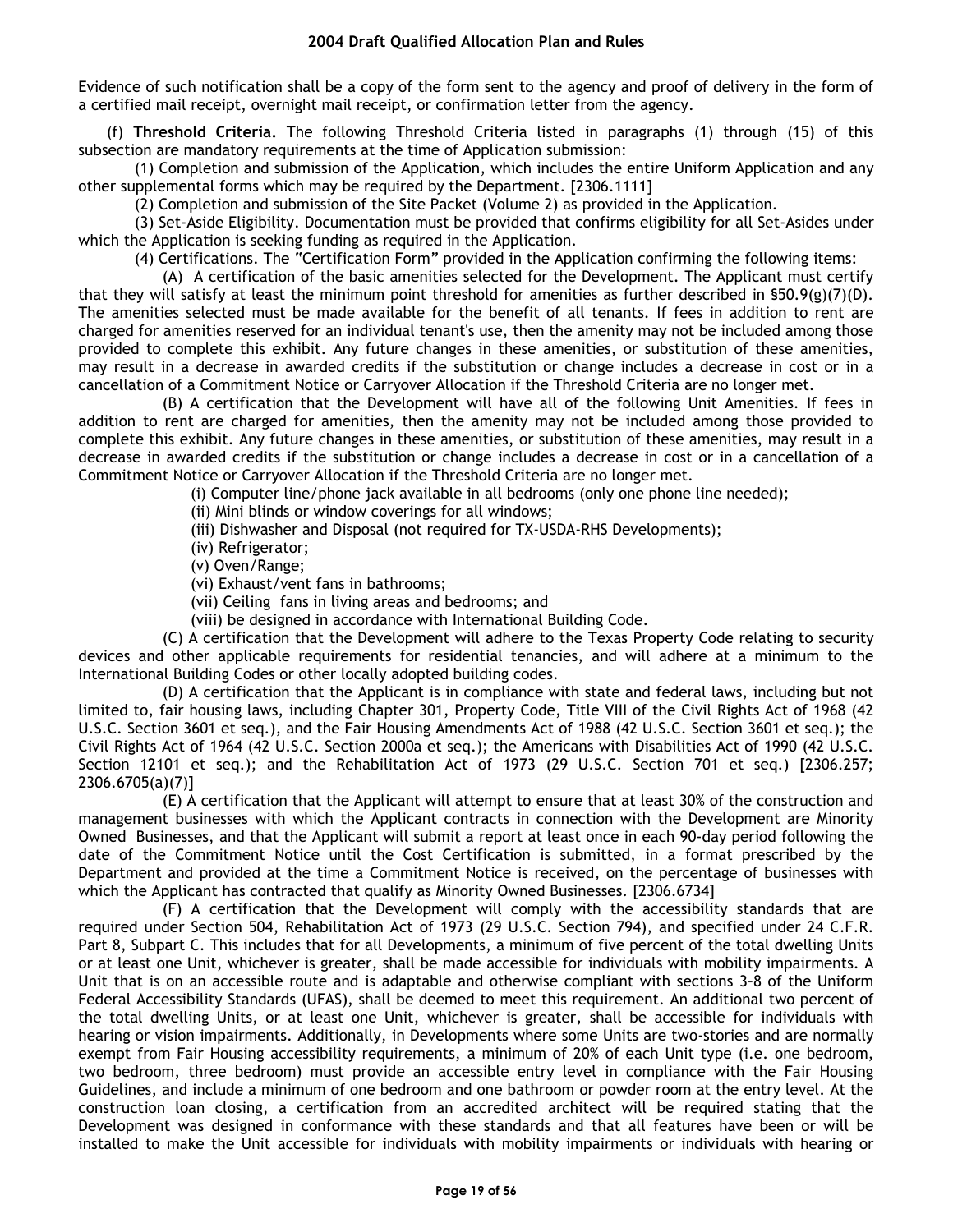vision impairments. A similar certification will also be required after the Development is completed. This requirement applies to all Developments including new construction and rehabilitation. Any Developments designed as single family structures must also satisfy the requirements of 2306.514, Texas Government Code. [2306.6722 and 2306.6730]

(G) A certification that the Development will adhere to the 2000 International Energy Conservation Code (IECC) and the Department's Minimum Standard Energy Saving Devices in the construction of each tax credit Unit, historic preservation codes notwithstanding. Minimum Standard Energy Saving Measures are identified in clauses (i) through (v) of this subparagraph. All Units must be air-conditioned. The measures must be certified by the Development architect as being included in the design of each tax credit Unit prior to the closing of the construction loan and in actual construction upon Cost Certification. [2306.6725(b)]

(i) Insulation values must meet the 2000 International Energy Conservation Code (IECC) for the region in which the development is located. Developments must also include soffit and ridge vents and insulated windows;

(ii) If newly installed, Energy Star or equivalently rated air handler and condenser; or heating and cooling systems with minimum SEER 12 A/C and 90% AFUE furnace if using gas; or in dry climates an evaporative cooling system may replace the Energy Star cooling system;

(iii) Water heaters to have an energy factor no less than .93 for electric or greater than .62 for

gas;

(iv) Maximum 2.5 gallon/minute showerheads and maximum 1.5 gallon/minute faucet aerators;

and

survey;

(v) Installation of ceiling fans in living room and each sleeping room.

(H) A certification that the Development will be built by a General Contractor that satisfies the requirements of the General Appropriation Act, Article VII, Rider 7(c) applicable to the Department which requires that the General Contractor hired by the Development Owner or the Applicant, if the Applicant serves as General Contractor, must demonstrate a history of constructing similar types of housing without the use of federal tax credits.

(I) A certification that the Development Owner agrees to establish a reserve account consistent with 2306.186 Texas Government Code and as further described in Chapter 60 of this title. [Section 2306.186]

(5) Design Items. This exhibit will provide:

(A) All of the architectural drawings identified in clauses (i) through (iv) of this subparagraph. While full size design or construction documents are not required, the drawings must have an accurate and legible scale and show the dimensions. All Developments involving new construction, or conversion of existing buildings not configured in the Unit pattern proposed in the Application, must provide all of the items identified in clauses (i) through (iv) of this subparagraph. For Developments involving rehabilitation for which the Unit configurations are not being altered, only the items identified in clauses (i) and (ii) of this subparagraph are required:

(i) a site plan which:

(I) is consistent with the number of Units and Unit mix specified in the "Rent Schedule" provided in the Application;

(II) identifies all residential and common buildings and amenities; and

(III) clearly delineates the flood plain boundary lines and all easements shown in the site

(ii) floor plans for each type of residential building and each type of common area building;

(iii) floor plans and elevations for each type of residential building and each common area building clearly depicting the height of each floor and a percentage estimate of the exterior composition; and

(iv) Unit floor plans for each type of Unit showing special accessibility and energy features. The net rentable areas these Unit floor plans represent should be consistent with those shown in the "Rent Schedule" provided in the application. For purposes of completing the Rent Schedule for loft or studio type Units (which still must meet the definition of Bedroom), a Unit with 650 square feet or less is considered not more than a one-bedroom Unit, a Unit with 651 to 900 square feet is considered not more than a two-bedroom Unit and a Unit with greater than 900 square feet is considered not more than a three-bedroom Unit; and

(B) A boundary survey of the proposed Development site and of the property purchased. In cases where more property is purchased than the proposed site of the Development, the survey or plat must show the survey calls for both the larger site and the subject site. The survey does not have to be recent; but it must show the property purchased and the property proposed for development. In cases where the site of the Development is only a part of the site being purchased, the depiction or drawing of the Development portion may be professionally compiled and drawn by an architect, engineer or surveyor.

(C) Rehabilitation Developments must submit photographs of the existing signage, typical building elevations and interiors, existing Development amenities, and site work. These photos should clearly document the typical areas and building components which exemplify the need for rehabilitation.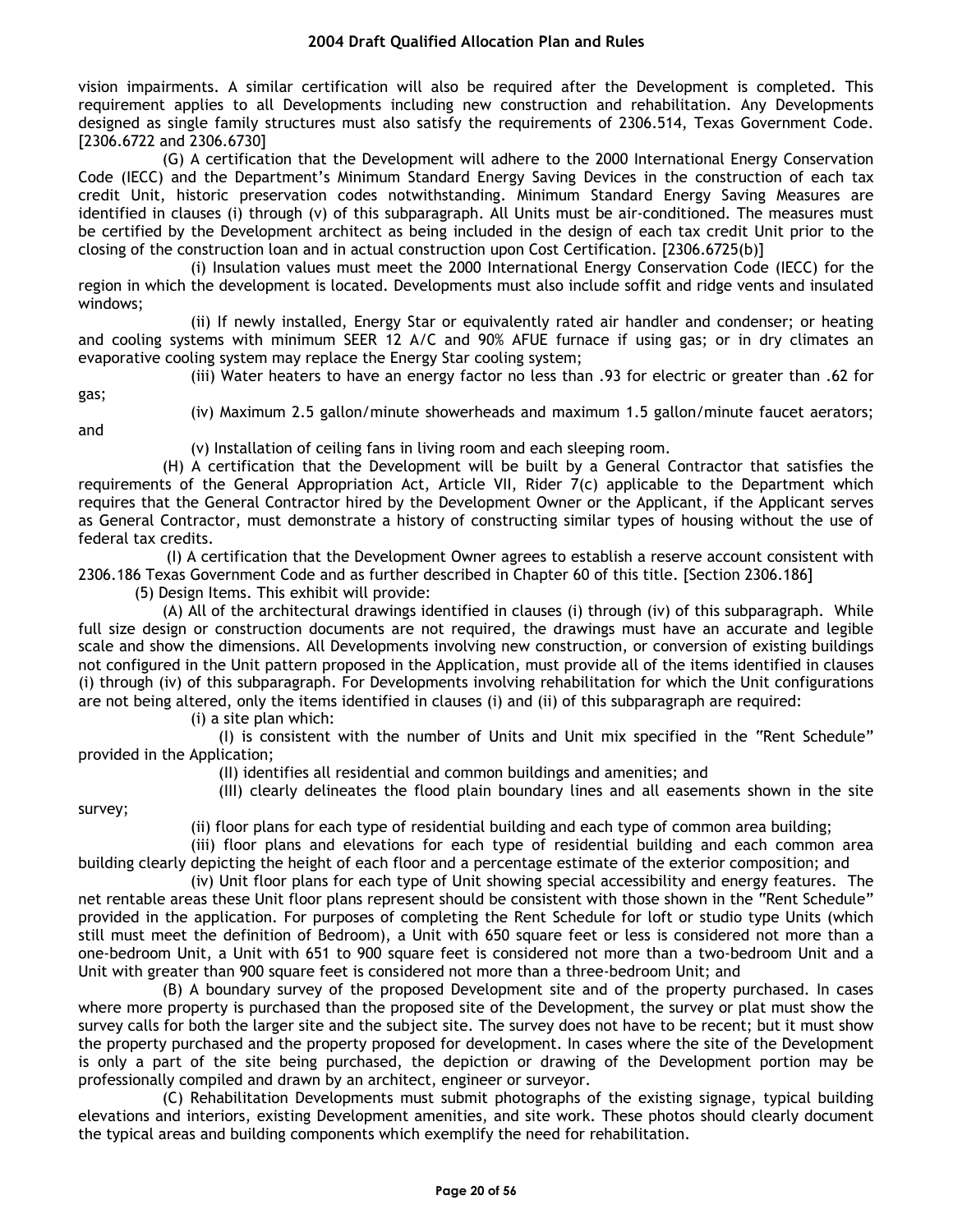(6) Evidence of the Development's development costs and corresponding credit request and syndication information as described in subparagraphs (A) through (G) of this paragraph.

(A) A written narrative describing the financing plan for the Development, including any nontraditional financing arrangements; the use of funds with respect to the Development; the funding sources for the Development including construction, permanent and bridge loans, rents, operating subsidies, and replacement reserves; and the commitment status of the funding sources for the Development. This information must be consistent with the information provided throughout the Application. [2306.6705(a)(1)]

(B) All Developments must submit the "Development Cost Schedule" provided in the Application. This exhibit must have been prepared and executed not more than 6 months prior to the close of the Application Acceptance Period.

(C) Provide a letter of commitment from a syndicator that, at a minimum, provides an estimate of the amount of equity dollars expected to be raised for the Development in conjunction with the amount of housing tax credits requested for allocation to the Development Owner, including pay-in schedules, syndicator consulting fees and other syndication costs. No syndication costs should be included in the Eligible Basis.  $[2306.6705(a)(2)$  and  $(3)]$ 

(D) For Developments located in a Qualified Census Tract (QCT) as determined by the Secretary of HUD and qualifying for a 30% increase in Eligible Basis, pursuant to the Code, §42(d)(5)(C), Applicants must submit a copy of the census map clearly showing that the proposed Development is located within a QCT. Census tract numbers must be clearly marked on the map, and must be identical to the QCT number stated in the Department's Reference Manual.

(E) Rehabilitation Developments must submit a Property Condition Assessment performed in accordance with §1.36 of this title, Property Condition Assessment Guidelines. For Developments receiving financing from TX-USDA-RHS, a copy of the Housing Quality Standards Checklist prepared by TX-USDA-RHS may be submitted in lieu of the Property Condition Assessment.

(F) If offsite costs are included in the budget as a line item, or embedded in the site acquisition contract, or referenced in the utility provider letters, then the supplemental form "Off Site Cost Breakdown" must be provided.

(G) If projected site work costs include unusual or extraordinary items or exceed \$7,500 per Unit, then the Applicant must provide a detailed cost breakdown prepared by a Third Party engineer or architect, and a letter from a certified public accountant allocating which portions of those site costs should be included in Eligible Basis and which ones may be ineligible.

(7) Evidence of readiness to proceed as evidenced by at least one of the items under each of subparagraphs (A) through (D) of this paragraph:

(A) Evidence of site control in the name of Development Owner. If the evidence is not in the name of the Development Owner, then the documentation should reflect an expressed ability to transfer the rights to the Development Owner. All individual Persons who are members of the ownership entity of the seller of the proposed site must be identified at the time of Application (not required at Pre-Application). One of the following items described in clauses (i) through (iii) of this subparagraph must be provided:

(i) a recorded warranty deed; or

(ii) a contract for sale or lease (the minimum term of the lease must be at least 45 years) which is valid for the entire period the Development is under consideration for tax credits or at least 90 days, whichever is greater; or

(iii) an exclusive option to purchase which is valid for the entire period the Development is under consideration for tax credits or at least 90 days, whichever is greater.

(B) Evidence from the appropriate local municipal authority that satisfies one of clauses (i) through (iii) of this subparagraph. Documentation must have been prepared and executed not more than 6 months prior to the close of the Application Acceptance Period. [2306.6705(a)(5)]

(i) a letter from the chief executive officer of the political subdivision or another local official with appropriate jurisdiction stating that the Development is located within the boundaries of a political subdivision which does not have a zoning ordinance;

(ii) a letter from the chief executive officer of the political subdivision or another local official with appropriate jurisdiction stating that:

(I) the Development is permitted under the provisions of the zoning ordinance that applies to the location of the Development or that there is not a zoning requirement; or

(II) the Applicant is in the process of seeking the appropriate zoning and has signed and provided to the political subdivision a release agreeing to hold the political subdivision and all other parties harmless in the event that the appropriate zoning is denied, and a time schedule for completion of appropriate zoning. The Applicant must also provide at the time of Application a copy of the application for appropriate zoning filed with the local entity responsible for zoning approval and proof of delivery of that application in the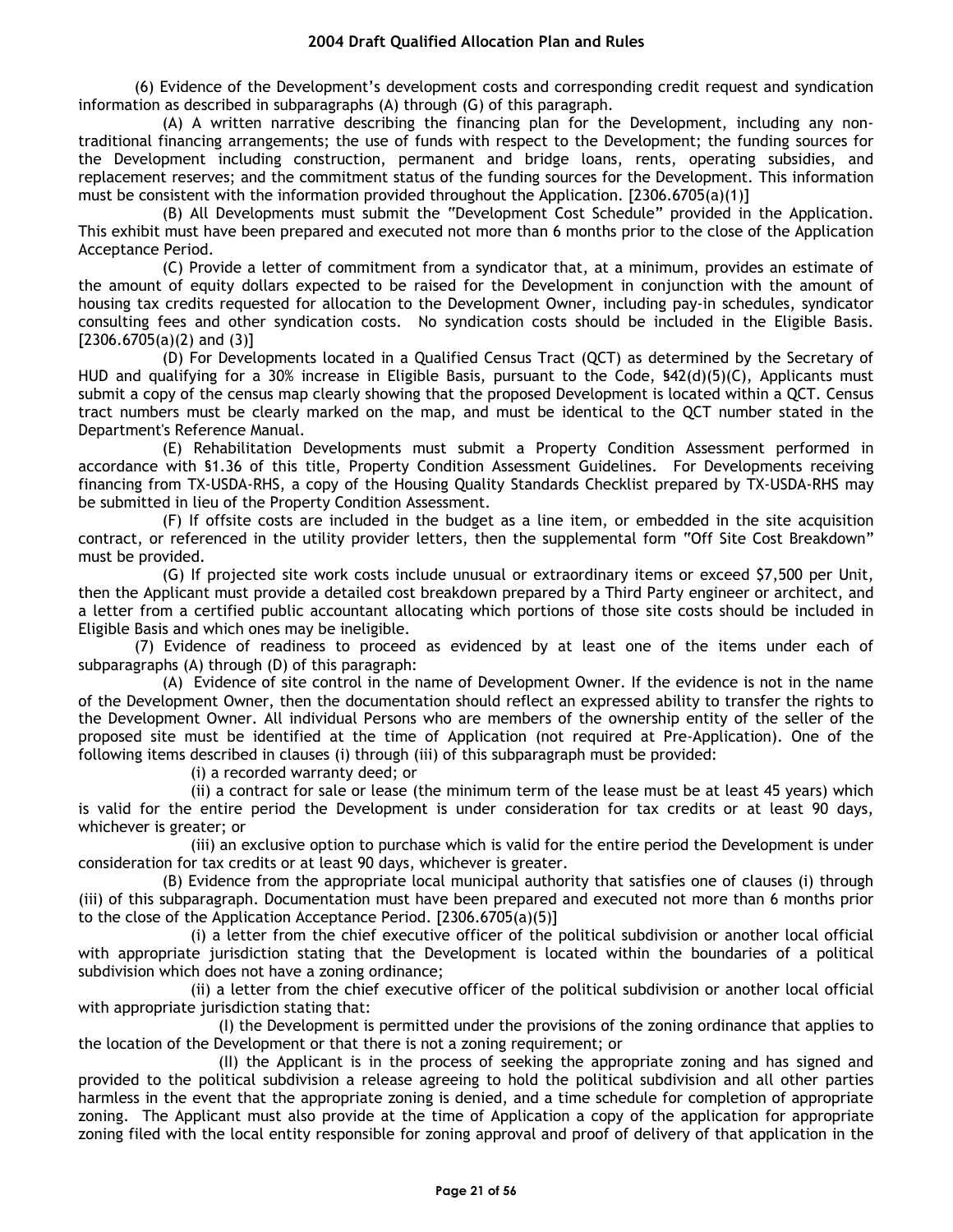form of a signed certified mail receipt, signed overnight mail receipt, or confirmation letter from said official. No later than April 1, 2004 (or for Tax Exempt Bond Developments no later than 14 days before the Board meeting where the credits will be committed), the Applicant must submit to the Department written evidence that the local entity responsible for initial approval of zoning has approved the appropriate zoning and that it will recommend approval of appropriate zoning to the entity responsible for final approval of zoning decisions (city council or county commission). If this evidence is not provided on or before April 1, 2004, the Application will be terminated. Final approval of appropriate zoning must be achieved and documentation of acceptable zoning for the Development, as proposed in the Application, must be provided to the Department at the time the Commitment Fee, or Determination Notice Fee, is paid. If this evidence is not provided with the Commitment Fee, any commitment of credits will be rescinded.

(iii) In the case of a rehabilitation Development, if the property is currently a non-conforming use as presently zoned, a letter which discusses the items in subclauses (I) through (IV) of this clause:

- (I) a detailed narrative of the nature of non-conformance;
- (II) the applicable destruction threshold;
- (III) owner's rights to reconstruct in the event of damage; and
- (IV) penalties for noncompliance.

(C) Evidence of interim and permanent financing sufficient to fund the proposed Total Housing Development Cost less any other funds requested from the Department and any other sources documented in the Application. Such evidence must be consistent with the sources and uses of funds represented in the Application and shall be provided in one or more of the following forms described in clauses (i) through (iv) of this subparagraph:

(i) bona fide financing in place as evidenced by a valid and binding loan agreement and a deed(s) of trust in the name of the Development Owner and/or expressly allows the transfer to the Development Owner; or,

(ii) bona fide commitment or term sheet for the interim and permanent loans issued by a lending institution or mortgage company that is actively and regularly engaged in the business of lending money which is addressed to the Development Owner and which has been executed by the lender (the term of the loan must be for a minimum of 15 years with at least a 30 year amortization). The commitment must state an expiration date and all the terms and conditions applicable to the financing including the mechanism for determining the interest rate, if applicable, and the anticipated interest rate and any required Guarantors. Such a commitment may be conditional upon the completion of specified due diligence by the lender and upon the award of tax credits; or,

(iii) any Federal, State or local gap financing, whether of soft or hard debt, must be identified at the time of Application. At a minimum, evidence from the lending agency that an application for funding has been made and a term sheet which clearly describes the amount and terms of the funding, and the date by which the funding determination will be made and any commitment issued, must be submitted. Evidence of application for funding from another Department program is not required except as indicated on the Uniform Application, as long as the Department funding is on a concurrent funding period with the Application submitted and the Applicant clearly indicates that such an application has been filed as required by the Application Submission Procedures Manual. No later than 14 days before the date of the Board meeting at which staff will make their initial recommendations for credit allocation to the Board, the Applicant or Development Owner must either provide evidence of a commitment for the required financing to the Department or notify the Department that no commitment was received. If the required financing commitment has not been received by that date, the Application will be reevaluated for financial feasibility; if determined to be feasible the Department may proceed with an allocation recommendation; or

(iv) if the Development will be financed through Development Owner contributions, provide a letter from an Third Party CPA verifying the capacity of the Development Owner to provide the proposed financing with funds that are not otherwise committed together with a letter from the Development Owner's bank or banks confirming that sufficient funds are available to the Development Owner. Documentation must have been prepared and executed not more than 6 months prior to the close of the Application Acceptance Period.

(D) Provide the documents in clause (i) of this subparagraph and either of the documents described in clauses (ii) and (iii) of this subparagraph, and satisfying the requirements of clause (iv) of this subparagraph, if applicable:

(i) a copy of the full legal description

(ii) a copy of the current title policy which shows that the ownership (or leasehold) of the land/Development is vested in the exact name of the Development Owner; or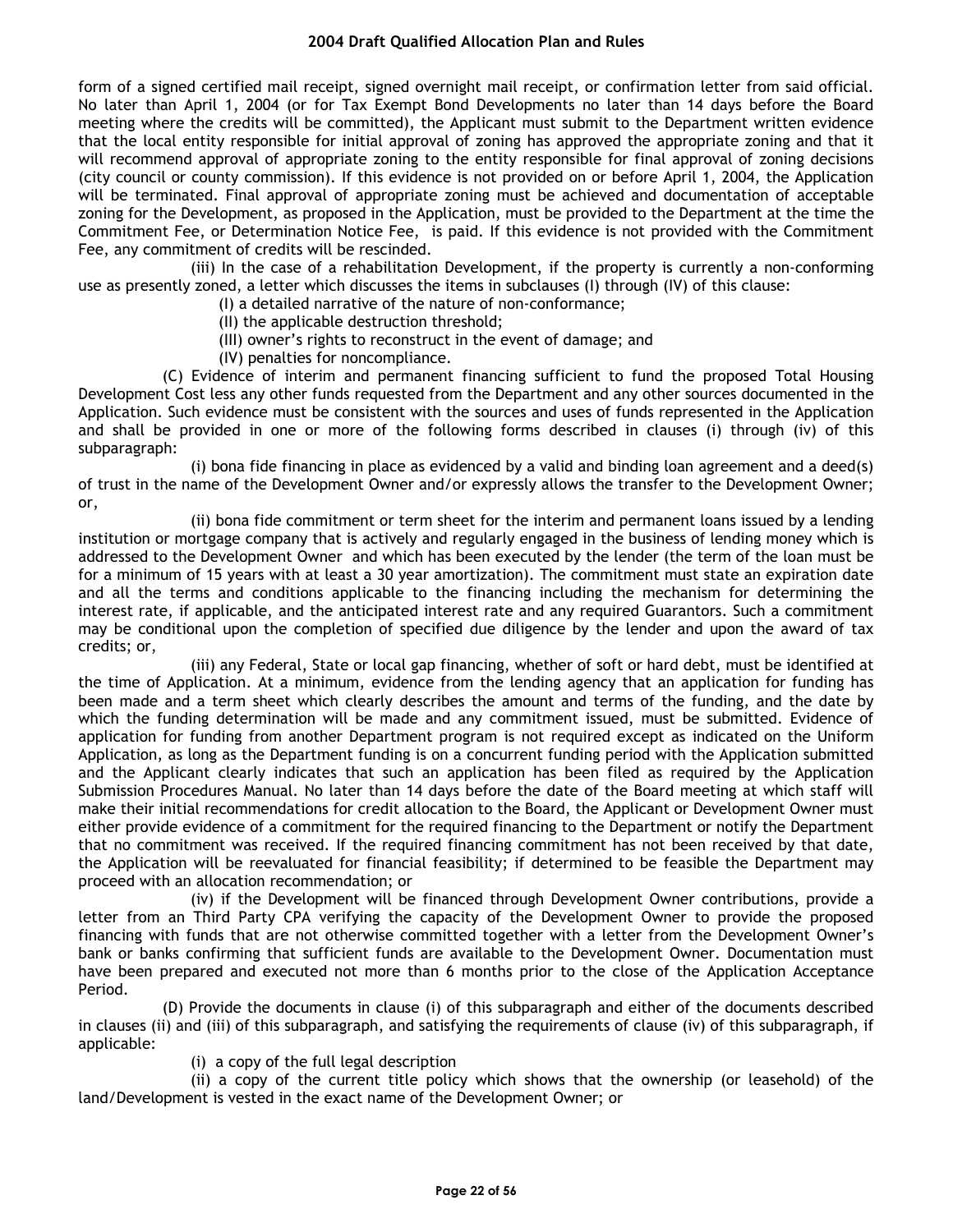(iii) a copy of a current title commitment with the proposed insured matching exactly the name of the Development Owner and the title of the land/Development vested in the exact name of the seller or lessor as indicated on the sales contract or lease.

(iv) if the title policy or title commitment is more than six months old as of the day the Application Acceptance Period closes, then a letter from the title company indicating that nothing further has transpired on the policy or commitment.

(8) Evidence of all of the notifications described in subparagraphs (A) through (E) of this paragraph. Such notices must be prepared in accordance with the "Public Notifications" statement provided in the Application.

(A) A copy of the public notice published in the most widely circulated newspaper in the area in which the proposed Development will be located. The newspaper must be intended for the general population and may not be a business newspaper or other specialized publication. Such notice must run at least twice within a thirty day period. Such notice must be published prior to the submission of the Application to the Department and can not be older than three months from the first day of the Application Acceptance Period. In communities located within a Metropolitan Statistical Area the notice must be published in the newspapers of both the Development community and the Metropolitan Statistical Area, unless the local newspaper of the Development community is published at least five times a week in which case the notice need only be published in the local newspaper of the Development community. Developments that involve rehabilitation and which are already serving low income residents are not required to publish this notice or provide this exhibit.

(B) Evidence of notification meeting the requirements identified in clause (i) of this subparagraph to all of the individuals and entities identified in clause (ii) of this subparagraph. Evidence of such notifications shall include a copy of the exact letter and other materials that were sent to the individual or entity and proof of delivery in the form of a signed certified mail receipt, signed overnight mail receipt, or confirmation letter from said official. Proof of notification must not be older than three months from the first day of the Application Acceptance Period.[2306.6704] If evidence of these notifications was submitted with the Pre-Application Threshold for the same Application and satisfied the Department's review of Pre-Application Threshold, then no additional notification is required at Application.

(i) Each such notice must include, at a minimum, all of the following:

(I) The Applicant's name, address, individual contact name and phone number;

(II) The Development name, address, city and county;

(III) A statement informing the entity or individual being notified that the Applicant is submitting a request for Housing Tax Credits with the Texas Department of Housing and Community Affairs;

(IV) Statement of whether the Development proposes new construction or rehabilitation;

(V) The type of Development being proposed (single family homes, duplex, apartments, townhomes, highrise etc.);

(VI) The total number of Units and total number of low income Units;

(VII) The percentage of Units serving each level of AMGI (e.g. 20% at 50% of AMGI, etc.) and the percentage of Units that are market rate;

(VIII) The number of Units and proposed rents (less utility allowances) for the low income Units and the number of Units and proposed rents for any market rate Units; and

(IX) The expected completion date if credits are awarded.

(ii) Notification must be sent to all of the following individuals and entities. Officials to be notified are those officials in office at the time the Application is submitted.

(I) City and County Clerks and Neighborhood Organizations. Evidence must be provided that a letter requesting information on neighborhood organizations and meeting the requirements of "Clerk Notification" as outlined in the Application was sent no later than January 15, 2004 to the city clerk and county clerk for the city and county where the Development is proposed to be located. A copy of the reply letter from the city and county clerks must be provided. For urban/exurban areas, all entities identified in the letters from the city and county clerks whose listed address has the same zip code as the zip code for the Development must be provided with written notification, and evidence of that notification must be provided. If any other zip codes exist within a half mile of the Development site, then all entities identified in the letters from the city and county clerks with those adjacent zip codes must also be provided with written notification, and evidence of that notification must be provided. For rural areas, all entities identified in the letters from the city and county clerks whose listed address is within a half mile of the Development site must be provided with written notification, and evidence of that notification must be provided. If the Applicant can provide evidence that the proposed Development is not located within the boundaries of an entity on a list from the clerk(s), then such evidence in lieu of notification may be acceptable. If no reply letter is received from the city or county clerk by February 25, 2004, then the Applicant must submit a statement attesting to that fact. If an Applicant has knowledge of any neighborhood organizations on record with the state or county in which the Development is to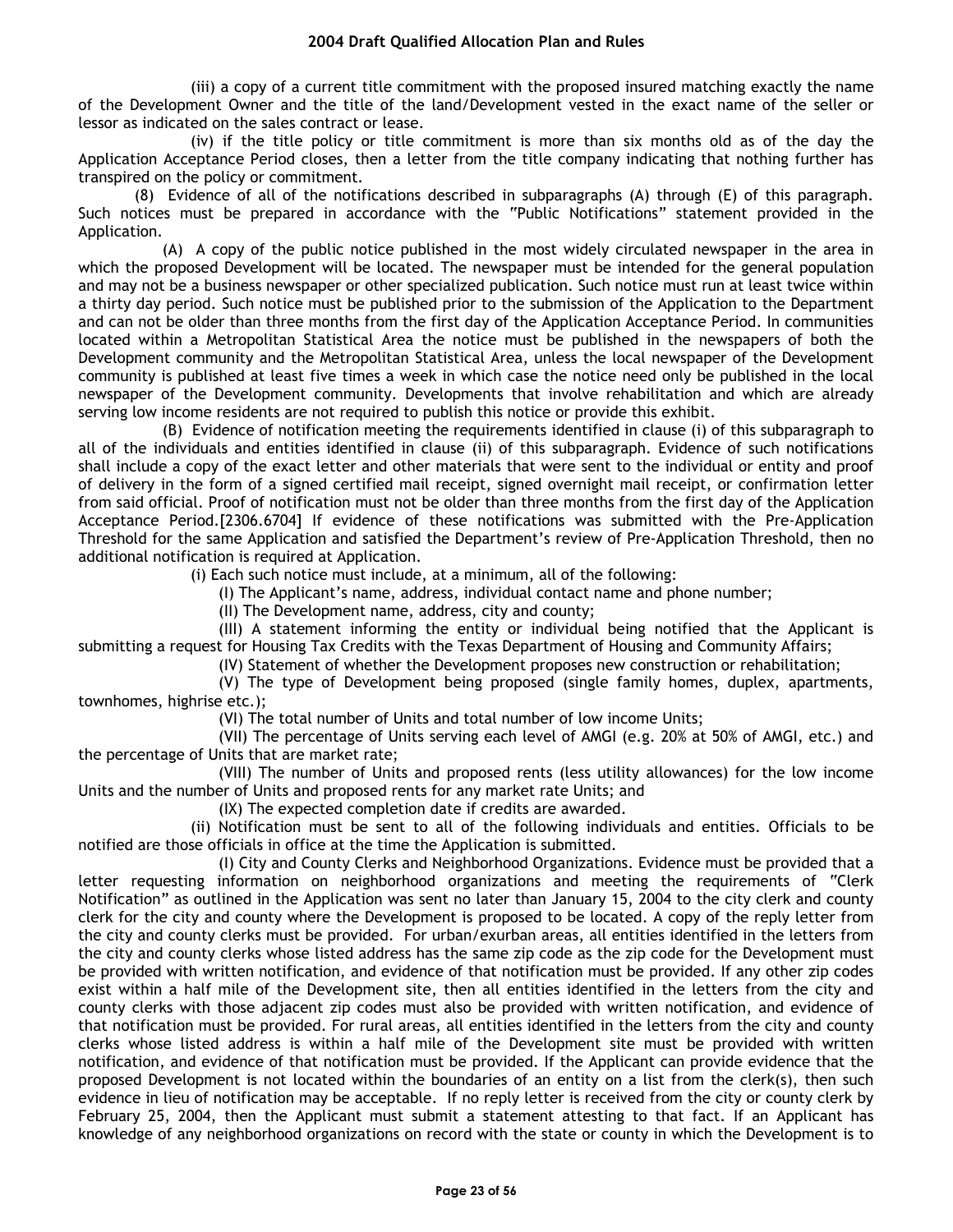be located and whose boundaries contain the proposed Development site, the Applicant must notify those organizations. If the Applicant has no knowledge of neighborhood organizations within whose boundaries the Development is proposed to be located, the Applicant must attest to that fact.

(II) Superintendent of the school district containing the Development;

(III) Presiding officer of the board of trustees of the school district containing the

Development;

Development;

(IV) Presiding officer of the governing body of any municipality containing the Development;

(V) All elected members of the governing body of any municipality containing the

(VI) Presiding officer of the governing body of the county containing the Development;

(VII) All elected members of the governing body of the county containing the Development;

(VIII) State senator of the district containing the Development; and

(IX) State representative of the district containing the Development.

(C) Signage on Property or Alternative. A Public Notification Sign shall be installed on the Development site prior to the date the Application is submitted. Evidence submitted with the Application must include photographs of the site with the installed sign and invoice receipt confirming installation from the entity that installed the sign. The sign must be at least 4 feet by 8 feet in size and located within twenty feet of, and facing, the main road adjacent to the site. The sign shall be continuously maintained on the site until the day that the Board takes final action on the Application for the development. The information and lettering on the sign must meet the requirements identified in the Application. As an alternative to installing a Public Notification Sign and at the same required time, the Applicant may instead, at the Applicant's Option, mail written notification to those addresses described in either clause (i) or (ii) of this subparagraph. This written notification must include the information otherwise required for the sign as provided in the Application. If the Applicant chooses to provide this mailed notice in lieu of signage, the final Application must include a map of the proposed Development site and mark the distance required by clause (i) or (ii) of this subparagraph, up to 1,000 feet, showing street names and addresses; a list of all addresses the notice was mailed to; an exact copy of the notice that was mailed; and a certification that the notice was mailed through the U.S. Postal Service and stating the date of mailing. If the option in clause (i) of this subparagraph is used, then evidence must be provided affirming the local zoning notification requirements.

(i) all addresses required for notification by local zoning notification requirements. For example, if the local zoning notification requirement is notification to all those addresses within 200 feet, then that would be the distance used for this purpose; or

(ii) for Developments located in communities that do not have zoning, communities that do not require a zoning notification, or those located outside of a municipality, all addresses located within 1,000 feet of any part of the proposed Development site.

(D) If any of the Units in the Development are occupied at the time of Application, then the Applicant must post a copy of the public notice in a prominent location at the Development throughout the period of time the Application is under review by the Department. A photograph of this posted notice must be provided with this exhibit. When the Department's public hearing schedule for comment on submitted Applications becomes available, a copy of the schedule must also be posted until such hearings are completed. Compliance with these requirements shall be confirmed during the Department's site inspection.

(E) The Development Owner shall certify to the Department that it shall consider as potential tenants holders of Section 8 vouchers or certificates or other tenants based rental assistance programs.

(9) Evidence of the Development's proposed ownership structure and the Applicant's previous experience as described in subparagraphs (A) through (E) of this paragraph.

(A) Chart which clearly illustrates the complete organizational structure of the final proposed Development Owner and of any Developer or Guarantor, providing the names and ownership percentages of all Persons having an ownership interest in the Development Owner or the Developer or Guarantor, as applicable, whether directly or through one or more subsidiaries.

(B) Each entity shown on an organizational chart as described in subparagraph (A) of this paragraph that has 10% or more ownership interest in the Development Owner, Developer or Guarantor, shall provide the following documentation, as applicable:

(i) For entities that are not yet formed but are to be formed either in or outside of the state of Texas:

(I) a certificate of reservation of the entity name from the Texas Secretary of State or from the state in which the entity is to be formed if different from Texas; and

(II) executed letter(s) of intent to organize signed by a representative of each organization that is a party to the proposal or a copy of the draft organizational documents for the entity to be formed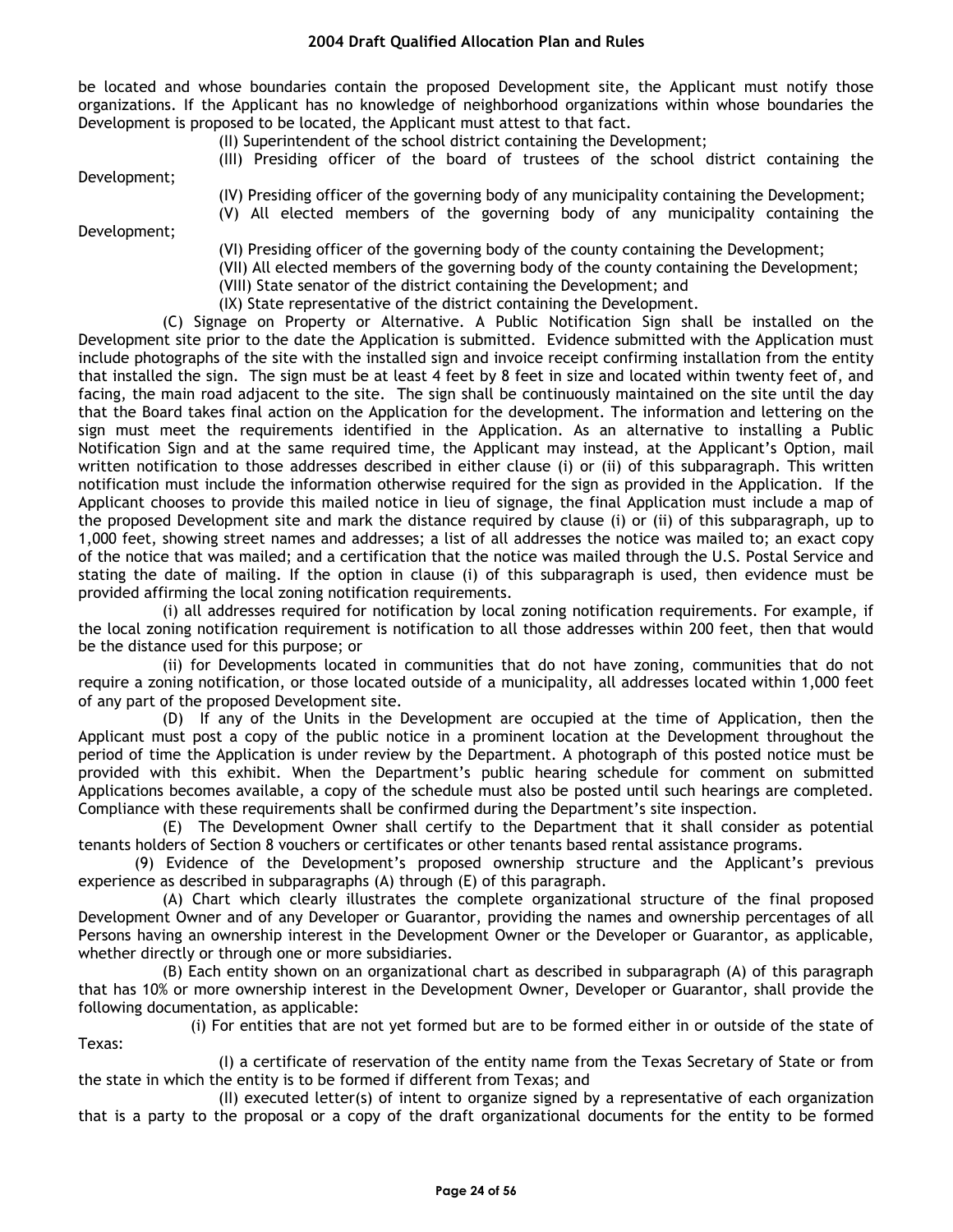including Articles of Incorporation, Articles of Organization or Partnership Agreement with a signed notation from a representative of each organization acknowledging intent to organize.

(ii) For existing entities whether formed in or outside of the state of Texas:

(I) A Certificate of Account Status from the Texas Comptroller of Public Accounts or, if such a Certificate is not available because the entity is newly formed, a statement to such effect; and a Certificate of Organization from the Secretary of State; and

(II) for entities formed in a state other than Texas a certificate of authority to do business in Texas or an application for a certificate of authority,

(III) Copies of the entity's governing documents, including, but not limited to, its Articles of Incorporation, Articles of Organization, Certificate of Limited Partnership, Bylaws, Regulations and/or Partnership Agreement.

(iii) the Applicant must provide evidence that the signer(s) of the Application have the authority to sign on behalf of the Applicant in the form of a corporate resolution or by-laws which indicate same from the sub-entity in Control and that those Persons signing the Application constitute all Persons required to sign or submit such documents. A cover sheet must be placed before the copy of the organizational documents, identifying the relevant document(s) where the evidence of authority to sign is to be found and specifying exactly where the applicable information exists within all relevant documents by page number or by section and subsection if the pages are not numbered.

(C) Evidence that each entity shown on an the organizational chart described in subparagraph (A) of this paragraph that has 10% or more ownership interest in the Development Owner, Developer or Guarantor, has provided a copy of the completed and executed Previous Participation and Background Certification Form to the Department. Evidence must be a certification from the Department for each of those Persons required to submit these documents as further described under §50.9(e)(3) of this title. Applicants must request this certification at least seven days prior to the close of the Application Acceptance Period. Applicants must ensure that the Person whose name is on the certification is the appropriate Person appearing in the organizational chart provided in subparagraph (A) of this paragraph.

(D) Evidence that, if the Development Owner or any of its Affiliates shown on the organizational chart described in subparagraph (A) of this paragraph that have 10% or more ownership interest in the Development Owner have, or have had, ownership or Control of affordable housing, being housing that receives any form of financing and/or assistance from any Governmental Entity for the purpose of enhancing affordability to persons of low or moderate income, outside the state of Texas, that such Persons have submitted the appropriate "National Previous Participation and Background Certification Form" to the Department. Evidence must be a certification from the Department for each of those Persons required to submit these documents as further described under \$50.9(e)(4) of this title. Applicants must request this certification at least seven days prior to the close of the Application Acceptance Period. Applicants must ensure that the Person whose name is on the certification is the appropriate Person appearing in the organizational chart provided in subparagraph (A) of this paragraph

(E) Evidence, in the form of a certification, that one of the Development Owner's General Partners, the Developer or their Principals have a record of successfully constructing or developing residential units in the capacity of owner, General Partner or Developer. Evidence must be a certification from the Department that the Person with the experience satisfies this exhibit, as further described under subsection (e)(1) of this section. Applicants must request this certification at least seven days prior to the close of the Application Acceptance Period. Applicants must ensure that the Person whose name is on the certification appears in the organizational chart provided in subparagraph (A) of this paragraph.

(10) Evidence of the Development's projected income and operating expenses as described in subparagraphs (A) through (D) of this paragraph:

(A) All Developments must provide a 30-year proforma estimate of operating expenses and supporting documentation used to generate projections (operating statements from comparable properties).

(B) If rental assistance, an operating subsidy, an annuity, or an interest rate reduction payment is proposed to exist or continue for the Development, any related contract or other agreement securing those funds must be provided, which at a minimum identifies the source and annual amount of the funds, the number of Units receiving the funds, and the term and expiration date of the contract or other agreement.  $[2306.6705(a)]$ 

(C) Applicant must provide documentation from the source of the "Utility Allowance" estimate used in completing the Rent Schedule provided in the Application. This exhibit must clearly indicate which utility costs are included in the estimate. If there is more than one entity (Section 8 administrator, public housing authority) responsible for setting the utility allowance(s) in the area of the Development location, then the Utility Allowance selected must be the one which most closely reflects the actual utility costs in that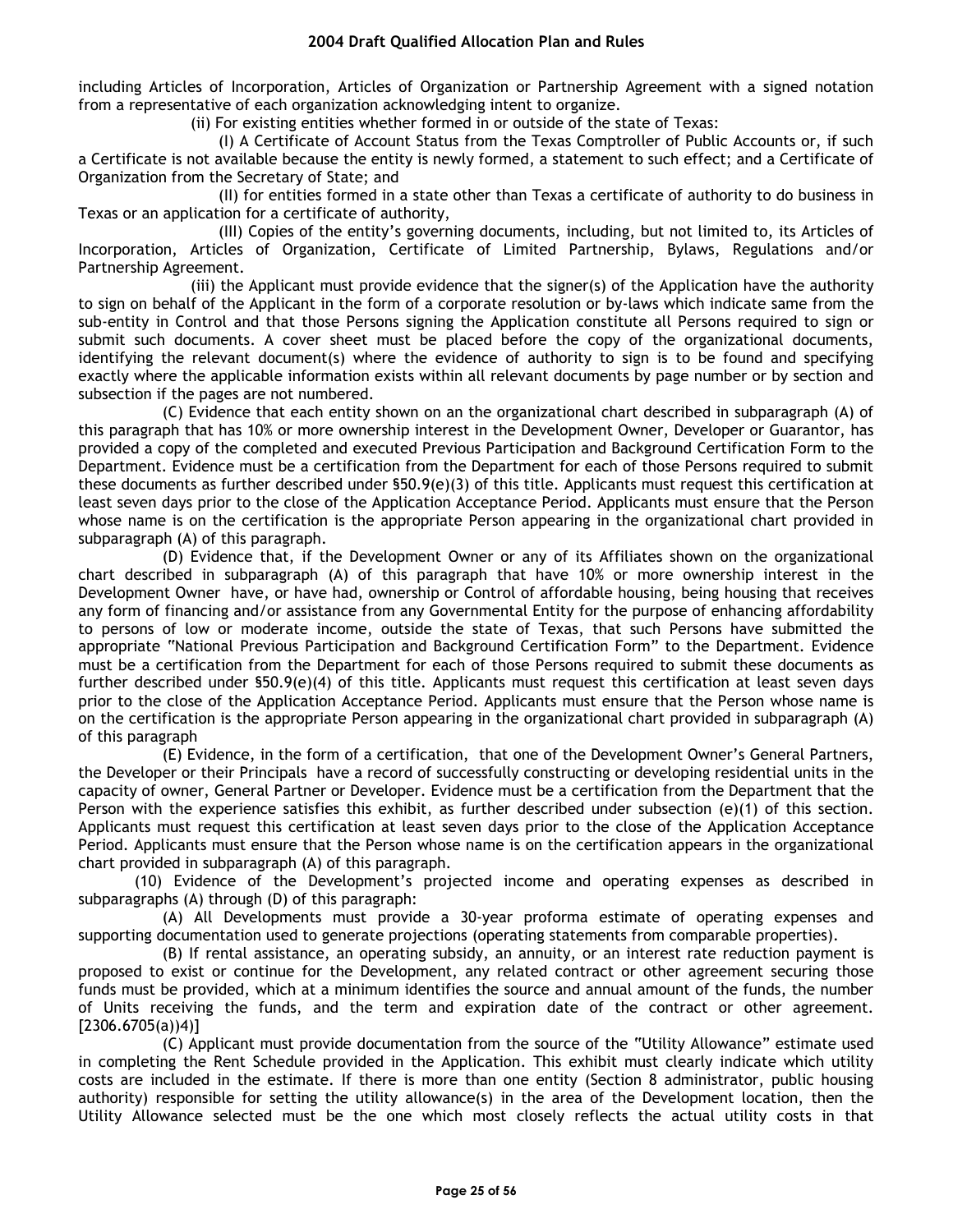Development area. In this case, documentation from the local utility provider supporting the selection must be provided.

(D) Occupied Developments undergoing rehabilitation must also submit the items described in clauses (i) through (iv) of this subparagraph.

(i) The items in subclauses (I) and (II) of this clause are required unless the current property owner is unwilling to provide the required documentation. In that case, submit a signed statement as to its inability to provide all documentation as described.

(I) Submit at least one of the following:

(-a-) historical monthly operating statements of the subject Development for 12 consecutive months ending not more than 3 months from the first day of the Application Acceptance Period;

(-b-) The two most recent consecutive annual operating statement summaries;

(-c-) the most recent consecutive six months of operating statements and the most recent available annual operating summary;

(-d-) all monthly or annual operating summaries available and a written statement from the seller refusing to supply any other summaries or expressing the inability to supply any other summaries, and any other supporting documentation used to generate projections may be provided; and

(II) a rent roll not more than 6 months old as of the first day the Application Acceptance Period, that discloses the terms and rate of the lease, rental rates offered at the date of the rent roll, Unit mix, tenant names or vacancy, and dates of first occupancy and expiration of lease.

(ii) a written explanation of the process used to notify and consult with the tenants in preparing the Application; [2306.6705(a)(6)]

(iii) a relocation plan outlining relocation requirements and a budget with an identified funding source; and [2306.6705(a)(6)]

(iv) if applicable, evidence that the relocation plan has been submitted to the appropriate legal agency. [2306.6705(a)(6)]

(11) Applications involving Nonprofit General Partners and Qualified Nonprofit Developments.

(A) All Applications involving a nonprofit General Partner, regardless of the Set-Aside applied under, must submit all of the documents described in clauses (i) and (ii) of this subparagraph: [2306.6706]

(i) an IRS determination letter which states that the nonprofit organization is a 501(c)(3) or (4) entity; and

(ii) the "Nonprofit Participation Exhibit."

(B) Additionally, all Applications applying under the Nonprofit Set-Aside, established under §50.7(b)(1) of this title, must also provide the following information with respect to the Qualified Nonprofit Organization as described in clauses (i) through (vi) of this subparagraph.

(i) copy of the page from the articles of incorporation or bylaws indicating that one of the exempt purposes of the nonprofit organization is to provide low income housing;

(ii) copy of the page from the articles of incorporation or bylaws indicating that the nonprofit organization prohibits a member of its board of directors, other than a chief staff member serving concurrently as a member of the board, from receiving material compensation for service on the board;

(iii) a Third Party legal opinion stating:

rural area.

(I) that the nonprofit organization is not affiliated with or Controlled by a for-profit organization and the basis for that opinion, and

(II) that the nonprofit organization is eligible, as further described, for a Housing Credit Allocation from the Nonprofit Set-Aside and the basis for that opinion. Eligibility is contingent upon the nonprofit organization Controlling the Development, or if the organization's Application is filed on behalf of a limited partnership, or limited liability company, being the sole General Partner; and otherwise meet the requirements of the Code, §42(h)(5);

(iv) a copy of the nonprofit organization's most recent audited financial statement; and

(v) a certification that the Qualified Nonprofit Development will have the nonprofit entity or its nonprofit affiliate or subsidiary be the Developer or co-Developer as evidenced in the development agreement.

(vi) evidence, in the form of a certification, that a majority of the members of the nonprofit organization's board of directors principally reside:

(I) in this state, if the Development is located in a rural area; or

(II) not more than 90 miles from the Development, if the Development is not located in a

(12) Applicants applying for acquisition credits or affiliated with the seller, that will be evaluated in accordance with §1.32(e)(1) of this title, must provide all of the documentation described in subparagraphs (A)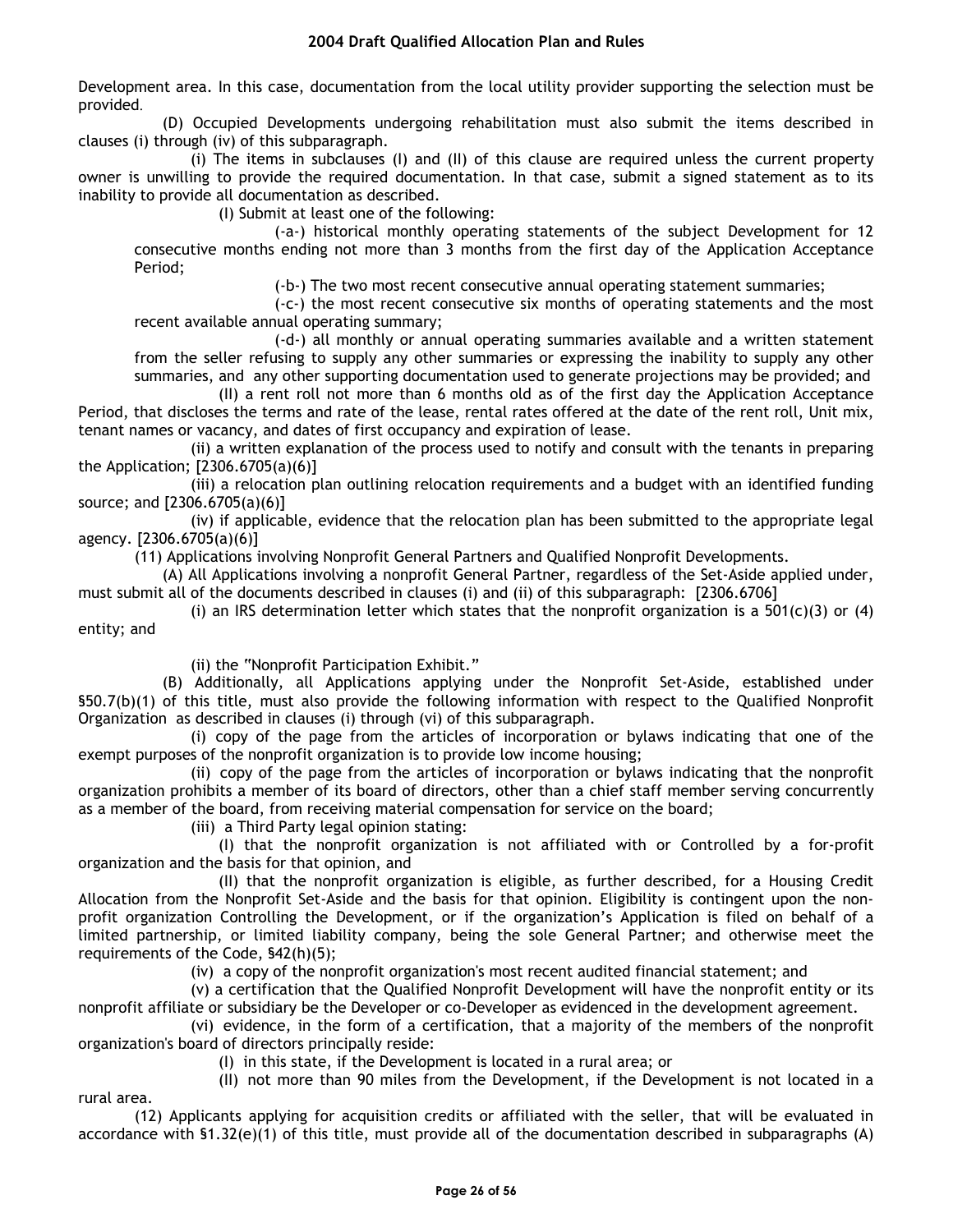through (C) of this paragraph. Applicants applying for acquisition credits must also provide the items described in subparagraph (D) of this paragraph and as provided in the Application.

(A) an appraisal, not more than 6 months old as of the first day of the Application Acceptance Period, which complies with the Uniform Standards of Professional Appraisal Practice and the Department's Market Analysis and Appraisal Policy. For Developments which require an appraisal from TX-USDA-RHS , the appraisal may be more than 6 months old, but not more than 12 months old as of the day the Application Acceptance Period closes and may be provided from TX-USDA-RHS. The appraisal may be submitted as a Supplemental Threshold Report consistent with the timelines and submission documentation requirements identified in paragraph (14)(D) of this subsection. This appraisal of the property must separately state the as-is, pre-acquisition or transfer value of the land and the improvements where applicable;

(B) a valuation report from the county tax appraisal district;

(C) clear identification of the selling Persons, and details of any relationship between the seller and the Applicant or any Affiliation with the Applicant or the Development Owner , Qualified Market Analyst or any other professional or other consultant performing services with respect to the Development. If any such relationship exists, complete disclosure and documentation of the seller's original acquisition and holding and improvement costs since acquisition, and any and all exit taxes, to justify the proposed sales price must also be provided; and

(D) "Acquisition of Existing Buildings Form."

(13) Evidence of an "Acknowledgement of Receipt of Financial Statement and Authorization to Release Credit Information" must be provided for any Person that has 10% or more ownership interest in the Development Owner or General Partner, the Developer, or Guarantor, as required under §50.9(e)(2) of this title. Entities that have not yet been formed and entities that have been formed recently but have no assets, liabilities, or net worth are not required to submit this documentation, but must submit a statement with their Application that this is the case in lieu of submitting the Acknowledgement.

(14) Supplemental Threshold Reports. Documents under subparagraph (A) and (B) of this paragraph must be submitted as further stated in subparagraph (C) and (D) of this paragraph and in accordance with the Market Analysis Rules and Guidelines and Environmental Site Assessment Rules and Guidelines, §§1.33 and 1.35 of this title.

(A) A Phase I Environmental Site Assessment (ESA) on the subject Property, dated not more than 12 months prior to the first day of the Application Acceptance Period. In the event that a Phase I Environmental Site Assessment on the Development is more than 12 months old prior to the first day of the Application Acceptance Period, the Applicant must supply the Department with an updated letter or updated report dated at least three months prior to the first day of the Application Acceptance Period from the Person or organization which prepared the initial assessment confirming that the site has been reinspected and reaffirming the conclusions of the initial report or identifying the changes since the initial report; The ESA must be prepared in accordance with the Department Environmental Site Assessment Rules and Guidelines. Developments whose funds have been obligated by TX-USDA-RHS will not be required to supply this information; however, the Applicants of such Developments are hereby notified that it is their responsibility to ensure that the Development is maintained in compliance with all state and federal environmental hazard requirements.

(B) A comprehensive Market Analysis prepared at the Applicant's expense by a disinterested Qualified Market Analyst approved by the Department in accordance with the approval process outlined in the Market Analysis Rules and Guidelines, §1.33 of this title. The Market Analysis must be prepared in accordance with the methodology prescribed in the Market Analysis Rules and Guidelines, §1.33 of this title. In the event that a Market Analysis on the Development is older than 6 months as of the first day of the Application Acceptance Period, the Applicant must supply the Department with an updated Market Analysis from the Person or organization which prepared the initial report; however the Department will not accept any Market Analysis which is more than 12 months old as of the first day of the Application Acceptance Period. The Market Analysis should be prepared for and addressed to the Department. For Applications in the TX-USDA-RHS Set-Aside, the appraisal, required under paragraph (12)(A) of this subsection, will satisfy the requirement for a Market Analysis; no additional Market Analysis is required; however the Department may request additional information as needed. [2306.67055 as added Section 21 of 2306]

(i) The Department may determine from time to time that information not required in the Department Market Analysis and Appraisal Rules and Guidelines will be relevant to the Department's evaluation of the need for the Development and the allocation of the requested Housing Credit Allocation Amount. The Department may request additional information from the Qualified Market Analyst to meet this need.

(ii) All Applicants acknowledge by virtue of filing an Application that the Department is not bound by any opinion expressed in the Market Analysis and may substitute its own analysis and underwriting conclusions for those submitted by the Qualified Market Analyst.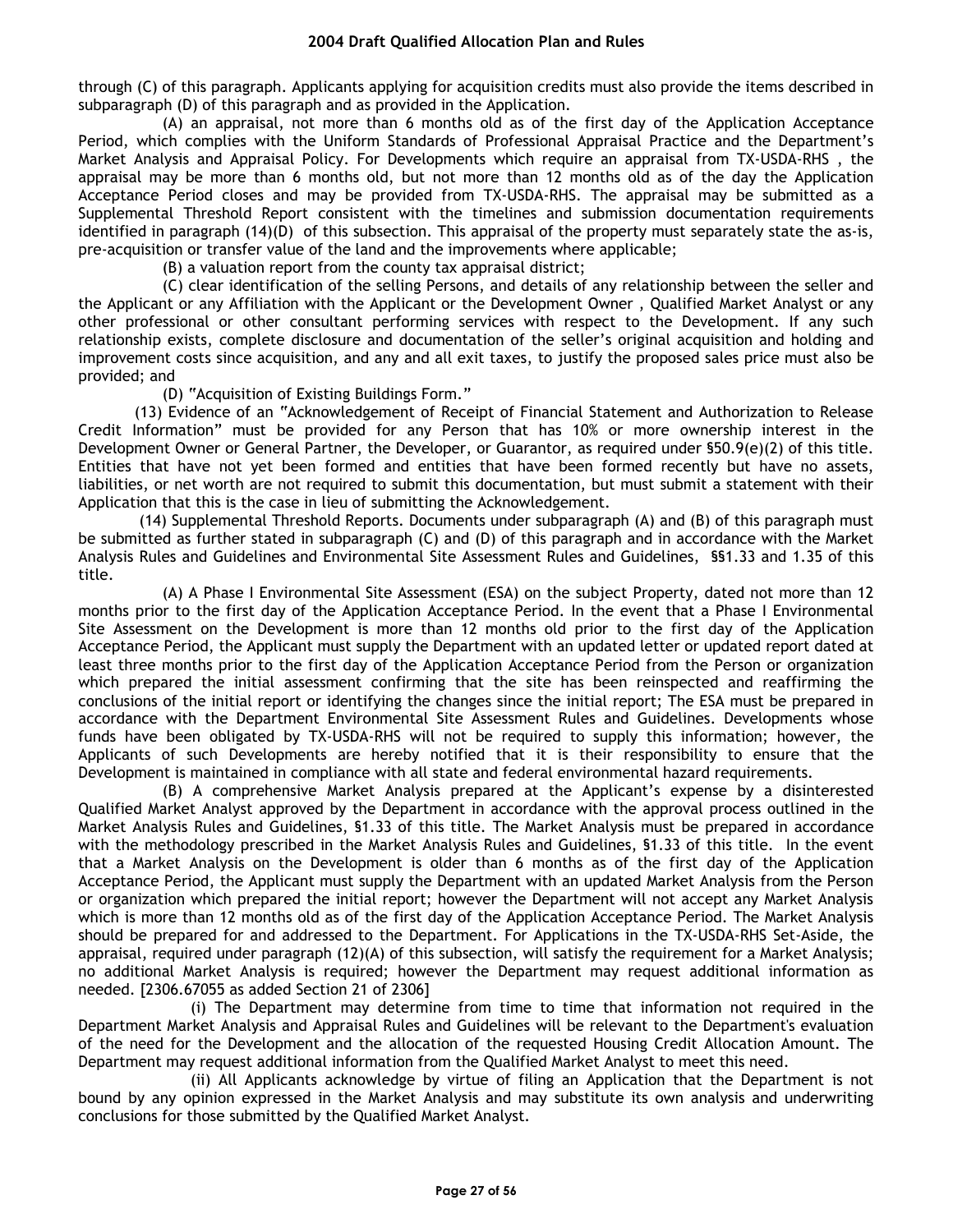(C) Inserted at the front of each of these reports must be a transmittal letter from the individual preparing the report that states that the Department is granted full authority to rely on the findings and conclusions of the report.

(D) The requirements for each of the reports identified in subparagraphs (A) and (B) of this paragraph can be satisfied in either of the methods identified in clauses (i) or (ii) of this subparagraph.

(i) Upon Application submission, the documentation for each of these exhibits may be submitted in its entirety as described in subparagraphs (A) and (B) of this paragraph; or

(ii) Upon Application submission, the Applicant may provide evidence in the form of an executed engagement letter with the party performing each of the individual reports that the required exhibit has been commissioned to be performed and that the delivery date will be no later than March 31, 2004. Subsequently, the entire exhibit must be submitted on or before 5:00 p.m. CST, March 31, 2004. If the entire exhibit is not received by that time, the Application will be terminated and will be removed from consideration.

(15) Self-Scoring. Applicant's self-score must be completed on the "Application Self-Scoring Form."

(g) **Selection Criteria.** All Applications will be evaluated and ranking points will be assigned according to the Selection Criteria listed in paragraphs (1) through (18) of this subsection.

(1) Development Financial Feasibility. Applications will receive points based on the supporting financial data provided behind this exhibit in addition to the commitment letter required under subsection (f)(7)(C) of this section. The supporting financial data shall include a thirty year pro forma prepared by the permanent or construction lender specifically identifying each of the first ten years and every fifth year thereafter. The commitment letter must include the anticipated total operating expenses, net operating income and debt service for the first year of stabilized operation as reflected in the pro forma. The pro forma must indicate, and the commitment letter must confirm, that the development pro forma maintains a 1.10 debt coverage ratio throughout the initial thirty years proposed. In addition, the commitment letter must state that the lenders assessment finds that the Development will be feasible for thirty years. Points will be awarded if these criteria are met. No partial points will be awarded. For developments receiving financing from TX-USDA-RHS, the form entitled "Sources and Uses Comprehensive Evaluation for Multi-Family Housing Loans" shall meet the requirements of this section. (28 points). [2306.6710(b)(1)]

(2) Quantifiable Community Participation from Neighborhood Organizations. [2306.6710(b)(1); 2306.6725(a)(2)] Points will be awarded based on written statements of support or opposition from neighborhood organizations on record with the state or county in which the Development is to be located and whose boundaries contain the proposed Development site.

(A) Receipt of Input. Letters must be received by the Department no later than April 30, 2004, and only, for scoring purposes, directly from neighborhood organizations or with the Application. Letters must be addressed to the Texas Department of Housing and Community Affairs, "Attention: Director of Multifamily Finance Production Division (Neighborhood Input)". Letters received after April 30, 2004 will be summarized and provided for the Board's information and consideration, but will not affect the score for the Application. Separate from scoring, the Department urges all persons and organizations that wish to provide input to the Department to do so well before (and, preferably earlier than ten days before) the day of a Board meeting when a final decision must be made so the input may be carefully considered. Board decisions often cannot be delayed and late input is difficult for the Board and Department to fully consider.

(B) Neighborhood Organizations. For the purposes of the scoring of this exhibit, neighborhood organizations are organizations that are on record with the county or state in which the development is proposed to be located as of March 1 of the application year and that have a primary purpose of working to affect matters related to the welfare of the neighborhood that contains the proposed development site, not including governmental entities.

(C) Scoring of Input. For scoring purposes, each neighborhood organization may submit one letter that represents the organization's input. The letter must identify the specific Development and be signed by the chairman of the board, chief executive office or comparable head of the organization and include the signer's address and phone number. The letter must state and provide documentation which shows that it is from a neighborhood organization; that it is on record with the state or county in which the Development is proposed to be located; and that the organization's boundaries contain the proposed Development site. The letter must also provide the total number of members of the organization and a brief description of the process used to determine the members' position. To be accurately scored, the letter must clearly and concisely state each reason for the organization's support for or opposition to the proposed Development and provide specific evidence supporting that input. It is possible for points to be awarded or deducted based on written statements from organizations that were not identified by the city and county clerks under subsection  $(f)(8)(B)(ii)(I)$  of this section, if the organization provides evidence that the proposed Development site is within the organization's boundaries and that it is on record with the county or state. It is also possible that neighborhood organizations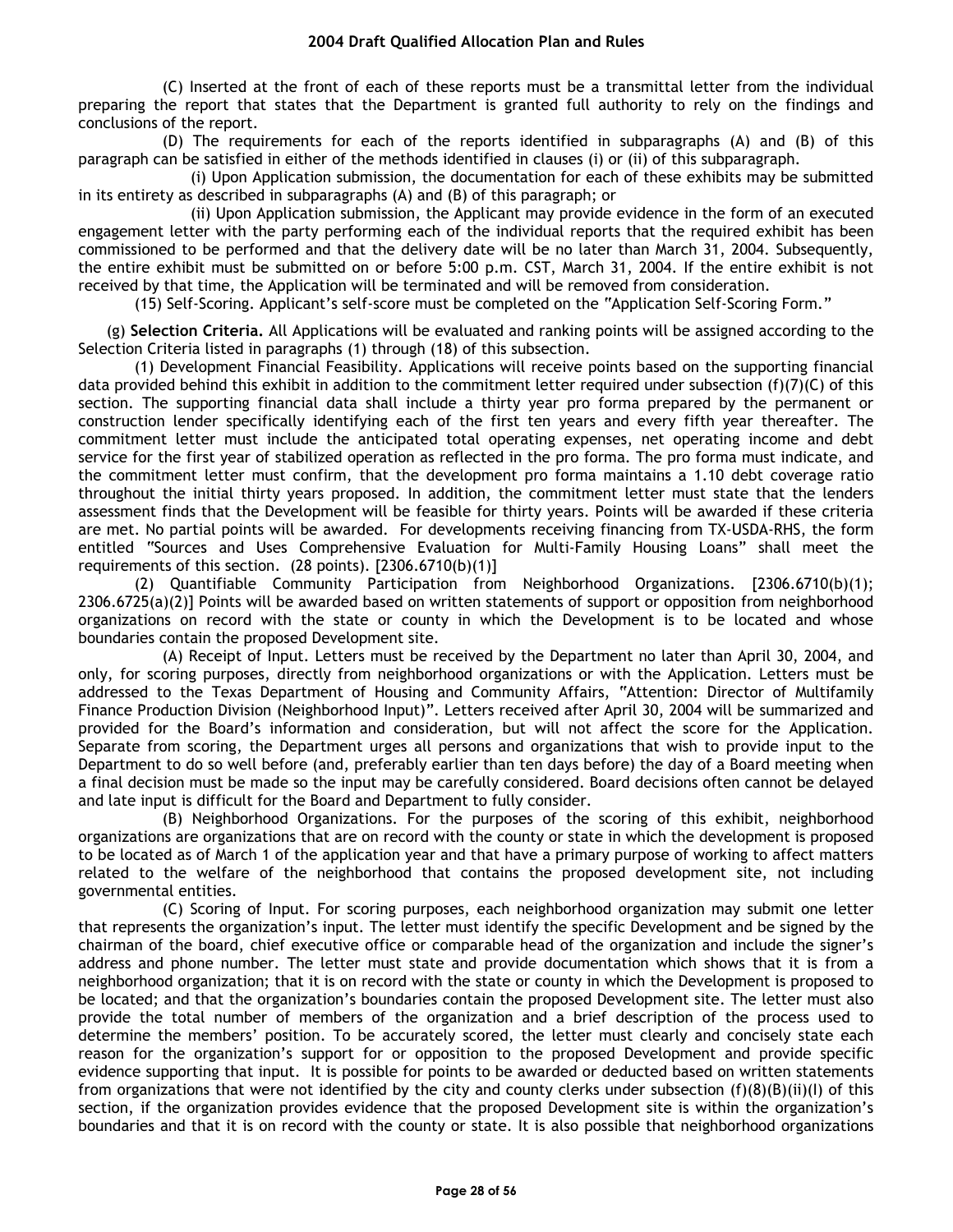that were initially identified as appropriate organizations for purposes of the notification requirements will subsequently be determined by the Department not to meet the requirements for scoring.

(i) Applicants that accurately certify that they do not know of any neighborhood organizations that are on record with the state or county in which the Development is to be located and whose boundaries contain the proposed Development, and for which no letters were received, will be awarded the higher of zero points or the average number of points received by all Applications for this exhibit.

(ii) The score for this exhibit will range from a maximum of +12 points to -12 points and the number of points to be allocated to each organization's letter will be determined by the Executive Award and Review Advisory Committee based on the factual basis of the written statements and evidence from the neighborhood organizations. The Department may investigate a matter and contact the Applicant and neighborhood organizations for more information.

(D) Evaluation of Basis of Input. The Department highly values quality public input addressed to the merits of a Development. Input that points out possible errors in the Department's analysis and matters that are specific to the neighborhood, the proposed site, the proposed Development, or Developer are valued. If a proposed Development is permitted by the existing or pending zoning or absence of zoning, concerns addressed by the allowable land use that are related to any multifamily development may generally be considered to have been addressed at the local level through the land use planning process. Input that evidences unlawful discrimination against classes of persons protected by Fair Housing law will not be considered. To protect the integrity of the Department's processes and decisions, evidence of false statements or misrepresentations from applicant representatives, neighborhood representatives, or other persons will be considered for appropriate action, including possible referral to local district and county attorneys. 2306.6725(a)(2)

(3) Development Location Characteristics. [2306.6725(a)(4)] Evidence, not more than 6 months old from the date of the close of the Application Acceptance Period, that the subject Property is located within one of the geographical areas described in subparagraphs (A) through (F) of this paragraph. Areas qualifying under any one of the subparagraphs (A) through (F) of this paragraph will receive 5 points. An Application may only receive points under one of the subparagraphs (A) through (F) of this paragraph. An Application may receive an additional ten points pursuant to subparagraph (G) of this paragraph in addition to any points awarded in subparagraphs (A) through (F) of this paragraph.

(A) A geographical area which is:

(i) an Economically Distressed Area; or

(ii) a Colonia, or

(iii) a Difficult Development Area (DDA) as specifically designated by the Secretary of HUD.

(B) a designated state or federal empowerment/enterprise zone, urban enterprise community, or urban enhanced enterprise community. Such Developments must submit a letter and a map from a city/county official verifying that the proposed Development is located within such a designated zone. Letter should be no older than 6 months from the first day of the Application Acceptance Period.

(C) a city-sponsored area or zone where a city or county has, through a local government initiative, specifically encouraged or channeled growth, neighborhood preservation or redevelopment. Such Developments must submit all of the following documentation: a letter from a city/county official verifying that the proposed Development is located within the city sponsored zone or district; a map from the city/county official which clearly delineates the boundaries of the district; and a certified copy of the appropriate resolution or documentation from the mayor, local city council, county judge, or county commissioners court which documents that the designated area was:

(i) created by the local city council/county commission, and

(ii) targets a specific geographic area which was not created solely for the benefit of the

Applicant.

(D) the Development is located in a census tract in which has a median family income (MFI), as published by the United States Bureau of the Census (U.S. Census), that is higher than the MFI for the county in which the census tract is located, as established by HUD. This comparison shall be made using the most recent data available from both sources as of as of October 1 of the year preceding the applicable program year. In those years when the U.S. Census does not publish median family income information at the census tract level, the most recent U.S. Census MFI available for the tract shall be multiplied by the change between HUD's published data for the county MFI as of the year in which the Census MFI was published and the county MFI as of October 1 of the year preceding the applicable program year. Developments eligible for these points must submit evidence documenting the median income for both the census tract and the county.

(E) the Development is located in a census tract in which there are no other existing developments supported by housing tax credits. [2306.6725]

(F) the Development is located in a county that has received an award as of November 15, 2003, within the past three years, from the Texas Department of Agriculture's Rural Municipal Finance Program or Real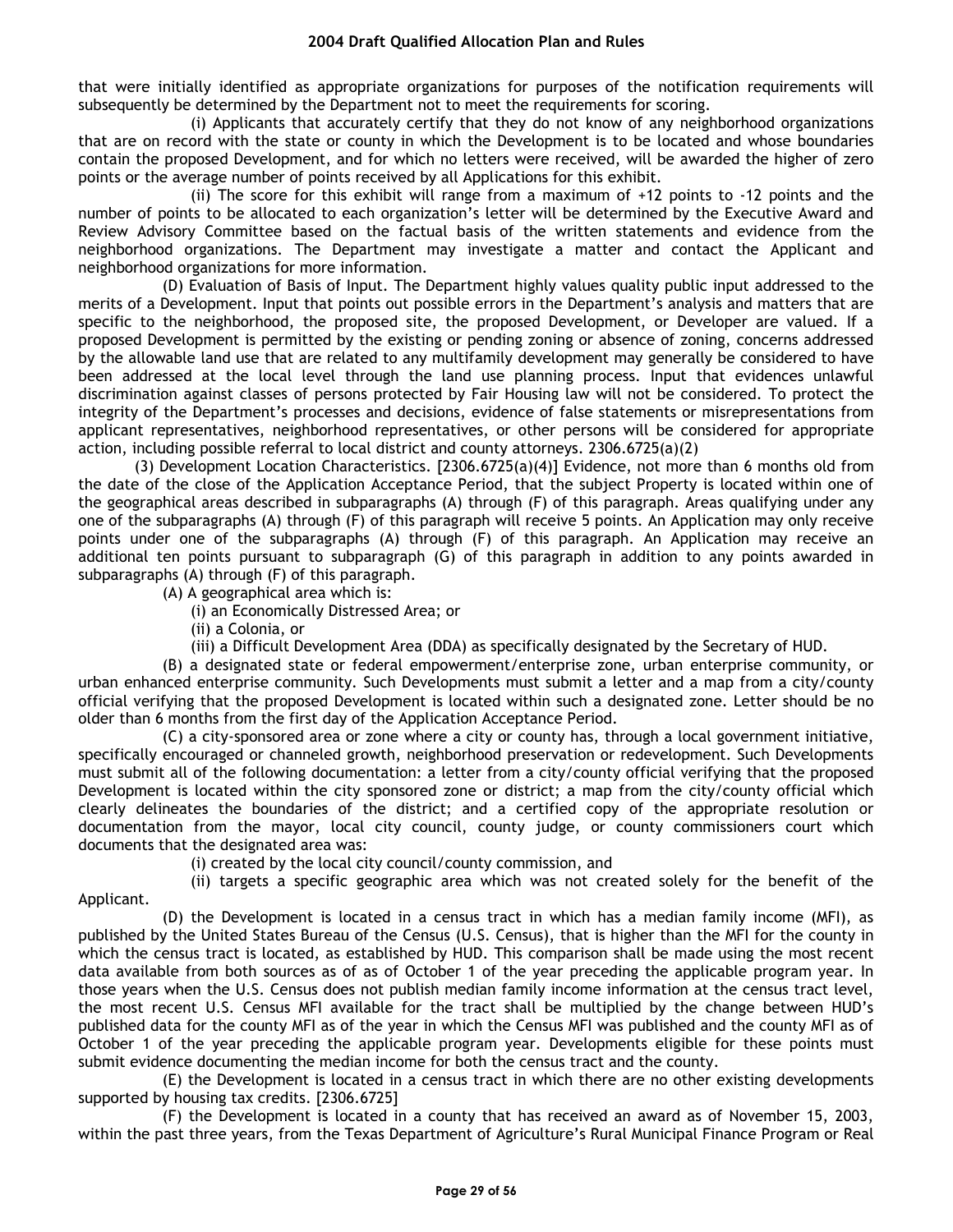Estate Development and Infrastructure Program. Cities which have received one of these awards are categorized as awards to the county as a whole so Developments located in a different city than the city awarded, but in the same county, will still be eligible for these points.

(G) the Development is located in an incorporated city that is not a Rural Area but has a population no greater than 100,000 based on the most current available information published by the United States Bureau of the Census as of October 1 of the year preceding the applicable program year. The Development can not exceed 100 Units to qualify for these points. (10 points)

(4) Site Location Characteristics. Sites will be evaluated based on proximity to amenities, the presence of positive site features and the absence of negative site features. Sites will be rated based on the criteria below.

(A) Proximity of site to amenities. Developments located on sites within a one mile radius (two-mile radius for Developments competing for a Rural Regional Allocation) of at least three services appropriate to the target population will receive five points. A site located within one-quarter mile of public transportation or located within a community that has "on demand" transportation, or specialized elderly transportation for Qualified Elderly Developments, will receive full points regardless of the proximity to amenities, as long as the Applicant provides appropriate evidence of the transportation services used to satisfy this requirement. If a Qualified Elderly Development is providing its own specialized van service, then this will be a requirement of the LURA. Only one service of each type listed below will count towards the points. A map must be included identifying the development site and the location of the services, as well as written directions from the site to each service. The services must be identified by name on the map and in the written directions. If the services are not identified by name, points will not be awarded. All services must exist or, if under construction, must be at least 50% complete by the date the Application is submitted. (5 points)

(i) Full service grocery store or supermarket

(ii) Pharmacy

(iii) Convenience Store/Mini-market

(iv) Department or Retail Merchandise Store

(v) Bank/Credit Union

(vi) Restaurant (including fast food)

(vii) Indoor public recreation facilities, such as civic centers, community centers, and libraries

(viii) Outdoor public recreation facilities such as parks, golf courses, and swimming pools

(ix) Hospital/medical clinic

(x) Doctor's offices (medical, dentistry, optometry)

(xi) Public Schools (only eligible for Developments that are not Qualified Elderly Developments)

(xii) Senior Center (only eligible for Qualified Elderly Developments)

(B) Negative Site Features. Sites with the following negative characteristics will have points deducted from their score. For purpose of this exhibit, the term 'adjacent' is interpreted as sharing a boundary with the Development site. The distances are to be measured from all boundaries of the Development site. Applicants must indicate on a map the location of any negative site feature, with the exception of slope which must be documented with an engineer's certificate to ensure that points are not deducted. If an Applicant negligently fails to note a negative feature, double points will be deducted from the score or the Application may be terminated. If none of these negative features exist, the Applicant must sign a certification to that effect. (-7 points)

(i) Developments located adjacent to or within 300 feet of junkyards will have 1 point deducted from their score.

(ii) Developments located adjacent to or within 300 feet of active railroad tracks will have 1 point deducted from their score. Rural Developments funded through TX-USDA-RHS are exempt from this point deduction.

(iii) Developments located adjacent to or within 300 feet of an Interstate Highway including frontage and service roads will have 1 point deducted from their score.

(iv) Developments located adjacent to or within 300 feet of heavy industrial uses such as manufacturing plants will have 1 point deducted from their score.

(v) Developments located adjacent to or within 300 feet of a solid waste or sanitary landfills will have 1 point deducted from their score.

(vi) Developments located adjacent to or within 100 feet of high voltage transmission power lines will have 1 point deducted from their score.

(5) Housing Needs Characteristics. Each Application, dependent on the city or county where the Development is located, will yield a score based on the Uniform Housing Needs Scoring Component. If a Development is in an incorporated city, the city score will be used. If a Development is outside the boundaries of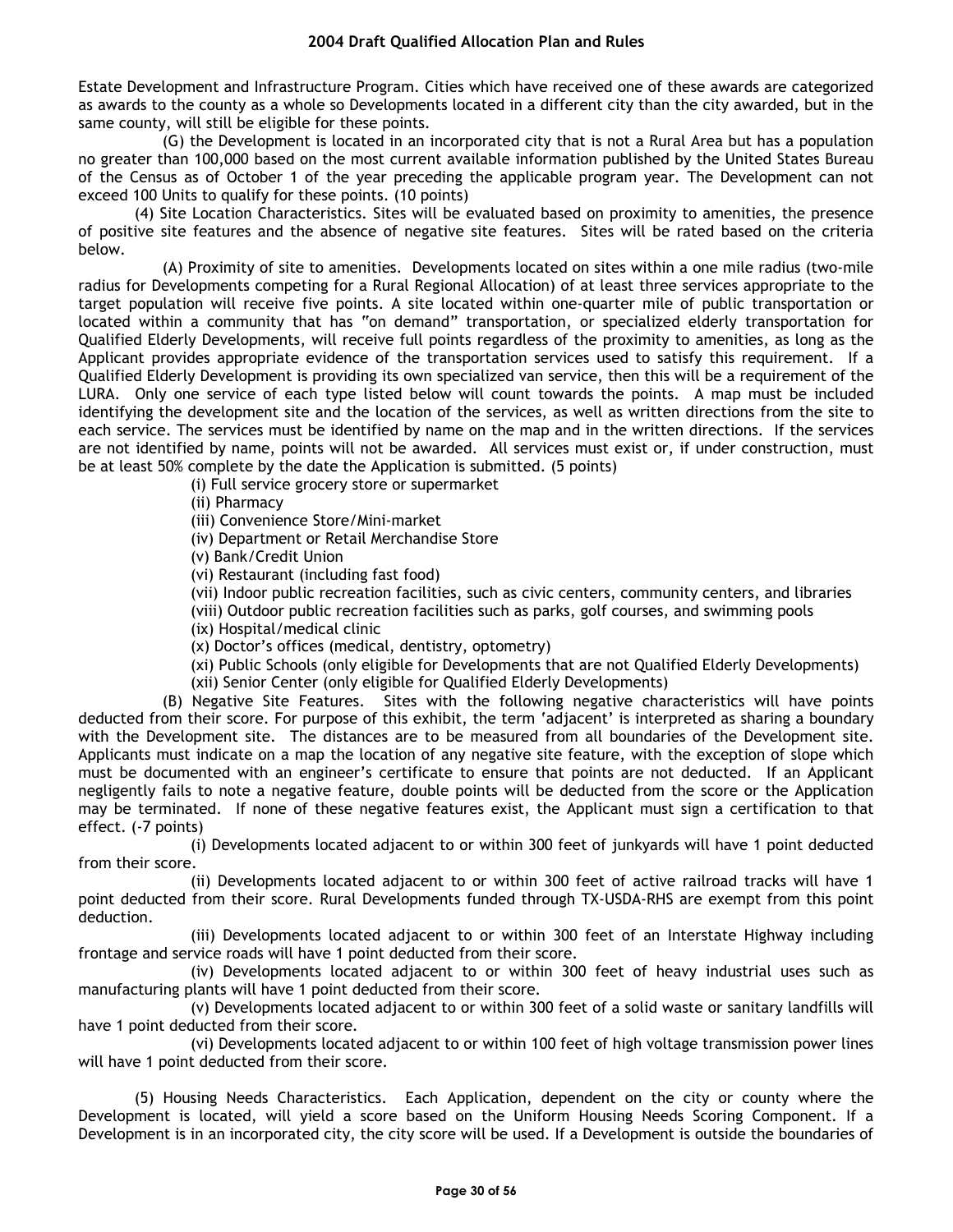an incorporated city, then the county score will be used. The Uniform Housing Needs Scoring Component scores for each city and county will be published in the Reference Manual. (20 points maximum). [2306.6725(a)(4)]

(6) Support and Consistency with Local Planning. All documents must not be older than 6 months from the first day of the Application Acceptance Period. Points may be received under any of subparagraphs (A) through (C) of this paragraph.

(A) Evidence from the local municipal authority stating that the Development fulfills a need for additional affordable rental housing as evidenced in a local consolidated plan, comprehensive plan, or other local planning document; or a letter from the local municipal authority stating that there is no local plan and that the city supports the Development (3 points).

(B) Evidence that the Applicant has hosted a public meeting to which the neighborhood and other interested persons have been invited. Evidence must include copies of the method of notification used and a transcript of the meeting, as well as a list of meeting attendees. (6 points).

(C) Community Support from Elected Officials. Points will be awarded based on the written statements of support or opposition from local and state elected officials representing constituents in areas that include the location of the Development. Letters of support must identify the specific Development and must clearly state support or opposition of the specific Development at the proposed location. This documentation will be accepted with the Application or through delivery to the Department from the Applicant or official no later than May 31, 2004. Letters received after May 31, 2004 will be summarized for the Board in the board summary provided by staff, but will not affect the score of the Application. Officials to be considered are those officials in office at the time the Application is submitted. Letters of support from state officials that do not represent constituents in areas that include the location of the Development will not qualify for points under this Exhibit. Points can be awarded for letters of support or opposition as identified in clauses (i) through (iii) of this subparagraph, not to exceed a total of 9 points. Neutral letters, or letters that do not specifically refer to the Development, will receive neither positive nor negative points. The Governing Board has directed the Department to request an opinion from the Attorney General on whether recent legislation permits scoring for input from officials other than state officials. If the Attorney General renders an opinion that only input from state officials may be scored, then city and county input will not be scored." [2306.6710(b)(1); [2306.6725(a)(2)]

(i) from State of Texas Representative or Senator (support letters are 3 points each, maximum of 6 points; opposition letters are -3 points each, maximum of -6 points); and

(ii) from the Mayor, City Council member for the area, County Judge, County Commissioner for the area, or a resolution from the City Council or County Commission (support letters or resolutions are 3 points each, maximum of 3 points; opposition letters or resolutions are -3 points each, maximum of -3 points).

(7) Development Characteristics. Applications may receive points under as many of the following subparagraphs as are applicable; however to qualify for points under this paragraph, the Development must first meet the minimum requirements identified under subparagraph (A) of this paragraph, unless otherwise provided in the particular subparagraph. This minimum requirement does not apply to Applications involving rehabilitation, Developments receiving funding from TX-USDA-RHS, or Developments proposing single room occupancy.

(A) Unit Size. [2306.6710(b)(1)] The square feet of all of the Units in the Development, for each type of Unit, must be at minimum:

(i) 500 square feet for an efficiency unit;

(ii) 650 square feet for a non-elderly one bedroom unit; 550 square feet for an elderly one bedroom unit;

and

(iii) 900 square feet for a two bedroom unit; 750 square feet for an elderly two bedroom unit;

(iv) 1,000 square feet for a three bedroom unit.

(B) Cost per Square Foot. For this exhibit, costs shall be defined as construction costs, including site work, contingency, contractor profit, overhead and general requirements, as represented in the Development Cost Schedule. This calculation does not include indirect construction costs. The calculation will be costs per square foot of net rentable area (NRA). The calculations will be based on the cost listed in the Development Cost Schedule and NRA shown in the Rent Schedule of the Application. Developments do not exceed \$73 per square foot for Qualified Elderly and Transitional Developments, and \$62 for all other Developments. (9 points).  $[2306.6710(b)(1)]$ 

(C) Unit Amenities and Quality.  $[2306.111(g)(3)(A)$  and  $2306.6710(b)(1)]$  Applications in which Developments provide specific amenity and quality features in every Unit at no extra charge to the tenant will be awarded points based on the point structure provided in clauses (i) through (xviii) of this subparagraph, not to exceed 12 points in total. Applications involving rehabilitation or proposing single room occupancy will double the points listed for each item, not to exceed 12 points in total.

(i) Covered entries (1 point);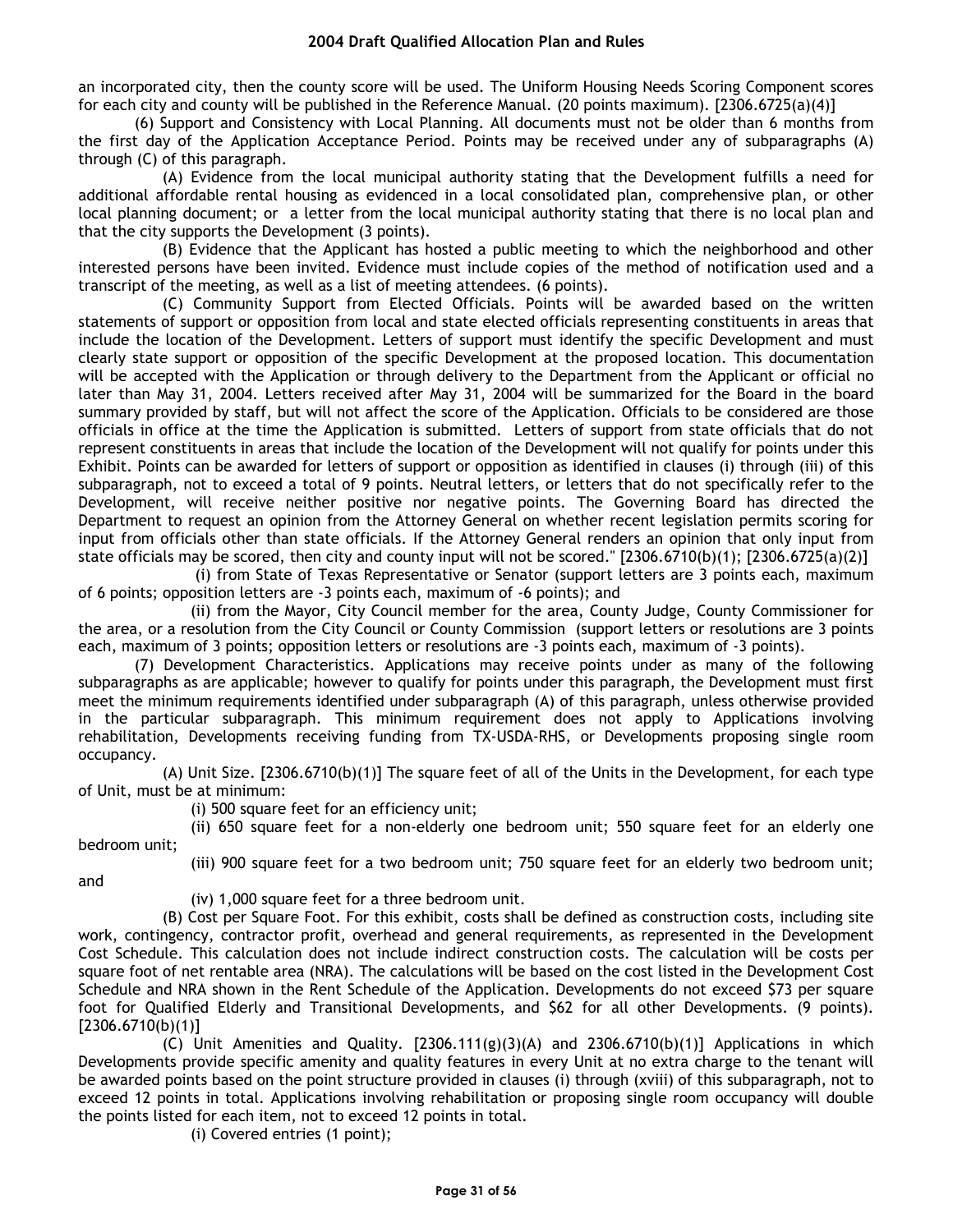(ii) Nine foot ceilings (1 point);

(iii) Microwave ovens (1 point);

(iv) Self-cleaning or continuous cleaning ovens (1 point);

(v) Ceiling fixtures in all rooms (globe with ceiling fan in all bedrooms) (1 point);

(vi) Refrigerator with icemaker (1 point);

(vii) Laundry connections (1 point);

(viii) Storage room or closet, of approximately 9 square feet or greater, which does not include bedroom, entryway or linen closets (1 point);

(ix) Laundry equipment (washers and dryers) in units (3 points);

(x) Thirty year architectural shingle roofing (1 point);

(xi) Covered patios or covered balconies (1 point);

(xii) Covered parking (including garages) of at least one covered space per Unit (2 points);

(xiii) 100% masonry on exterior, which can include stucco and cementious board products, excluding efis (3 points);

(xiv) Greater than 75% masonry on exterior, which can include stucco and cementious board products, excluding efis (1 points);

(xv) Use of energy efficient alternative construction materials (structurally insulated panels) with wall insulation at a minimum of R-20 (3 points).

(xvi) R-15 Walls / R-30 Ceilings (rating of wall system) (3 points);

(xvii) 12 SEER HVAC or evaporative coolers in dry climates (3 points);

(vxiii) Energy Star or equivalently rated Kitchen Appliances (2 points)

(D) Common Amenities. All Developments, must meet at least the minimum threshold of points to satisfy the Threshold requirement under  $$50.9(f)(4)(A)$ . To receive additional points for this exhibit, Developments must first provide a minimum number of common amenities in relation to the Development size being proposed. The amenities selected must be selected from clause (iii) of this subparagraph and made available for the benefit of all tenants. If fees in addition to rent are charged for amenities, then the amenity may not be included among those provided to complete this exhibit. [2306.111(g)(3)(A) and 2306.6710(b)(1)]

(i) Applications must meet a minimum threshold of points (based on the total number of Units in the Development) prior to accruing actual points for this exhibit, as follows:

(I) Total Units are less than 40, 3 points are required to meet Threshold;

(II Total Units are between 40 and 76, 6 points are required to meet Threshold;

(III Total Units are between 77 and 99, 9 points are required to meet Threshold;

(IV) Total Units are between 100 and 149, 12 points are required to meet Threshold;

(V) Total Units are between 150 and 199, 15 points are required to meet Threshold;

(VI) Total Units are more than 200, 18 points are required to meet Threshold.

(ii) Points for additional amenities. Developments providing additional amenities beyond the threshold identified in clause (i) of this subparagraph will be awarded points based on the point structure below, not to exceed 6 points. The Applicant will total its points for amenities and then subtract the threshold requirement in order to come up with the point total. (For example, a 200-unit Development would have to accumulate 24 points in Common Amenities in order to net a score of 6, but a 36-Unit Development would only have to accumulate 9 points in order to net a score of 6.) Developments proposing rehabilitation or proposing Single Room Occupancy will receive double points for each item. Any future changes in these amenities, or substitution of these amenities, must be approved by the Department in accordance with §50.18(c) of this title and may result in a decrease in awarded credits if the substitution or change includes a decrease in cost or in the cancellation of a Commitment Notice or Carryover Allocation if all of the Common Amenities claimed are no longer met.

(iii) Amenities for selection include those items listed in subclauses (I) through (XXIII) of this clause. Both Developments designed for families and Qualified Elderly Developments can earn points for providing each identified amenity unless the item is specifically restricted to one type of Development. All amenities must meet accessibility standards as further described in §50.9(f)(4)(D) of this title. An Application can only count an amenity once, therefore combined functions (a library which is part of a community room) only count under one category. Spaces for activities must be sized appropriately to serve the anticipated population.

(I) Full perimeter fencing with controlled gate access (3 points)

(II) Gazebo w/sitting area (1 point)

- (III) Accessible walking path (1 point)
- (IV) Community gardens (1 point)

(V) Community laundry room and/or laundry hook-ups in Units (no hook-up fees of any kind may be charged to a tenant for use of the hook-ups (1 point);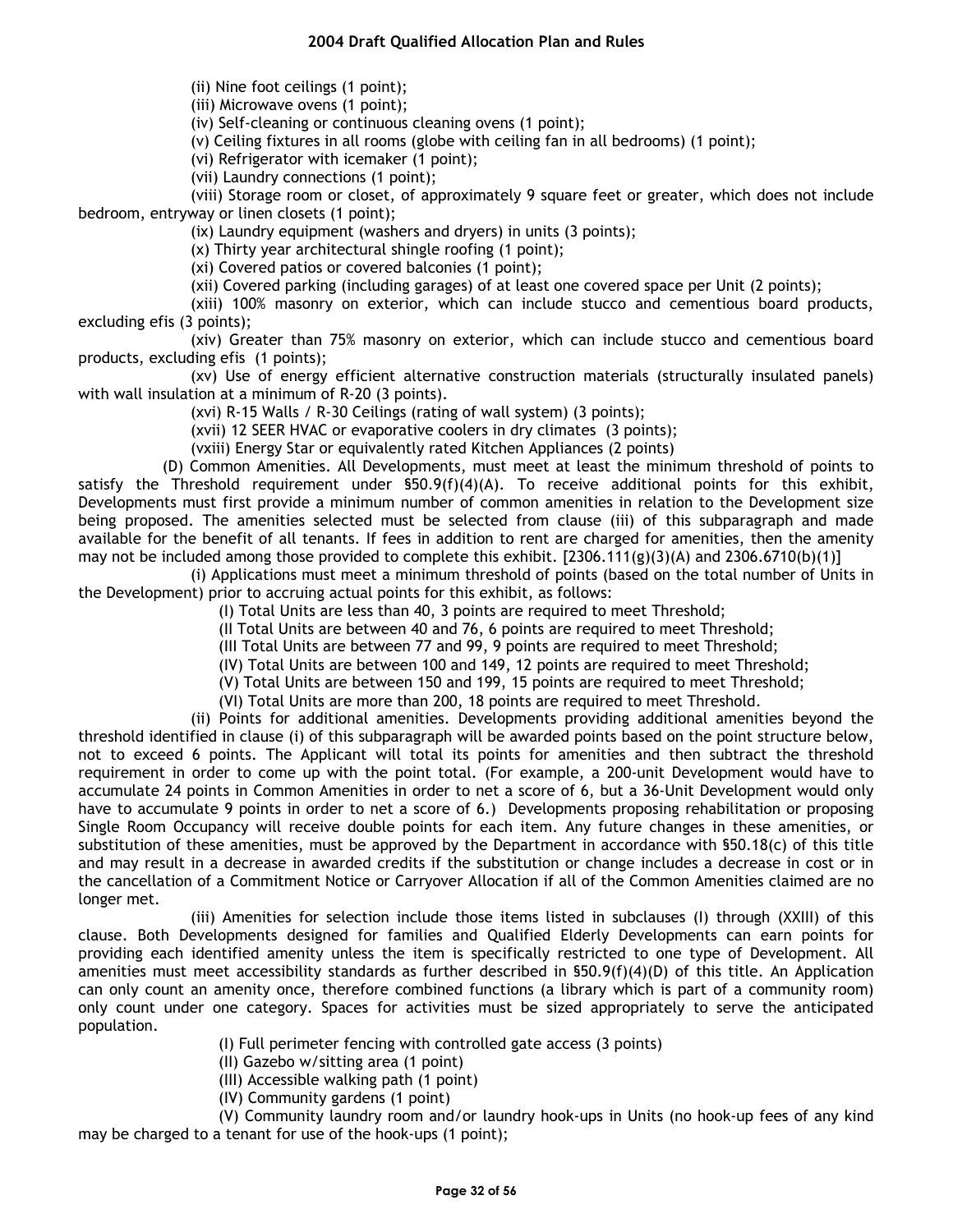(VI) Public telephone(s) available to tenants 24 hours a day (2 points);

(VII) A service coordinator office (1 point);

(VIII) Barbecue grills and picnic tables – at least one for every 50 Units (1 point)

(IX) Covered pavilion w/barbecue grills and tables (2 points)

(X) Swimming pool (3 points)

(XI) Furnished fitness center (2 points)

(XII) Equipped Business Center (computer and fax machine) (2 points)

(XIII) Game/TV/Community room (1 point)

(XIV) Library (separate from the community room) (1 point)

(XV) Enclosed sun porch or covered community porch/patio (2 points)

(XVI) Service coordinator office in addition to leasing offices (1 point)

(XVII) Senior Activity Room (Arts and Crafts, Health Screening, etc.) – Only Qualified Elderly Developments Eligible (2 points)

(XVIII) Secured Entry (elevator buildings only) - (1 point)

(XIX) Horseshoe or Shuffleboard Court – Only Qualified Elderly Developments Eligible (1

(XX) Community Dining Room w/full or warming kitchen - Only Qualified Elderly Developments Eligible (3 points)

(XXI) Two Children's Playgrounds Equipped for 5 to 12 year olds, two Tot Lots, or one of each - Only Family Developments Eligible (2 points)

(XXII) Sport Court (Tennis, Basketball or Volleyball) - Only Family Developments Eligible (2

points)

point)

(XXIII) Furnished and staffed Children's Activity Center - Only Family Developments Eligible (3 points)

(E) The Development is an existing Residential Development without maximum rent limitations or set-asides for affordable housing and the proposed rehabilitation is part of a community revitalization plan. If maximum rent limitations had existed previously, then the restrictions must have expired at least one year prior to the first day of the Application Acceptance Period (4 points).

(F) The Development is a mixed-income Development comprised of both market rate Units and qualified tax credit Units. Points will be awarded to Developments with a Unit based Applicable Fraction which is no greater than: [2306.6710(b)(1)(C); 2306.111(g)(3)(E)]

(i) 80% (8 points); or,

(ii) 85% (6 points); or,

(iii) 90% (4 points); or

(iv) 95% (2 points).

(G) The Development consists of not more than 36 Units and is not a part of, or contiguous to, a larger Development (5 points).

(8) Sponsor Characteristics. Evidence that a HUB, as certified by the Texas Building and Procurement Commission, has an ownership interest in and materially participates in the development and operation of the Development throughout the Compliance Period. To qualify for these points, the Applicant must submit a certification from the Texas Building and Procurement Commission that the Person is a HUB at the close of the Application Acceptance Period. Evidence will need to be supplemented, either at the time the Application is submitted or at the time a HUB certification renewal is received by the Applicant, confirming that the certification is valid through July 31, 2004 and renewable after that date. (3 points)

(9) Developments Targeting Tenant Populations of Individuals with Children. The Rent Schedule of the Application must show that 30% or more of the Units in the Development have more than 2 bedrooms (1 point).

(10) Development Provides Supportive Services to Tenants. Points may be received under both subparagraphs (A) and (B) of this paragraph. [2306.254 and 2306.6725(a)(1) and 2306.6710(b)(1) and Rider 6 of Appropriations]

(A) Applicants will receive points for coordinating their tenant services with those services provided through state workforce development and welfare programs as evidenced by execution of a Tenant Supportive Services Certification (2 points).

(B) The Applicant must certify that the Development will provide a combination of special supportive services appropriate for the proposed tenants. The provision of supportive services will be included in the LURA as selected from the list of services identified in this subparagraph. No fees may be charged to the tenants for any of the services. Services must be provided on-site or transportation to off-site services must be provided (maximum of 6 points).

(i) Applications will be awarded points for selecting services listed in clause (ii) of this subparagraph based on the following scoring range: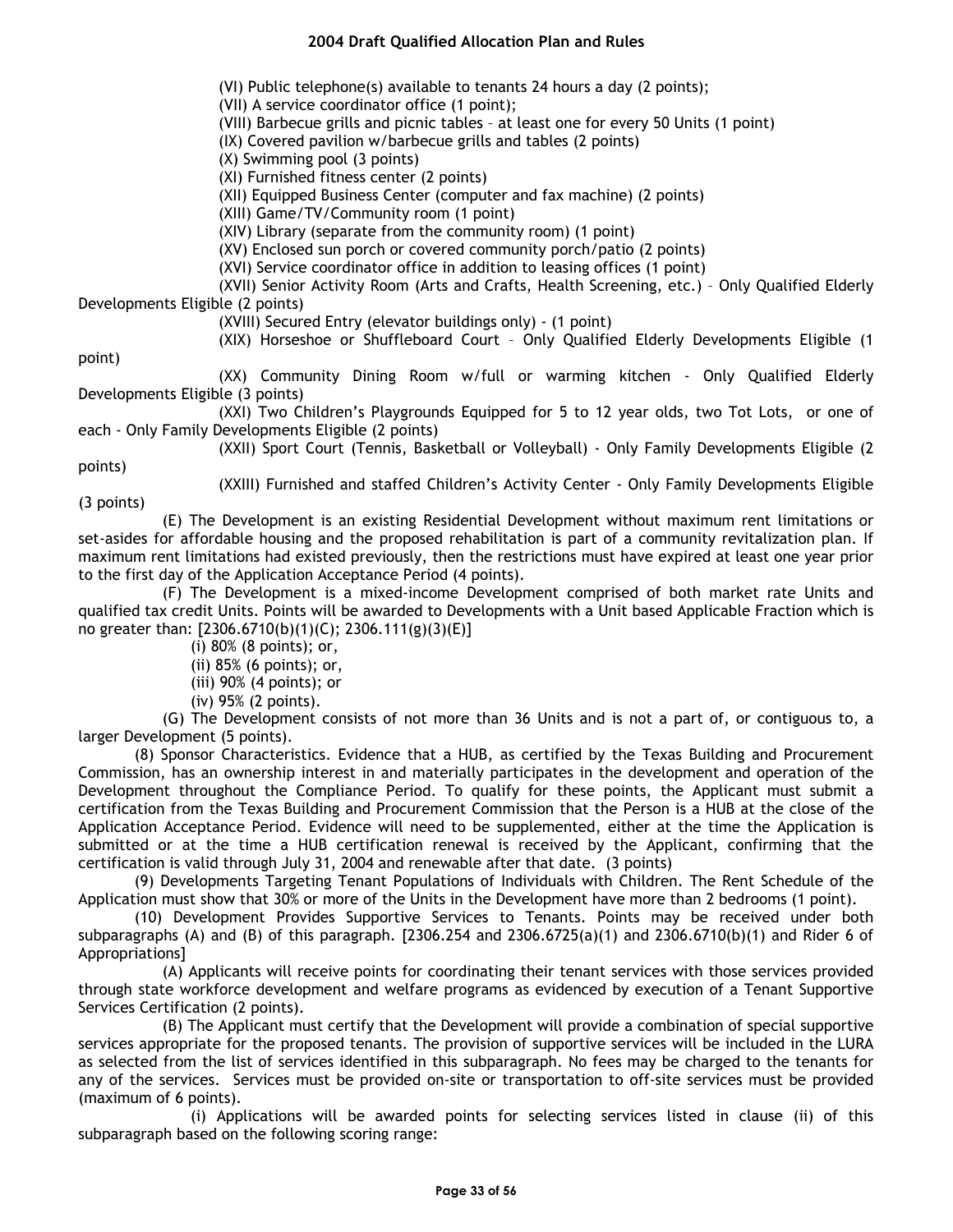(I) Two points will be awarded for providing one of the services; or

(II) Four points will be awarded for providing two of the services; or

(III) Six points will be awarded for providing three of the services.

(ii) Service options include child care; transportation; basic adult education; legal assistance; counseling services; GED preparation; English as a second language classes; vocational training; home buyer education; credit counseling; financial planning assistance or courses; health screening services; health and nutritional courses; organized team sports programs, youth programs; scholastic tutoring; social events and activities; senior meal program; home-delivered meal program; community gardens or computer facilities; any other programs described under Title IV-A of the Social Security Act (42 U.S.C. §§ 601 et seq.) which enables children to be cared for in their homes or the homes of relatives; ends the dependence of needy families on government benefits by promoting job preparation, work and marriage; prevents and reduces the incidence of out-of wedlock pregnancies; and encourages the formation and maintenance of two-parent families; or any other services approved in writing by the Department.

(11) Tenant Characteristics – Populations with Special Needs. Evidence that the Development is designed for transitional housing for homeless persons on a non-transient basis, with supportive services designed to assist the homeless tenants in locating and retaining permanent housing. For the purpose of this exhibit, homeless persons are individuals or families that lack a fixed, regular, and adequate nighttime residence as more fully defined in 24 Code of Federal Regulations, §91.5, as may be amended from time to time. All of the items described in subparagraphs (A) through (E) of this paragraph must be submitted. Points will be awarded consistent with subparagraph (F) of this paragraph:

(A) a detailed narrative describing the type of proposed housing;

(B) a referral agreement, not more than 12 months old from the first day of the Application Acceptance Period, with an established organization which provides services to the homeless;

(C) a marketing plan designed to attract qualified tenants and housing providers;

(D) a list of supportive services; and

(E) adequate additional income source to supplement any anticipated operating and funding gaps

(F) Points will be awarded as follows:

(i) If all Units in the Development are designed solely for transitional housing for homeless persons, 22 points will be awarded; or

(ii) If at least 25% of the Units in the Development are designed for transitional housing for homeless persons, 15 points will be awarded.

(12) Low Income Targeting Points for Serving Residents at 40% and 50% of AMGI (up to 8 points). An Application may qualify for points under subparagraph (C) of this paragraph. To qualify for these points, the rents for the rent-restricted Units must not be higher than the allowable tax credit rents at the rent-restricted AMGI level. For Section 8 residents, or other rental assistance tenants, the tenant paid rent plus the utility allowance is compared to the rent limit to determine compliance. The Development Owner, upon making selections for this exhibit will set aside Units at the rent-restricted levels of AMGI and will maintain the percentage of such Units continuously over the compliance and extended use period as specified in the LURA.  $[2306.6725(a)(3); 2306.111(g)(2)$ and  $(3)(B); 2306.6710(b)(1)(C)$  and  $(G); 2306.6710(e)]$ 

(A) No more than 40% of the total number of low income units (including Units at 60% and 30% of AMGI) will be counted as designated for tenants at or below 50% of the AMGI for purposes of determining the points in the 50% and 40% AMGI categories. No more than 15% of the total number of low income targeted units will be counted as designated for tenants at 40% of the AMGI for purposes of determining the points in the 40% AMGI categories. For purposes of calculating "Total Low Income Targeted Units" for this exhibit, Units at 30% and 60% of AMGI are also included.

(B) In the table below no Unit may be counted twice in determining point eligibility. Use normal rounding to the hundredth to calculate the percentages, points and "Total Points" for 40% and 50% Units. In calculating the percentages, the denominator includes every low income Unit in the Development, not just the 40% and 50% Units. Normal rounding disregards all digits that are more than one decimal place past the digit rounded; therefore, the thousandths place must not be rounded prior to rounding to the hundredth, e.g. 35.0449% equals 35.04%, not 35.05%. To calculate "Rounded Total Points" disregard the hundredth place in "Total Points" and round normally, eg. 7.50 equals 8 and 7.49 equals 7. The final total points requested must be a whole number consistent with this rounding methodology.

(C) Developments should be scored based on the structure in the table below. Only Developments located in counties whose AMGI is below the statewide AMGI, may use Weight Factor B. All other Applicants are required to use Weight Factor A.

|             | # of Rent        | Percentage of Rent     |            |          |               |
|-------------|------------------|------------------------|------------|----------|---------------|
| ∣ % of AMGI | Restricted Units | Restricted Units (a/b) | Weight A R | Weight B | <b>Points</b> |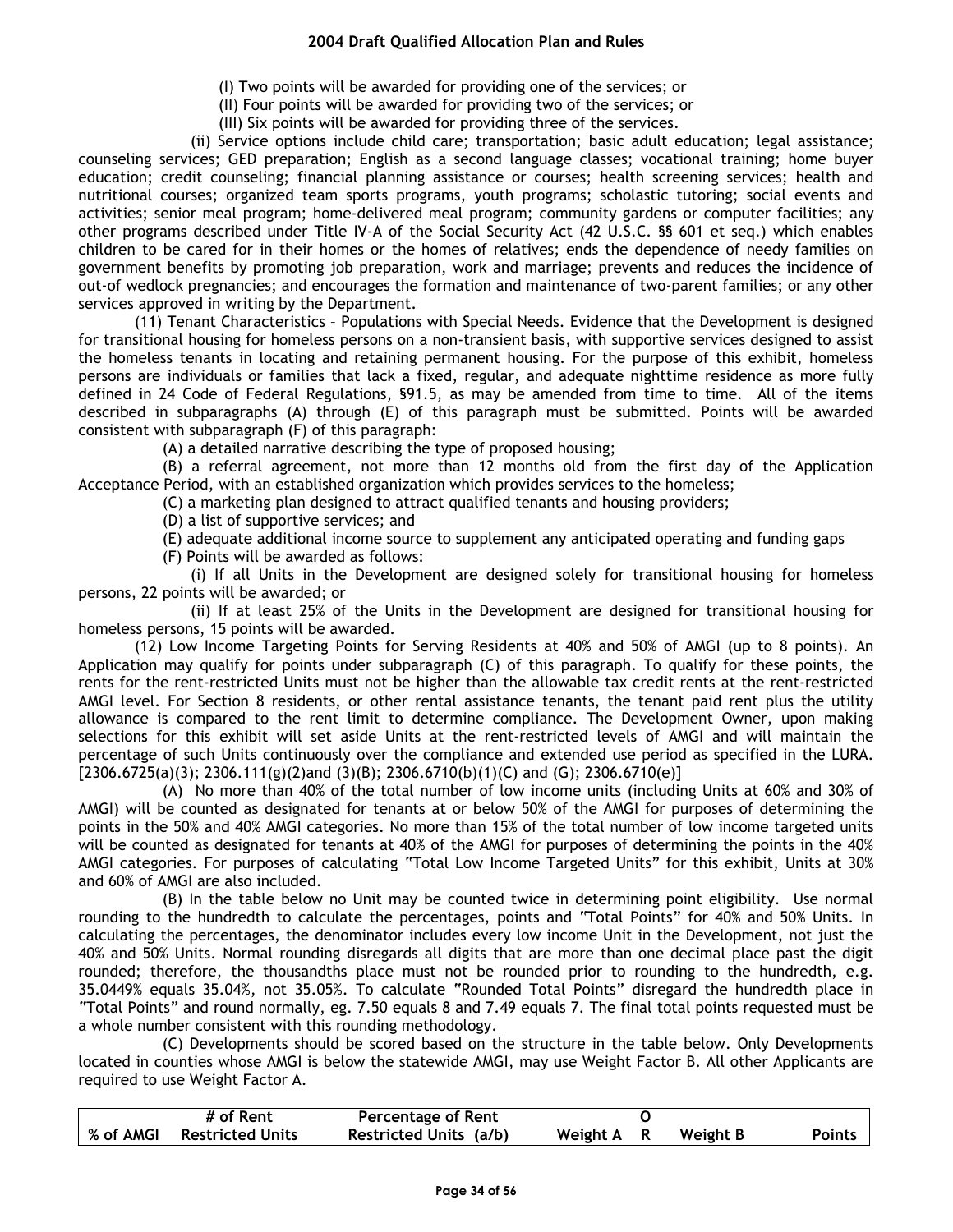|                 | (a)                            |   |    |                      |  |
|-----------------|--------------------------------|---|----|----------------------|--|
| 50%             | (a)                            | Χ | 10 | 15                   |  |
| 40%             | (a)                            | Χ | 20 | 30                   |  |
|                 |                                |   |    |                      |  |
|                 |                                |   |    | <b>TOTAL POINTS=</b> |  |
| <b>TOTAL LI</b> |                                |   |    |                      |  |
| <b>TARGETED</b> |                                |   |    | ROUNDED TOTAL        |  |
| UNITS*          | (b)                            |   |    | POINTS =             |  |
|                 | *Includes all Low Income Units |   |    |                      |  |

(13) Low Income Targeting Points for Serving Residents at 30% of AMGI (up to 12 points). Applications that propose Units with rents set at 30% AMGI and reserved for occupancy by extremely low-income (those earning annual gross incomes of 30% or less of the AGMI) will be awarded up to 12 points. Developments must have a source of financing for the 30% units. Applicant must submit evidence that the proposed Development has either received development -based rental assistance from a governmental or non-governmental entity, which does not have an identity of interest with the Applicant (with the exception of Applications involving Public Housing Authorities); or received an allocation of funds for on-site Development costs from a local unit of government or a nonprofit organization, which is not related to the Applicant. Such funds can include Community Development Block Grant funds, HOPE VI, local HOME (not funded from the Department), a local housing trust, Affordable Housing Program from the Federal Home Loan Bank or Tax Increment Financing, HUD Section 202, HUD Section 811 and HUD Section 8, and must be in the form of a grant or a forgivable loan (with the exception of Applications involving Public Housing Authorities). Points will be determined on a sliding scale based on the percentage of 30% units. The Development must have already applied for funding from the funding entity. Evidence at the application stage shall include a copy of the application to the funding entity and a letter from the funding entity indicating that the application was received. No later than 14 days before the date of the Board meeting at which staff will make their initial recommendations for credit allocation to the Board, the Applicant or Development Owner must either provide evidence of a commitment for the required financing to the Department or notify the Department that no commitment was received. If the required financing commitment has not been received by that date, the Application will have the points for this item deducted from its final score and will be reevaluated for financial feasibility. No funds from TDHCA's HOME (with the exception of non-Participating Jurisdictions) or Housing Trust Fund sources will qualify under this category. In order to qualify for these points, the Applicant must provide a 5 year rental assistance contract for development-based vouchers for each 30% Unit or grant funds of \$12,500 per 30% Unit. Use normal rounding.

(A) 3% to 5% of total Development Units at 30% AMGI receives 8 points; or

(B) 6% to 8% of total Development Units at 30% AMGI receives 10 points; or

(C) 9% to 10% of total Development Units at 30% AMGI receives 12 points

 $[2306.6725(a)(3); 2306.111(g)(2)$  and  $(3)(B)/(D); 2306.6710(b)(1)$  (C) and (G); 2306.6710(e)]

(14) Leveraging from local and private resources. An Application may qualify for points under only one of subparagraphs (A) or (B) of this paragraph. However, if an Applicant has requested points under paragraph (13) of this section, the Application is not eligible to receive points under this paragraph. (maximum of 9 points) [2306.6710(b)(1)(E)]

(A) Evidence that the proposed Development has received an allocation of funds for on-site development costs from a local unit of government or a nonprofit organization, which is not related to the Applicant. Such funds can include Community Development Block Grant funds, HOPE VI, local HOME (not funded from the Department), a local housing trust, Affordable Housing Program from the Federal Home Loan Bank or Tax Increment Financing, HUD Section 202 , HUD Section 811 and HUD Section 8 and must be in the form of a grant or a forgivable loan. In-kind contributions such as donation of land or waivers of fees such as building permits, water and sewer tap fees, or similar contributions that benefit the Development will be acceptable to qualify for these points. Points will be determined on a sliding scale based on the amount per Unit from outside sources. The Development must have already applied for funding from the funding entity. Evidence to be submitted with the Application must include a copy of the commitment of funds or a copy of the application to the funding entity and a letter from the funding entity indicating that the application was received. No later than 14 days before the date of the Board meeting at which staff will make their initial recommendations for credit allocation to the Board, the Applicant or Development Owner must either provide evidence of a commitment for the required financing to the Department or notify the Department that no commitment was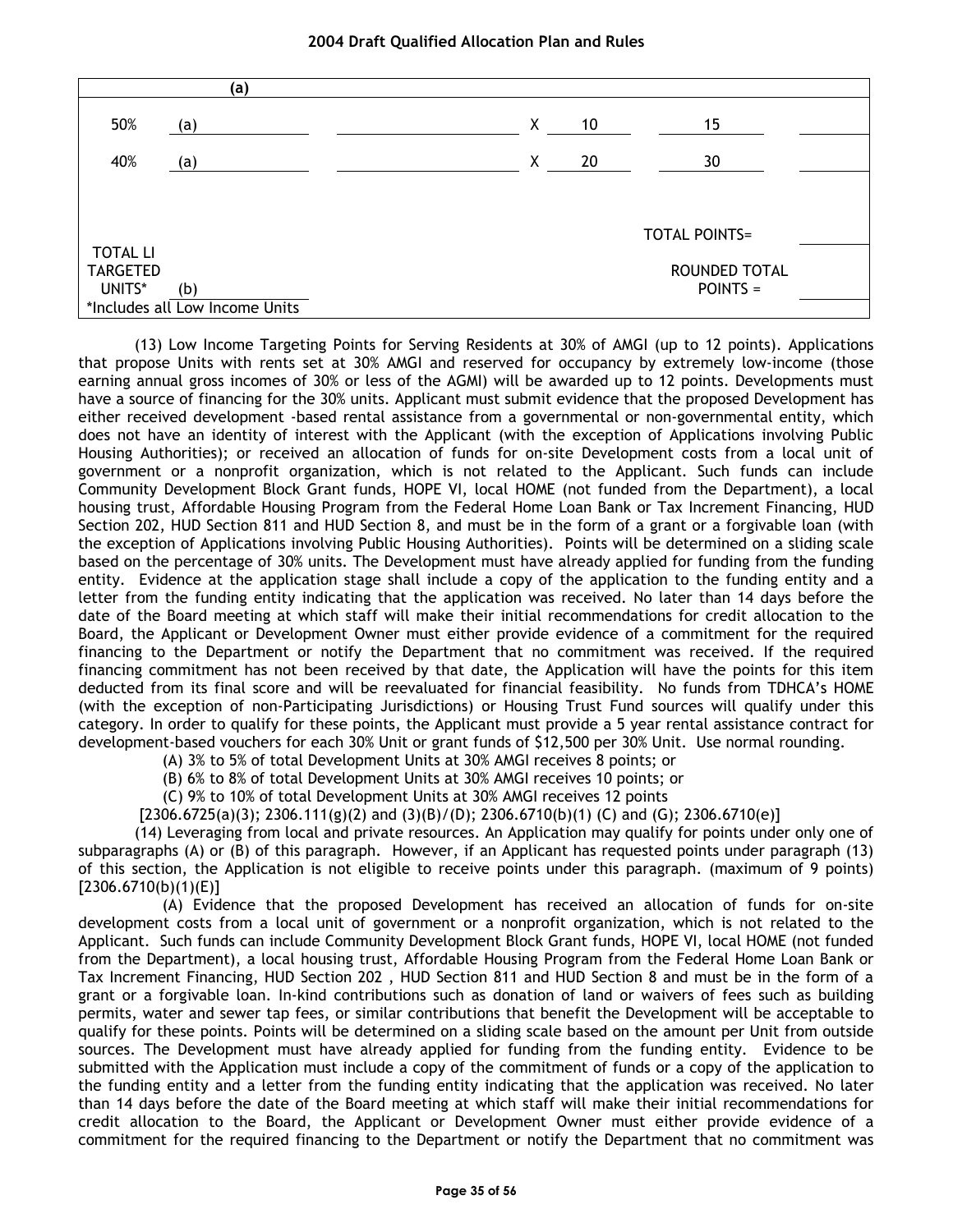received. If the required financing commitment has not been received by that date, the Application will have the points for this item deducted from its final score and will be reevaluated for financial feasibility. No funds from the Department's HOME or Housing Trust Fund sources will qualify under this category. Use normal rounding. No funds from TDHCA's HOME (with the exception of non-Participating Jurisdictions) or Housing Trust Fund sources will qualify under this category. (up to 9 points).

(i) A contribution of \$500 to \$1,000 per Low Income Unit receives 3 points; or

(ii) A contribution of \$1,001 to \$3,500 per Low Income Unit receives 6 points; or

(iii) A contribution of \$3,501 to \$6,000 per Low Income Unit receives 9 points; or

(B) Evidence that the proposed Development is partially funded by development-based Housing Choice or rental assistance vouchers from a governmental or non-governmental entity for a minimum of five years. Such entity cannot have an identity of interest with the Applicant with the exception of Applications involving Public Housing Authorities. Evidence at the time the Application is submitted must include a copy of the commitment of funds or a copy of the application to the funding entity and a letter from the funding entity indicating that the application was received. No later than 14 days before the date of the Board meeting at which staff will make their initial recommendations for credit allocation to the Board, the Applicant or Development Owner must either provide evidence of a commitment for the required financing to the Department or notify the Department that no commitment was received. If the required financing commitment has not been received by that date, the Application will have the points for this item deducted from its final score and will be reevaluated for financial feasibility. No funds from the Department's HOME or Housing Trust Fund sources will qualify under this category. Use normal rounding. (up to 9 points).

(i) Development-Based Vouchers for 3% to 5% of the total Units receives 3 points; or

(ii) Development-Based Vouchers for 6% to 8% of the total Units receives 6 points; or

(iii) Development-Based Vouchers for 9% to 10% of the total Units receives 9 points.

(15) Length of Affordability Period. [2306.6725(a)(5); 2306.111(g)(3)(C); 2306.185(a)(1); and § 22 of 2306.6710(e)] In accordance with the Code, each Development is required to maintain its affordability for a 15 year compliance period and, subject to certain exceptions, an additional 15-year extended use period. Development Owners that are willing to extend the affordability period for a Development beyond the 30 years required in the Code may receive points as follows:

(A) Add 5 years of affordability after the extended use period for a total affordability period of 35 years (3 points); or

(B) Add 10 years of affordability after the extended use period for a total affordability period of 40 years (6 points)

(16) Evidence that Development Owner agrees to provide a right of first refusal to purchase the Development upon or following the end of the Compliance Period for the minimum purchase price provided in, and in accordance with the requirements of, §42(i)(7) of the Code (the "Minimum Purchase Price"), to a Qualified Nonprofit Organization, the Department, or either an individual tenant with respect to a single family building, or a tenant cooperative, a resident management corporation in the Development or other association of tenants in the Development with respect to multifamily developments (together, in all such cases, including the tenants of a single family building, a "Tenant Organization"). Development Owner may qualify for these points by providing the right of first refusal in the following terms (5 points). [2306.6725(b)]

(A) Upon the earlier to occur of:

(i) the Development Owner's determination to sell the Development, or

(ii) the Development Owner's request to the Department, pursuant to  $$42(h)(6)(E)(II)$  of the Code, to find a buyer who will purchase the Development pursuant to a "qualified contract" within the meaning of §42(h)(6)(F) of the Code, the Development Owner shall provide a notice of intent to sell the Development ("Notice of Intent") to the Department and to such other parties as the Department may direct at that time. If the Development Owner determines that it will sell the Development at the end of the Compliance Period, the Notice of Intent shall be given no later than two years prior to expiration of the Compliance Period. If the Development Owner determines that it will sell the Development at some point later than the end of the Compliance Period, the Notice of Intent shall be given no later than two years prior to date upon which the Development Owner intends to sell the Development.

(B) During the two years following the giving of Notice of Intent, the Sponsor may enter into an agreement to sell the Development only in accordance with a right of first refusal for sale at the Minimum Purchase Price with parties in the following order of priority:

(i) during the first six-month period after the Notice of Intent, only with a Qualified Nonprofit Organization that is also a community housing development organization, as defined for purposes of the federal HOME Investment Partnerships Program at 24 C.F.R. § 92.1 (a "CHDO") and is approved by the Department,

(ii) during the second six-month period after the Notice of Intent, only with a Qualified Nonprofit Organization or a Tenant Organization; and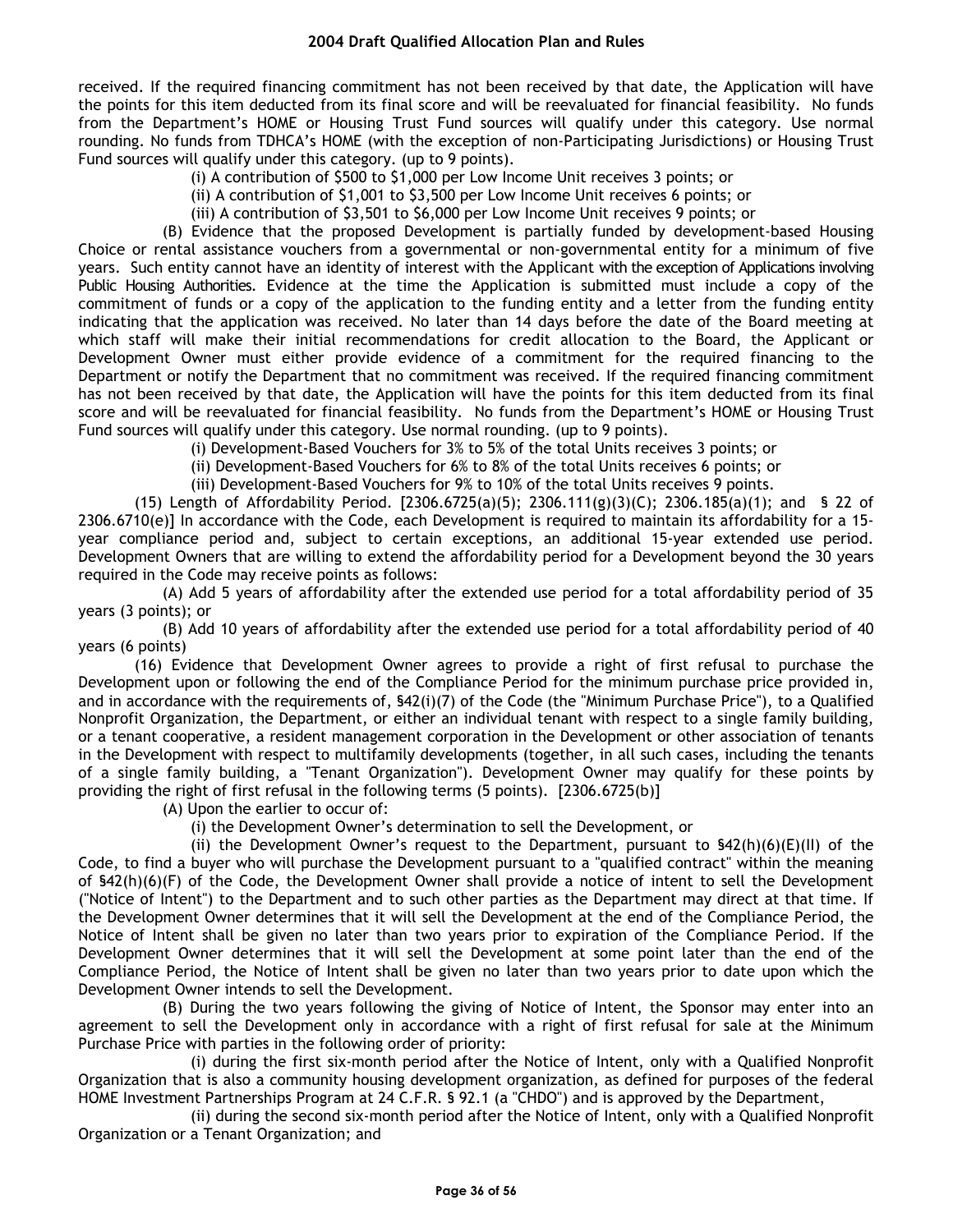(iii) during the second year after the Notice of Intent, only with the Department or with a Qualified Nonprofit Organization approved by the Department or a Tenant Organization approved by the Department.

(iv) If, during such two-year period, the Development Owner shall receive an offer to purchase the Development at the Minimum Purchase Price from one of the organizations designated in clauses (i) through (iii) of this subparagraph (within the period(s) appropriate to such organization), the Development Owner shall sell the Development at the Minimum Purchase Price to such organization. If, during such period, the Development Owner shall receive more than one offer to purchase the Development at the Minimum Purchase Price from one or more of the organizations designated in clauses (i) through (iii) of this subparagraph (within the period(s) appropriate to such organizations), the Development Owner shall sell the Development at the Minimum Purchase Price to whichever of such organizations it shall choose.

(C) After whichever occurs the later of:

(i) the end of the Compliance Period; or

(ii) two years from delivery of a Notice of Intent,

the Development Owner may sell the Development without regard to any right of first refusal established by the LURA if no offer to purchase the Development at or above the Minimum Purchase Price has been made by a Qualified Nonprofit Organization, a Tenant Organization or the Department, or a period of 120 days has expired from the date of acceptance of all such offers as shall have been received without the sale having occurred, provided that the failure(s) to close within any such 120-day period shall not have been caused by the Development Owner or matters related to the title for the Development.

(D) At any time prior to the giving of the Notice of Intent, the Development Owner may enter into an agreement with one or more specific Qualified Nonprofit Organizations and/or Tenant Organizations to provide a right of first refusal to purchase the Development for the Minimum Purchase Price, but any such agreement shall only permit purchase of the Development by such organization in accordance with and subject to the priorities set forth in subparagraph (B) of this paragraph.

(E) The Department shall, at the request of the Development Owner, identify in the LURA a Qualified Nonprofit Organization or Tenant Organization which shall hold a limited priority in exercising a right of first refusal to purchase the Development at the Minimum Purchase Price, in accordance with and subject to the priorities set forth in subparagraph (B) of this paragraph.

(F) The Department shall have the right to enforce the Development Owner's obligation to sell the Development as herein contemplated by obtaining a power-of-attorney from the Development Owner to execute such a sale or by obtaining an order for specific performance of such obligation or by such other means or remedy as shall be, in the Department's discretion, appropriate.

(17) Pre-Application Points. [2306.6704] Applications which submitted a Pre-Application during the Pre-Application Acceptance Period and meet the requirements of this paragraph shall receive 7 points. To be eligible for these points, the Application must:

(A) be for the identical site as the proposed Development in the Pre-Application;

(B) have met the Pre-Application Threshold Criteria;

(C) be serving the same target population (family or elderly) as in the Pre-Application in the same Set-Asides; and

(D) be awarded by the Department an Application score that is not more than 5% greater or less than the number of points awarded by the Department at Pre-Application, with the exclusion of points for support and opposition under subsections  $(g)(2)$  and  $(g)(6)(C)$  of this title. An Applicant must choose, at the time of Application either clause (i) or (ii) of this subparagraph:

(i) to request the Pre-Application points and have the Department cap the Application score at no greater than the 5% increase regardless of the total points accumulated in the scoring evaluation. This allows an Applicant to avoid penalty for changing the point structure outside the 5% range from Pre-Application to Application; or

(ii) to request that the Pre-Application points be forfeited and that the Department evaluate the Application as requested in the self-scoring sheet.

(18) Point Reductions.

(A) [2306.6710(b)(2)] Penalties will be imposed on an Application if the Applicant has requested extensions of Department deadlines, and did not meet the original submission deadlines, relating to developments receiving a housing tax credit commitment made in the application round preceding the current round. Extensions that will receive penalties are those extensions related to the submission of the carryover and the closing of the construction loan as identified in §50.21 of this title. For each extension request made, the Applicant will be required to pay a \$2,500 extension fee as provided in §50.21(k) of this title and will receive a 2 point deduction for not meeting the Carryover deadline and a 5 point deduction for not meeting the closing of the construction loan deadline. Subsequent extension requests after the first extension request made for each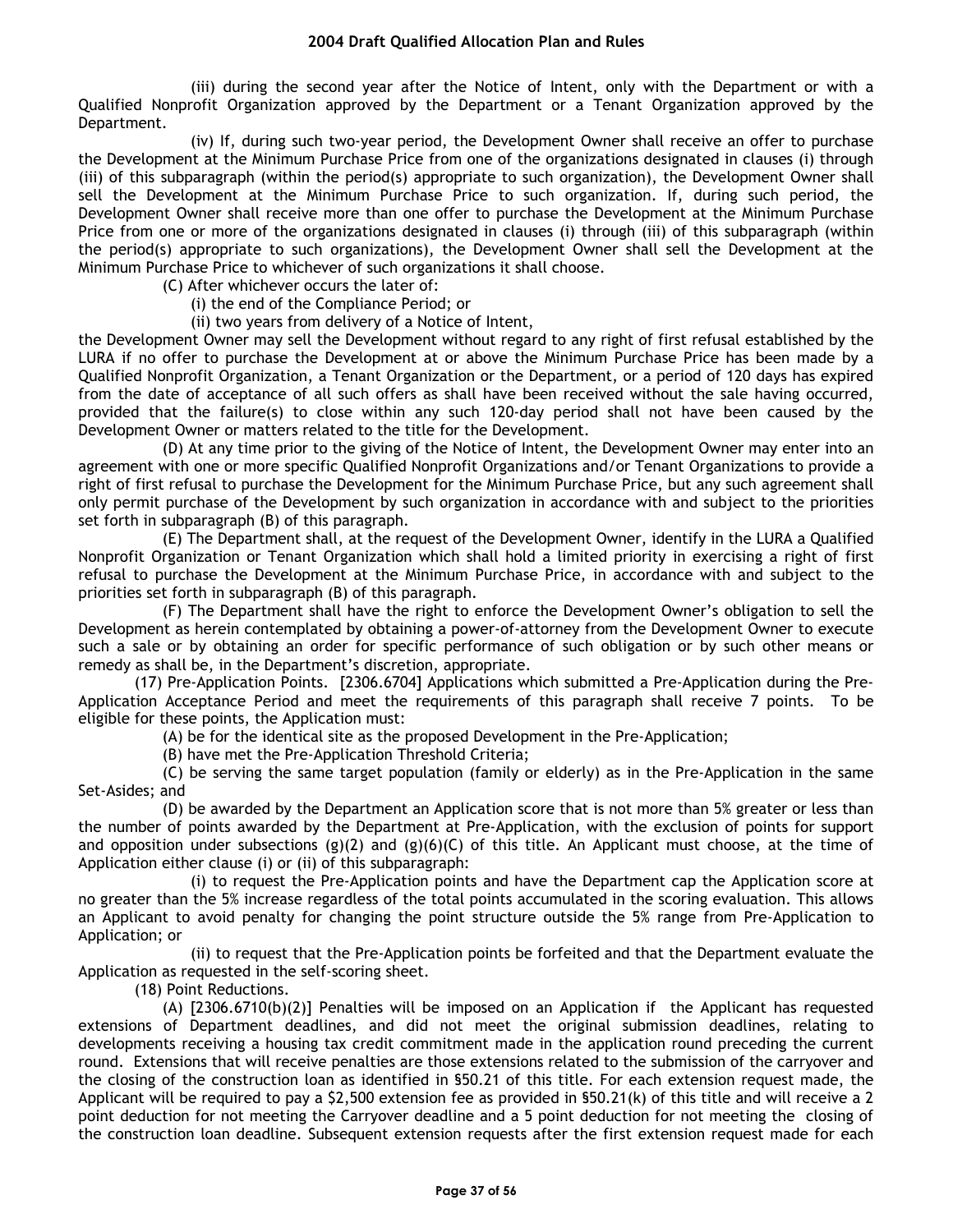development from the preceding round for these two deadlines will not result in a further point reduction than already described. No penalty points will be deducted for extensions that were requested on developments that involved rehabilitation or in which the Department is the primary lender.

(B) Penalties will be imposed on an Application if the Developer or Principal of the Applicant has been removed by the lender, equity provider, or limited partners in the past five years for its failure to perform its obligations under the loan documents or limited partnership agreement. An affidavit will be provided by the Applicant and the Developer certifying that they have not been removed as described, or requiring that they disclose each instance of removal with a detailed description of the situation. If an Applicant or Developer submits the affidavit, and the Department learns at a later date that a removal did take place as described, then the Application will be terminated and any Allocation made will be rescinded. The Applicant, Developers or Principals of the Applicant that are in court proceedings at the time of Application, must disclose this information and the situation will be evaluated on a case-by-case basis. 3 points will be deducted for each instance of removal.

#### (h) **Tie Breaker Factors.** [2306.185(a)(1) and (b)]

(1) In the event that two or more Applications receive the same number of points in any given Set-Aside category, Rural Regional Allocation or Urban/Exurban Regional Allocation, or Uniform State Service Region, and are both practicable and economically feasible, the Department will utilize the factors in paragraphs (1) through (5) of this subsection, in the order they are presented, to determine which Development will receive a preference in consideration for a tax credit commitment.

(A) The number of points awarded for amenities under subsection  $(g)(7)(C)$  of this section;

- (B) The number of points awarded for amenities under subsection  $(g)(7)(D)$  of this section;
- (C) The number of rentable square feet per credit amount requested; and

(D) The length of time the Development will be kept affordable.

(E) to give preference to a Development which is located in a QCT as specifically designated by the Secretary of HUD, and which also contributes to a concerted community revitalization plan; and

(2) This clause identifies how ties will be handled when dealing with the restrictions on location identified in §50.5(a)(8) and §50.6(f), and in dealing with any issues relating to capture rate calculation. When two Tax Exempt Bond Developments would violate one of these restrictions, and only one Development can be selected, the Department will utilize the lot number issued during the Bond Review Board lottery in making its determination. When two competitive Housing Tax Credits Applications in the Application Round would violate one of these restrictions, and only one Development can be selected, the Department will utilize the tie breakers identified in (h)(1) of this subsection. When a Tax Exempt Bond Development and a competitive Housing Tax Credit Application in the Application Round would both violate one of these restrictions, the following determination will be used:

(A) Tax Exempt Bond Developments that have received their reservation from the Bond Review Board prior to April 30, 2004 will take precedence over the Housing Tax Credit Application in the 2004 Application Round; and

(B) Housing Tax Credit Applications in the 2004 Application Round will take precedence over the Tax Exempt Bond Developments that have received their reservation from the Bond Review Board between May 1, 2004 and July 31, 2004; and

(C) After July 31, 2004, a Tax Exempt Bond Development with a reservation from the Bond Review Board will take precedence over any Housing Tax Credit Application from the 2004 Application Round on the Waiting List. However, if no reservation has been issued, then the Waiting List Application will be eligible for its allocation first.

(i) **Staff Recommendations**. [2306.1112 and 2306.6731] After eligible Applications have been evaluated, ranked and underwritten in accordance with the QAP and the Rules, the Department staff shall make its recommendations to the Executive Award and Review Advisory Committee. The Committee will develop funding priorities and shall make commitment recommendations to the Board. Such recommendations and supporting documentation shall be made in advance of the meeting at which the issuance of Commitment Notices or Determination Notices shall be discussed. The Committee will provide written, documented recommendations to the Board which will address at a minimum the financial or programmatic viability of each Application and a list of all submitted Applications which enumerates the reason(s) for the Development's proposed selection or denial, including all evaluation factors provided in subsection (g) of this section that were used in making this determination.

# **§50.10 Board Decisions; Waiting List; Forward Commitments**

(a) **Board Decisions.** The Board's decisions shall be based upon the Department's and the Board's evaluation of the proposed Developments' consistency with the criteria and requirements set forth in this QAP and Rules.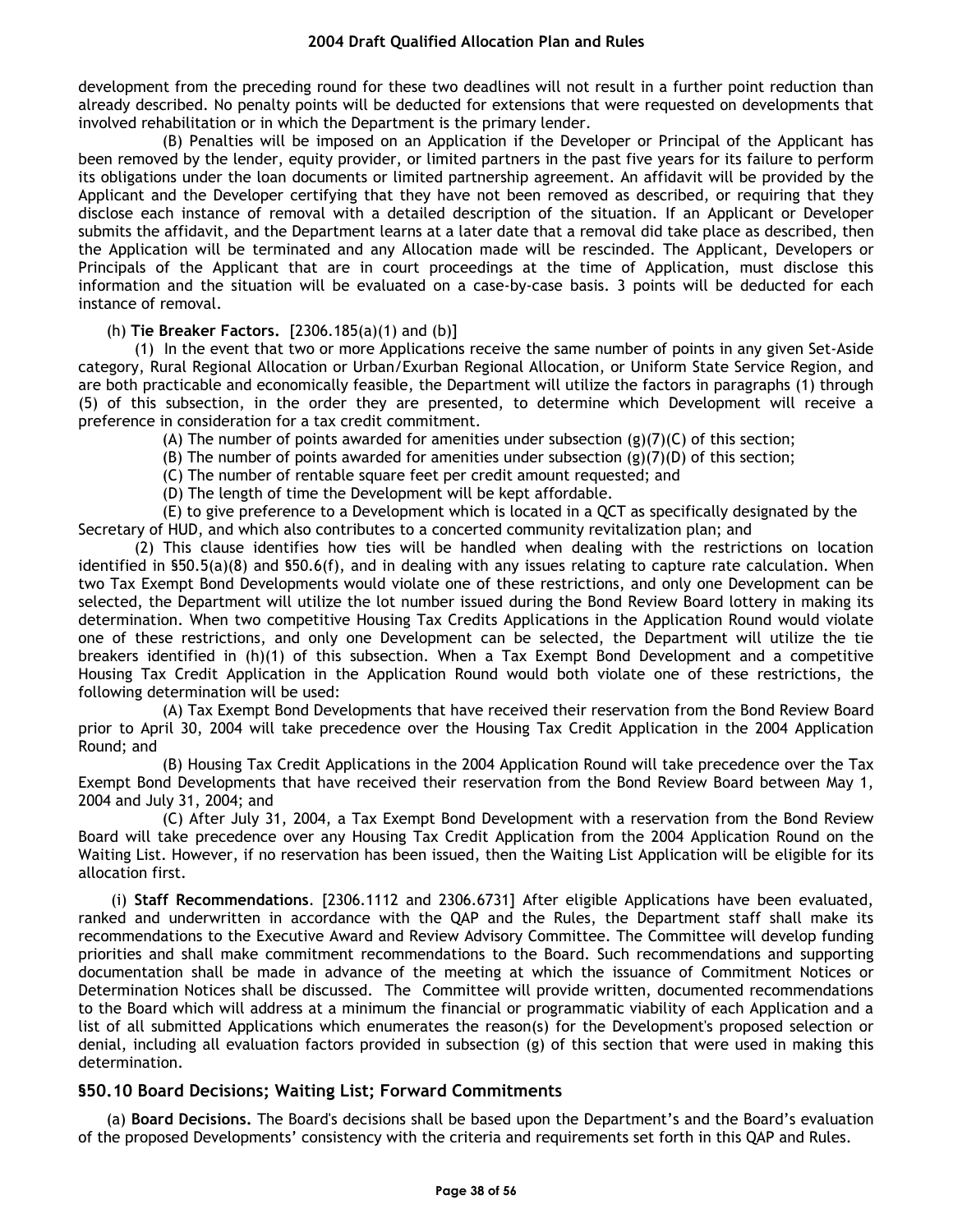(1) On awarding tax credits, the Board shall document the reasons for each Application's selection, including any discretionary factors used in making its determination, and the reasons for any decision that conflicts with the recommendations made by Department staff. The Board may not make, without good cause, a commitment decision that conflicts with the recommendations of Department staff. Good cause includes the Board's decision to apply discretionary factors. [2306.6725(c) and 2306.6731]

(2) In making a determination to allocate tax credits, the Board shall be authorized to not rely solely on the number of points scored by an Application. It shall in addition, be entitled to take into account, as it deems appropriate, the discretionary factors listed in this paragraph. The Board may also apply these discretionary factors to its consideration of Tax Exempt Bond Developments. If the Board disapproves or fails to act upon an Application, the Department shall issue to the Applicant a written notice stating the reason(s) for the Board's disapproval or failure to act. In making tax credit decisions (including those related to Tax Exempt Bond Developments), the Board, in its discretion, may evaluate, consider and apply any one or more of the following discretionary factors: [2306.111(g)(3)]

(A) the market study;

(B) the proposed location of the Development, including supporting broad geographic dispersion;

(C) the compliance history of the Applicant and/or Developer;

(D) the Applicant and/or Developer's efforts to engage the neighborhood;

(E) the financial feasibility of the Development;

(F) the Development's proposed size and configuration;

(G) the housing needs of the community in which the Development will be located and the needs of the community, area, region and state;

(H) the Development's proximity to other rent restricted developments, including avoiding overconcentration;

(I) the availability of adequate public and private facilities and services;

(J) the anticipated impact on local school districts, giving due consideration to the authorized land

(K) laws relating to fair housing including affirmatively furthering fair housing;

(L) the efficient use of the tax credits;

(M) consistency with local needs, including consideration of revitalization or preservation needs;

(N) the allocation of credits among many different entities without diminishing the quality of the

housing;

use;

(O) meeting a compelling housing need;

(P) providing integrated, affordable housing for individuals and families with different levels of income;

(Q) any matter considered by the Board to be relevant to the approval decision and in furtherance of the Department's purposes and the policies of Chapter 2306, Texas Government Code; or

(R) other good cause as determined by the Board.

(2) Before the Board approves any Application, the Department shall assess the compliance history of the Applicant with respect to all applicable requirements; and the compliance issues associated with the proposed Development, including compliance information provided by the Texas State Affordable Housing Corporation. The Committee shall provide to the Board a written report regarding the results of the assessments. The written report will be included in the appropriate Development file for Board and Department review. The Board shall fully document and disclose any instances in which the Board approves a Development Application despite any noncompliance associated with the Development or Applicant. [2306.057]

(b) **Waiting List.** [2306.6711(c) and (d)] If the entire State Housing Credit Ceiling for the applicable calendar year has been committed or allocated in accordance with this chapter, the Board shall generate, concurrently with the issuance of commitments, a waiting list of additional Applications ranked by score in descending order of priority based on Set-Aside categories and regional allocation goals. The Board may also apply discretionary factors in determining the Waiting List. If at any time prior to the end of the Application Round, one or more Commitment Notices expire and a sufficient amount of the State Housing Credit Ceiling becomes available, the Board shall issue a Commitment Notice to Applications on the waiting list subject to the amount of returned credits, the regional allocation goals and the Set-Aside categories, including the 10% Nonprofit Set-Aside allocation required under the Code, §42(h)(5). At the end of each calendar year, all Applications which have not received a Commitment Notice shall be deemed terminated. The Applicant may re-apply to the Department during the next Application Acceptance Period.

(c) **Forward Commitments.** The Board may determine to issue commitments of tax credit authority with respect to Developments from the State Housing Credit Ceiling for the calendar year following the year of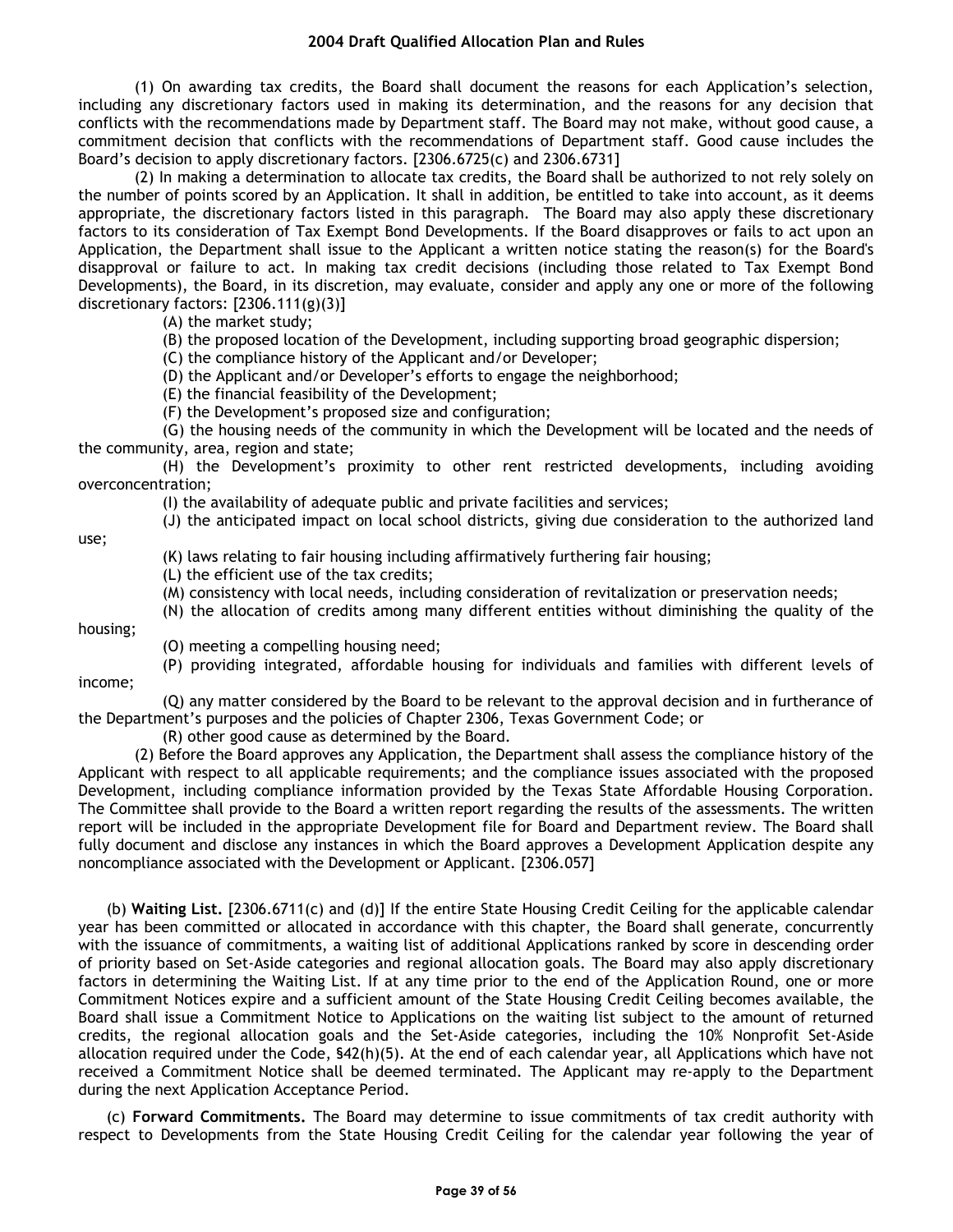issuance (each a "forward commitment"). The Board will utilize its discretion in determining the amount of credits to be allocated as forward commitments and the reasons for those commitments considering score and discretionary factors. The Board may utilize the forward commitment authority to allocate credits to TX-USDA-RHS Developments which are experiencing foreclosure or loan acceleration at any time during the 2004 calendar year.

(1) Unless otherwise provided in the Commitment Notice with respect to a Development selected to receive a forward commitment, actions which are required to be performed under this chapter by a particular date within a calendar year shall be performed by such date in the calendar year of the anticipated commitment rather than in the calendar year of the forward commitment.

(2) Any forward commitment made pursuant to this section shall be made subject to the availability of State Housing Credit Ceiling in the calendar year with respect to which the forward commitment is made. If a forward commitment shall be made with respect to a Development placed in service in the year of such commitment, the forward commitment shall be a "binding commitment" to allocate the applicable credit dollar amount within the meaning of the Code, §42(h)(1)(C).

(3) If tax credit authority shall become available to the Department in a calendar year in which forward commitments have been awarded, the Department may allocate such tax credit authority to any eligible Development which received a forward commitment, in which event the forward commitment shall be canceled with respect to such Development.

# **§50.11. Required Application Notifications, Receipt of Public Comment, and Meetings with Applicants; Viewing of Pre-Applications and Applications; Confidential Information.**

## (a) **Required Application Notifications, Receipt of Public Comment, and Meetings with Applicants.**

(1) Within approximately seven business days after the close of the Pre-Application Acceptance Period, the Department shall publish a Pre-Application Submission Log on its web site. Such log shall contain the Development name, address, Set-Aside, number of units, requested credits, owner contact name and phone number. [2306.6717(a)(1)]

(2) Approximately 30 days before the close of the Application Acceptance Period, the Department will release the evaluation and assessment of the Pre-Applications on its web site.

(3) Not later than 14 days after the close of the Pre-Application Acceptance Period, or Application Acceptance Period for Applications for which no Pre-Application was submitted, the Department shall: [2306.1114]

(A) publish an Application submission log on its web site.

(B) give notice of a proposed Development in writing that provides the information required under clause (i) of this subparagraph to all of the individuals and entities described in clauses (ii) through (viii) of this subparagraph. [2306.6718(a) through (c)]

(i) The following information will be provided in these notifications:

(I) The relevant dates affecting the Application including the date on which the Application was filed, the date or dates on which any hearings on the Application will be held and the date by which a decision on the Application will be made;

(II) A summary of relevant facts associated with the Development;

(III) A summary of any public benefits provided as a result of the Development, including rent subsidies and tenant services; and

(IV) The name and contact information of the employee of the Department designated by the director to act as the information officer and liaison with the public regarding the Application.

(ii) Presiding officer of the governing body of the political subdivision containing the Development (mayor or county judge) to advise such individual that the Development, or a part thereof, will be located in his/her jurisdiction and request any comments which such individual may have concerning such Development. If the presiding officer of the governing body expresses opposition to the Development, the Department will give consideration to the objections raised and will visit the proposed site or Development within 30 days of notification to conduct a physical inspection of the Development site and consult with the presiding officer of the governing body before the Application is scored, if opposition is received prior to scoring being completed. The Department will obtain reimbursement from the Applicant for the necessary travel and expenses at rates consistent with the state authorized rate [Rider 4 of Appropriations Bill];

(iii) Any member of the governing body of a political subdivision who represents the area containing the Development. If the governing body has single-member districts, then only that member of the governing body for that district will be notified, however if the governing body has at-large districts, then all members of the governing body will be notified;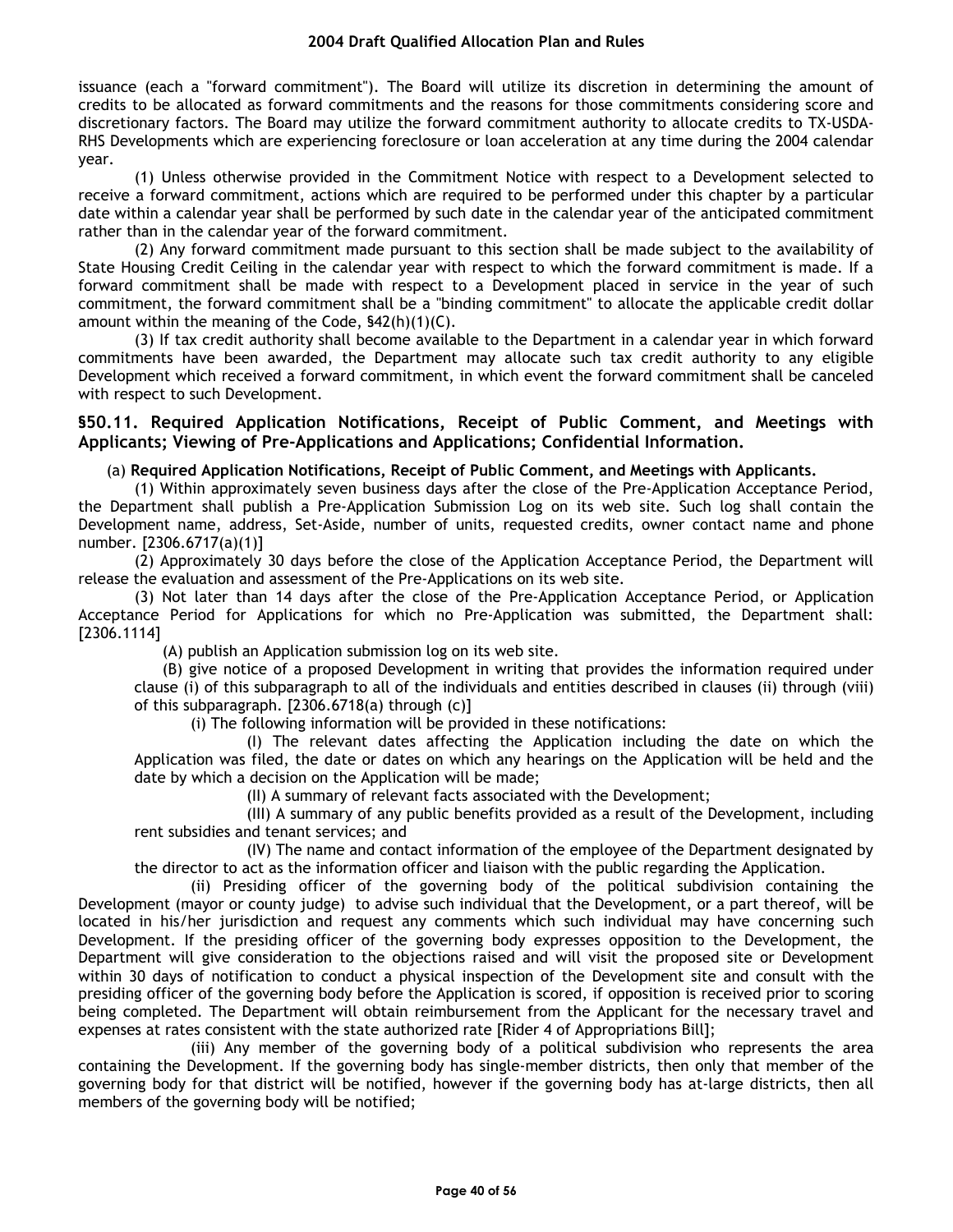(iv) state representative and state senator who represent the community where the Development is proposed to be located. If the state representative or senator hold a community meeting, the Department shall provide appropriate representation.

(v) United States representative who represents the community containing the Development;

(vi) Superintendent of the school district containing the Development;

(vii) Presiding officer of the board of trustees of the school district containing the Development;

(viii) Any Neighborhood Organizations on record with the city or county in which the Development is to be located and whose boundaries contain the proposed Development site, based on the letters obtained by the Applicant from the city and county clerks under §50.9(f) of this title or otherwise known to the Applicant or Department and on record with the state or county.

(ix) Advocacy organizations, social service agencies, civil rights organizations, tenant organizations, or others who may have an interest in securing the development of affordable housing.

(C) The elected officials identified in subparagraph (B) of this paragraph will be provided an opportunity to comment on the Application during the Application evaluation process.

(4) The Department shall hold at least three public hearings in different Uniform State Service Regions of the state to receive comment on the submitted Applications and on other issues relating to the Housing Tax Credit Program. [2306.6717(c)]

(5) The Department shall make available on the Department's website information regarding the Housing Tax Credit Program including notice of public hearings, meetings, Application Round opening and closing dates, submitted Applications, and Applications approved for underwriting and recommended to the Board, and shall provide that information to locally affected community groups, local and state elected officials, local housing departments, any appropriate newspapers of general or limited circulation that serve the community in which a proposed Development is to be located, nonprofit and for-profit organizations, on-site property managers of occupied Developments that are the subject of Applications for posting in prominent locations at those Developments, and any other interested persons including community groups, who request the information. [2306.6717(b); 2306.6732]

(6) Approximately forty days prior to the date of the July Board meeting at which the issuance of Commitment Notices shall be discussed, the Department will notify each Applicant of the receipt of any opposition received by the Department relating to his or her Development at that time.

(7) Not later than the third working day after the date of completion of each stage of the Application process, including the results of the Application scoring and underwriting phases and the commitment phase, the results will be posted to the Department's web site. [2306.6717(a)(3)]

(8) At least thirty days prior to the date of the July Board meeting at which the issuance of Commitment Notices or Determination Notices shall be discussed, the Department will:

(A) provide the Application scores to the Board;

(B) if feasible, post to the Department's web site the entire Application, including all supporting documents and exhibits, the Application Log as further described in §50.20(b) of this title, a scoring sheet providing details of the Application score, and any other documents relating to the processing of the Application.  $[2306.6711(a)$  and  $2306.6717(a)(2)]$ 

(9) A summary of comments received by the Department on specific Applications shall be part of the documents required to be reviewed by the Board under this subsection if it is received 30 business days prior to the date of the Board Meeting at which the issuance of Commitment Notices or Determination Notices shall be discussed. Comments received after this deadline will not be part of the documentation submitted to the Board. However, a public comment period will be available prior to the Board's decision, at the Board meeting where tax credit commitment decisions will be made.

(10) Not later than the 120<sup>th</sup> day after the date of the initial issuance of Commitment Notices for housing tax credits, the Department shall provide an Applicant who did not receive a commitment for housing tax credits with an opportunity to meet and discuss with the Department the Application's deficiencies, scoring and underwriting. [2306.6711(e)]

(b) **Viewing of Pre-Applications and Applications.** Pre-Applications and Applications for tax credits are public information and are available upon request after the Pre-Application and Application Acceptance Periods close, respectively. All Pre-Applications and Applications, including all exhibits and other supporting materials, except Personal Financial Statements and Social Security numbers, will be made available for public disclosure after the Pre-Application and Application periods close, respectively. The content of Personal Financial Statements may still be made available for public disclosure upon request if the Attorney General's office deems it is not protected from disclosure by the Texas Public Information Act*.*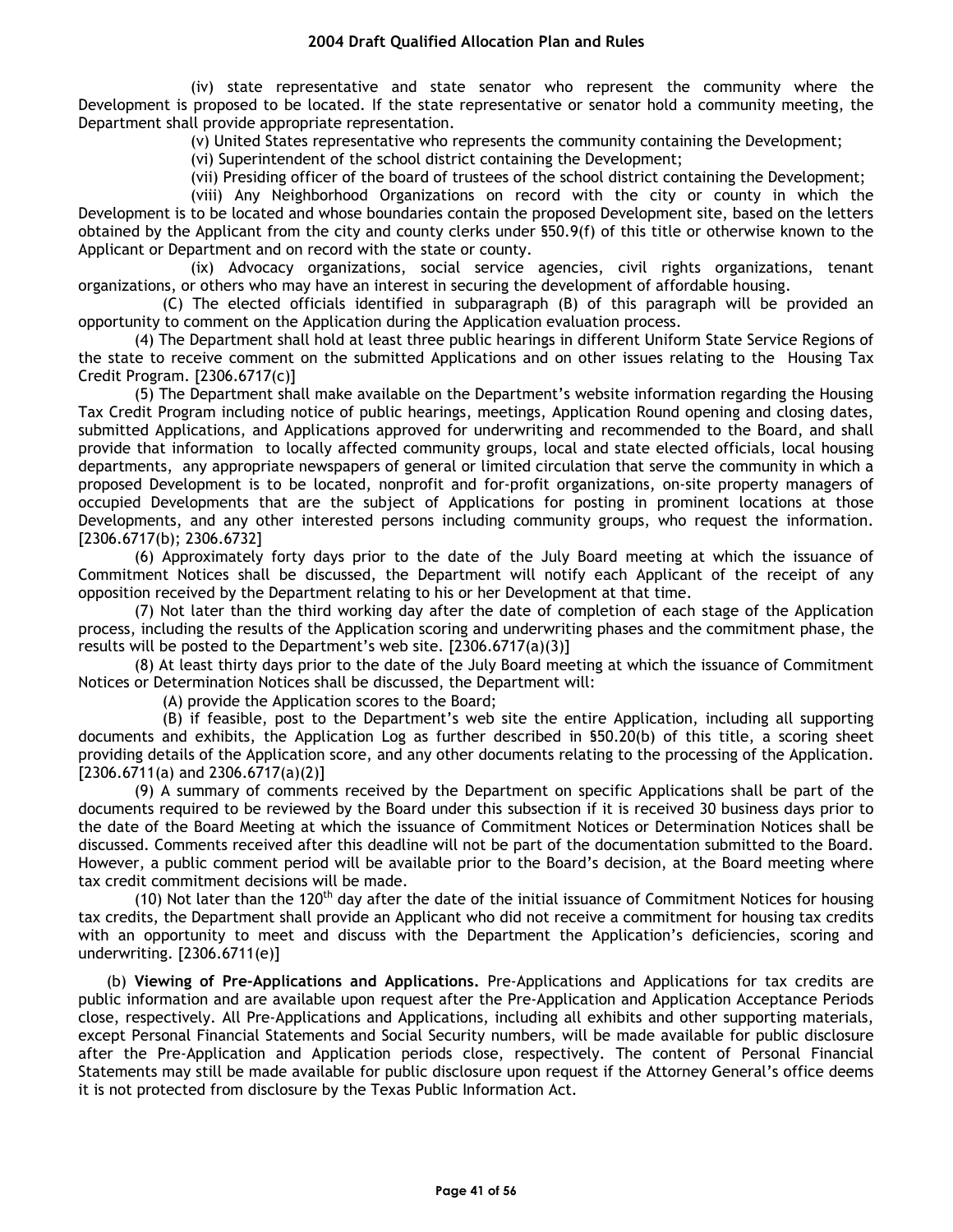(c) **Confidential Information.** The Department may treat the financial statements of any Applicant as confidential and may elect not to disclose those statements to the public. A request for such information shall be processed in accordance with §552.305 of the Government Code. [2306.6717(d)]

## **§50.12. Tax Exempt Bond Developments: Filing of Applications, Applicability of Rules, Supportive Services, Financial Feasibility Evaluation, Satisfaction of Requirements.**

(a) **Filing of Applications for Tax Exempt Bond Developments.** Applications for a Tax Exempt Bond Development may be submitted to the Department as described in paragraphs (1) and (2) of this subsection:

(1) Applicants which receive advance notice of a Program Year 2004 reservation as a result of the Texas Bond Review Board's (TBRB) lottery for the private activity volume cap must file a complete Application not later than 60 days after the date of the TBRB lottery. Such filing must be accompanied by the Application fee described in §50.21 of this title.

(2) Applicants which receive advance notice of a Program Year 2004 reservation after being placed on the waiting list as a result of the TBRB lottery for private activity volume cap must submit Volume 1 and Volume 2 of the Application and the Application fee described in §50.21 of this title prior to the Applicant's bond reservation date as assigned by the TBRB. Any outstanding documentation required under this section must be submitted to the Department at least 60 days prior to the Board meeting at which the decision to issue a Determination Notice would be made.

(b) Applicability of Rules for Tax Exempt Bond Developments. Tax Exempt Bond Development Applications are subject to all rules in this title, with the only exceptions being the following sections: §50.4 of this title (regarding State Housing Credit Ceiling), §50.7 of this title (regarding Regional Allocation and Set-Asides), §50.8 of this title (regarding Pre-Application), §50.9(d)(2) and (4) of this title (regarding Selection Criteria Review and Prioritization), §50.9(g) of this title (regarding Selection Criteria), §50.10(b) and (c) of this title (regarding Waiting List and Forward Commitments), and §50.14 of this title (regarding Carryover and 10% Test). Such Developments requesting a Determination Notice in the current calendar year must meet all Threshold Criteria requirements stipulated in §50.9(f) of this title. Such Developments which received a Determination Notice in a prior calendar year must meet all Threshold Criteria requirements stipulated in the QAP and Rules in effect for the calendar year in which the Determination Notice was issued; provided, however, that such Developments shall comply with all procedural requirements for obtaining Department action in the current QAP and Rules; and such other requirements of the QAP and Rules as the Department determines applicable. At the time of Application, Developments must demonstrate the Development's consistency with the bond issuer's consolidated plan or other similar planning document. Consistency with the local municipality's consolidated plan or similar planning document must also be demonstrated in those instances where the city or county has a consolidated plan. Applicants will be required to meet all conditions of the Determination Notice by the time the construction loan is closed unless otherwise specified in the Determination Notice. Applicants must meet the requirements identified in §50.15(a) of this title.

(c) **Supportive Services for Tax Exempt Bond Developments.** [2306.254] Tax Exempt Bond Development Applications must provide an executed agreement with a qualified service provider for the provision of special supportive services that would otherwise not be available for the tenants. The provision of these services will be included in the LURA. Acceptable services as described in paragraphs (1) through (3) of this subsection include:

(1) the services must be in at least one of the following categories: child care, transportation, basic adult education, legal assistance, counseling services, GED preparation, English as a second language classes, vocational training, home buyer education, credit counseling, financial planning assistance or courses, health screening services, health and nutritional courses, organized team sports programs, youth programs, scholastic tutoring, social events and activities, community gardens or computer facilities; or

(2) any other program described under Title IV-A of the Social Security Act (42 U.S.C. §§ 601 et seq.) which enables children to be cared for in their homes or the homes of relatives; ends the dependence of needy families on government benefits by promoting job preparation, work and marriage; prevents and reduces the incidence of out-of wedlock pregnancies; and encourages the formation and maintenance of two-parent families, or

(3) any other services approved in writing by the Issuer. The plan for tenant supportive services submitted for review and approval of the Issuer must contain a plan for coordination of services with state workforce development and welfare programs. The coordinated effort will vary depending upon the needs of the tenant profile at any given time as outlined in the plan.

(d) **Financial Feasibility Evaluation for Tax Exempt Bond Developments.** Code §42(m)(2)(D) requires the bond issuer (if other than the Department) to ensure that a Tax Exempt Bond Development does not receive more tax credits than the amount needed for the financial feasibility and viability of a Development throughout the Compliance Period. Treasury Regulations prescribe the occasions upon which this determination must be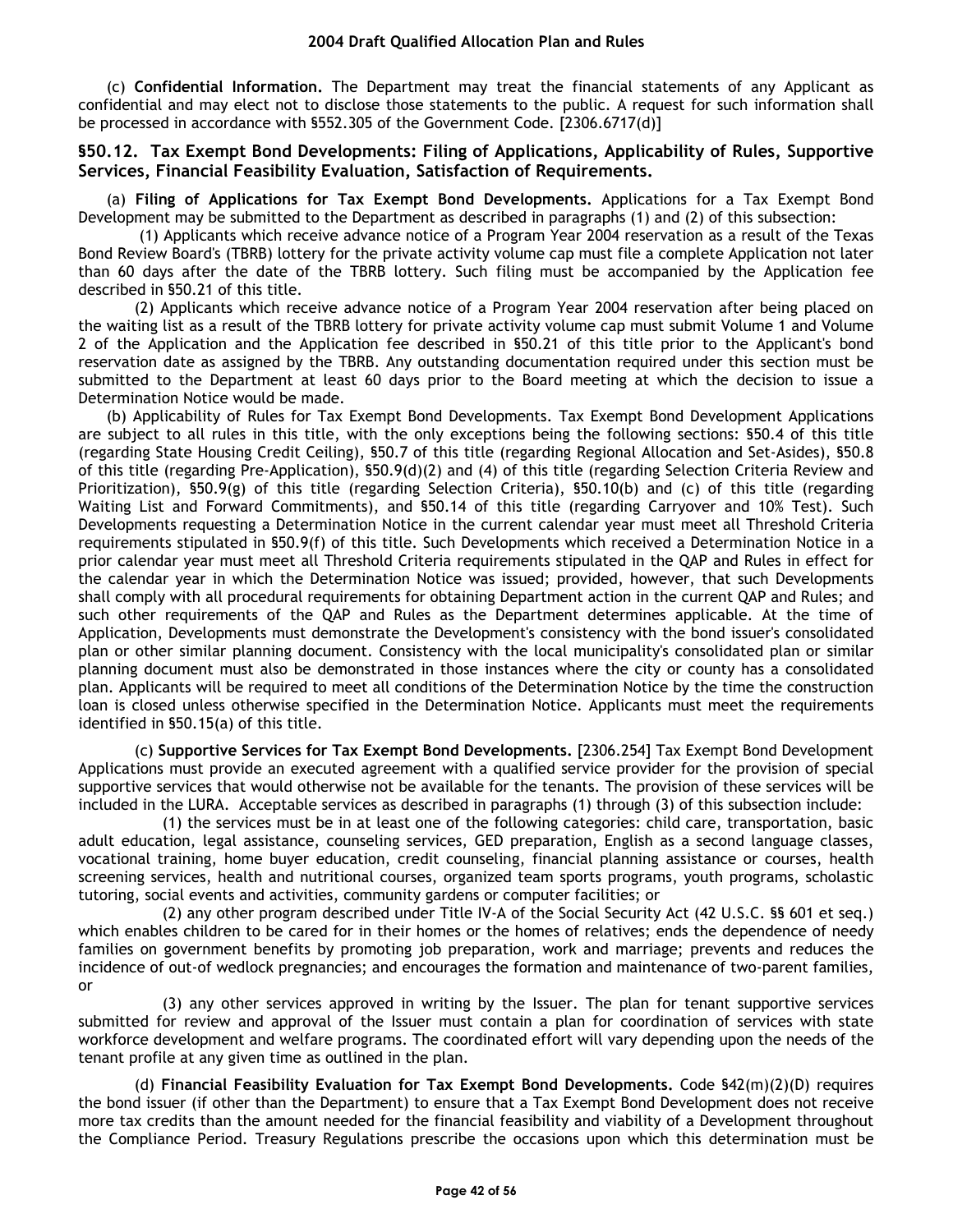made. In light of the requirement, issuers may either elect to underwrite the Development for this purpose in accordance with the QAP and the Underwriting Rules and Guidelines, §1.32 of this title or request that the Department perform the function. If the issuer underwrites the Development, the Department will, nonetheless, review the underwriting report and may make such changes in the amount of credits which the Development may be allowed as are appropriate under the Department's guidelines. The Determination Notice issued by the Department and any subsequent IRS Form(s) 8609 will reflect the amount of tax credits for which the Development is determined to be eligible in accordance with this subsection, and the amount of tax credits reflected in the IRS Form 8609 may be greater or less than the amount set forth in the Determination Notice, based upon the Department's and the bond issuer's determination as of each building's placement in service. Any increase of tax credits, from the amount specified in the Determination Notice, at the time of each building's placement in service will only be permitted if it is determined by the Department, as required by Code §42(m)(2)(D), that the Tax Exempt Bond Development does not receive more tax credits than the amount needed for the financial feasibility and viability of a Development throughout the Compliance Period, and upon approval by the Board.

(e) **Satisfaction of Requirements for Tax Exempt Bond Developments.** If the Department staff determines that all requirements of this QAP and Rules have been met, the Department will recommend that the Board authorize the issuance of a Determination Notice. The Board, however, may utilize the discretionary factors identified in §50.10(a) of this title in determining if they will authorize the Department to issue a Determination Notice to the Development Owner. The Determination Notice, if authorized by the Board, will confirm that the Development satisfies the requirements of the QAP and Rules in accordance with the Code,  $$42(m)(1)(D).$ 

# **§50.13 Commitment and Determination Notices; Agreement and Election Statement.**

#### (a) **Commitment and Determination Notices.** If the Board approves an Application, the Department will:

(1) if the Application is for a commitment from the State Housing Credit Ceiling, issue a Commitment Notice to the Development Owner which shall:

(A) confirm that the Board has approved the Application; and

(B) state the Department's commitment to make a Housing Credit Allocation to the Development Owner in a specified amount, subject to the feasibility determination described at §50.17 of this title, and compliance by the Development Owner with the remaining requirements of this chapter and any other terms and conditions set forth therein by the Department. This commitment shall expire on the date specified therein unless the Development Owner indicates acceptance of the commitment by executing the Commitment Notice or Determination Notice, pays the required fee specified in §50.21 of this title, and satisfies any other conditions set forth therein by the Department. A Development Owner may request an extension of the Commitment Notice expiration date by submitting an extension request and associated extension fee as described in §50.21 of this title. In no event shall the expiration date of a Commitment Notice be extended beyond the last business day of the applicable calendar year.

(2) if the Application regards a Tax Exempt Bond Development, issue a Determination Notice to the Development Owner which shall:

(A) confirm the Board's determination that the Development satisfies the requirements of this QAP; and

(B) state the Department's commitment to issue IRS Form(s) 8609 to the Development Owner in a specified amount, subject to the requirements set forth at §50.12 of this title and compliance by the Development Owner with all applicable requirements of this title and any other terms and conditions set forth therein by the Department. The Determination Notice shall expire on the date specified therein unless the Development Owner indicates acceptance by executing the Determination Notice and paying the required fee specified in §50.21 of this title. The Determination Notice shall also expire unless the Development Owner satisfies any conditions set forth therein by the Department within the applicable time period.

(3) notify, in writing, the mayor or other equivalent chief executive officer of the municipality in which the Property is located informing him/her of the Board's issuance of a Commitment Notice or Determination Notice, as applicable.

(4) A Commitment or Determination Notice shall not be issued with respect to any Development for an unnecessary amount or where the cost for the total development, acquisition, construction or rehabilitation exceeds the limitations established from time to time by the Department and the Board, unless the Department staff make a recommendation to the Board based on the need to fulfill the goals of the Housing Tax Credit Program as expressed in this QAP and Rules, and the Board accepts the recommendation. The Department's recommendation to the Board shall be clearly documented.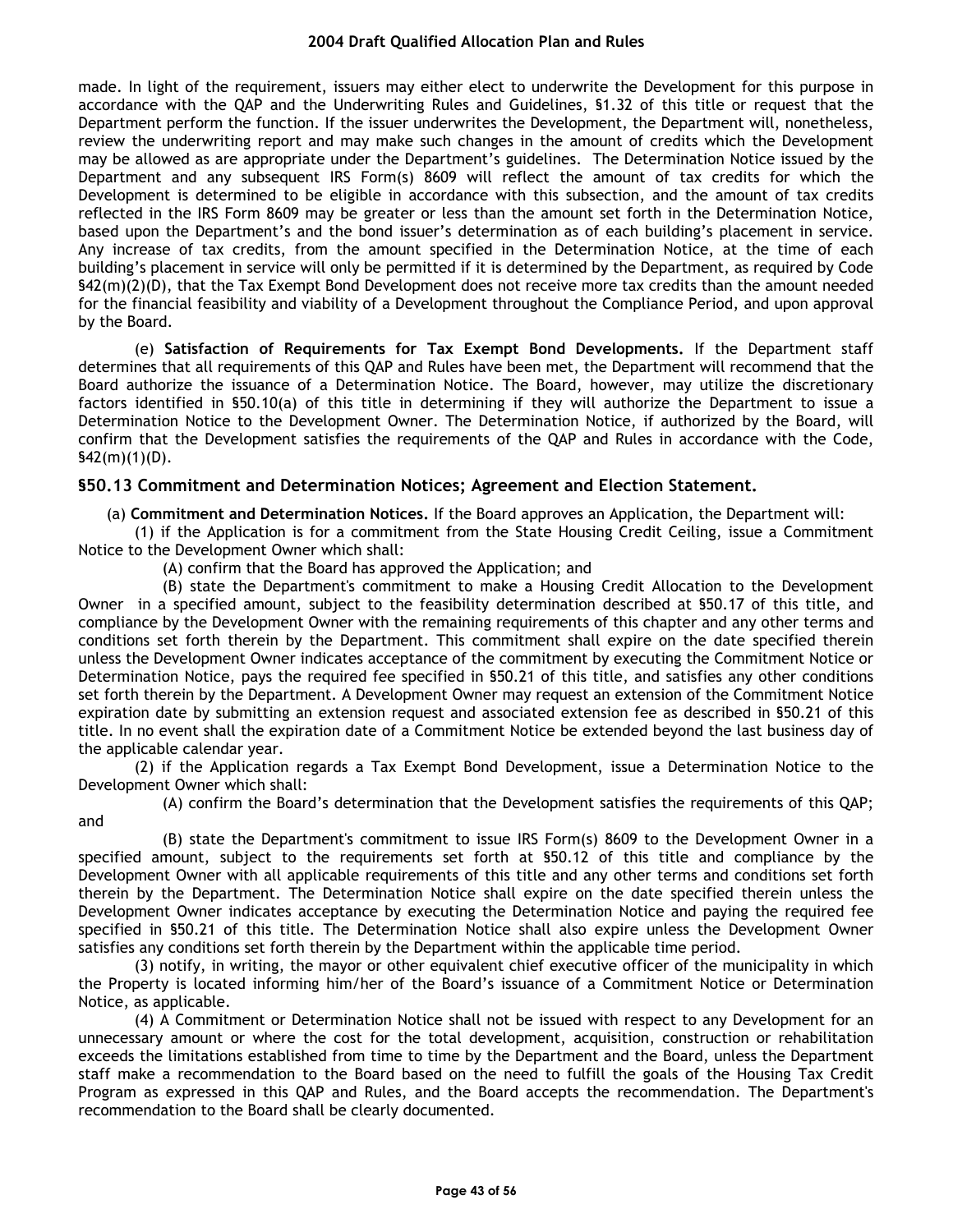(5) A Commitment or Determination Notice shall not be issued with respect to any Development in violation of the calculation relating to the inclusive capture rate as restricted under  $(1.32(g)(2))$  of this title, unless The Committee makes a recommendation to the Board based on the need to fulfill the goals of the Housing Tax Credit Program as expressed in this QAP and Rules, and the Board accepts the recommendation. The Department's recommendation to the Board shall be clearly documented.

(6) A Commitment or Determination Notice shall not be issued with respect to the Applicant, the Development Owner, the General Contractor, or any Affiliate of the General Contractor that is active in the ownership or Control of one or more other low income rental housing properties in the state of Texas funded by the Department, or outside the state of Texas, that is in Material Non-Compliance with the LURA (or any other document containing an Extended Low Income Housing Commitment) or the program rules in effect for such property as of June 30 of each year(or for Tax Exempt Bond Developments as of 10 business days prior to the Board's vote to allocate credits. Any corrective action documentation affecting the Material Non-Compliance status score for Applicants must be received by the Department no later than May 15 of each year (or for Tax Exempt Bond Developments no later than 20 business days prior to the Board's vote to allocate credits).

(b) **Agreement and Election Statement.** Together with the Development Owner's acceptance of the Carryover Allocation, the Development Owner may execute an Agreement and Election Statement, in the form prescribed by the Department, for the purpose of fixing the Applicable Percentage for the Development as that for the month in which the Carryover Allocation was accepted (or the month the bonds were issued for Tax Exempt Bond Developments), as provided in the Code,  $$42(b)(2)$ . Current Treasury Regulations,  $$1.42-8(a)(1)(v)$ , suggest that in order to permit a Development Owner to make an effective election to fix the Applicable Percentage for a Development, the Carryover Allocation Document must be executed by the Department and the Development Owner within the same month. The Department staff will cooperate with a Development Owner, as possible or reasonable, to assure that the Carryover Allocation Document can be so executed.

# **§50.14. Carryover, 10% Test.**

(a) **Carryover.** All Developments which received a Commitment Notice, and will not be placed in service and receive IRS Form 8609 in the year the Commitment Notice was issued, must submit the Carryover documentation to the Department no later than November 1 of the year in which the Commitment Notice is issued. Developments involving acquisition/rehabilitation must submit the Carryover documentation to the Department no later than December 1 of the year in which the Commitment Notice is issued, however they will be ineligible for extensions beyond that date. Commitments for credits will be terminated if the Carryover documentation, or an approved extension, has not been received by this deadline. In the event that a Development Owner intends to submit the Carryover documentation in any month preceding November of the year in which the Commitment Notice is issued, in order to fix the Applicable Percentage for the Development in that month, it must be submitted no later than the first Friday in the preceding month. If the financing structure, syndication rate, amount of debt or syndication proceeds are revised at the time of Carryover from what was proposed in the original Application, applicable documentation of such changes must be provided and the Development may be reevaluated by the Department. The Carryover Allocation format must be properly completed and delivered to the Department as prescribed by the Carryover Allocation Procedures Manual. All Carryover Allocations will be contingent upon the following, in addition to all other conditions placed upon the Application in the Commitment Notice:

(1) The Development Owner must have purchased the property for the Development.

(2) A current original plat or survey of the land, prepared by a duly licensed Texas Registered Professional Land Surveyor. Such survey shall conform to standards prescribed in the Manual of Practice for Land Surveying in Texas as promulgated and amended from time to time by the Texas Surveyors Association as more fully described in the Carryover Procedures Manual.

(3) A review of information provided by the IRS as permitted pursuant to IRS Form 8821, Tax Information Authorization, for the release of tax information relating to non-disclosure or recapture issues. Each Development Owner, General Partner and Principal must execute and provide to the Department Form 8821 within ten business days of the issuance of a Commitment Notice or Determination Notice. Any information provided by the IRS will be evaluated by the Department 50and may be utilized by the Board to determine if a Carryover Allocation will be made.

(4) Attendance of the Development Owner and Development architect at eight hours of Fair Housing training on or before the closing of the construction loan.

(5) For all Developments involving new construction, evidence of the availability of all necessary utilities/services to the Development site must be provided. Necessary utilities include natural gas (if applicable), electric, trash, water, and sewer. Such evidence must be a letter or a monthly utility bill from the appropriate municipal/local service provider. If utilities are not already accessible, then the letter must clearly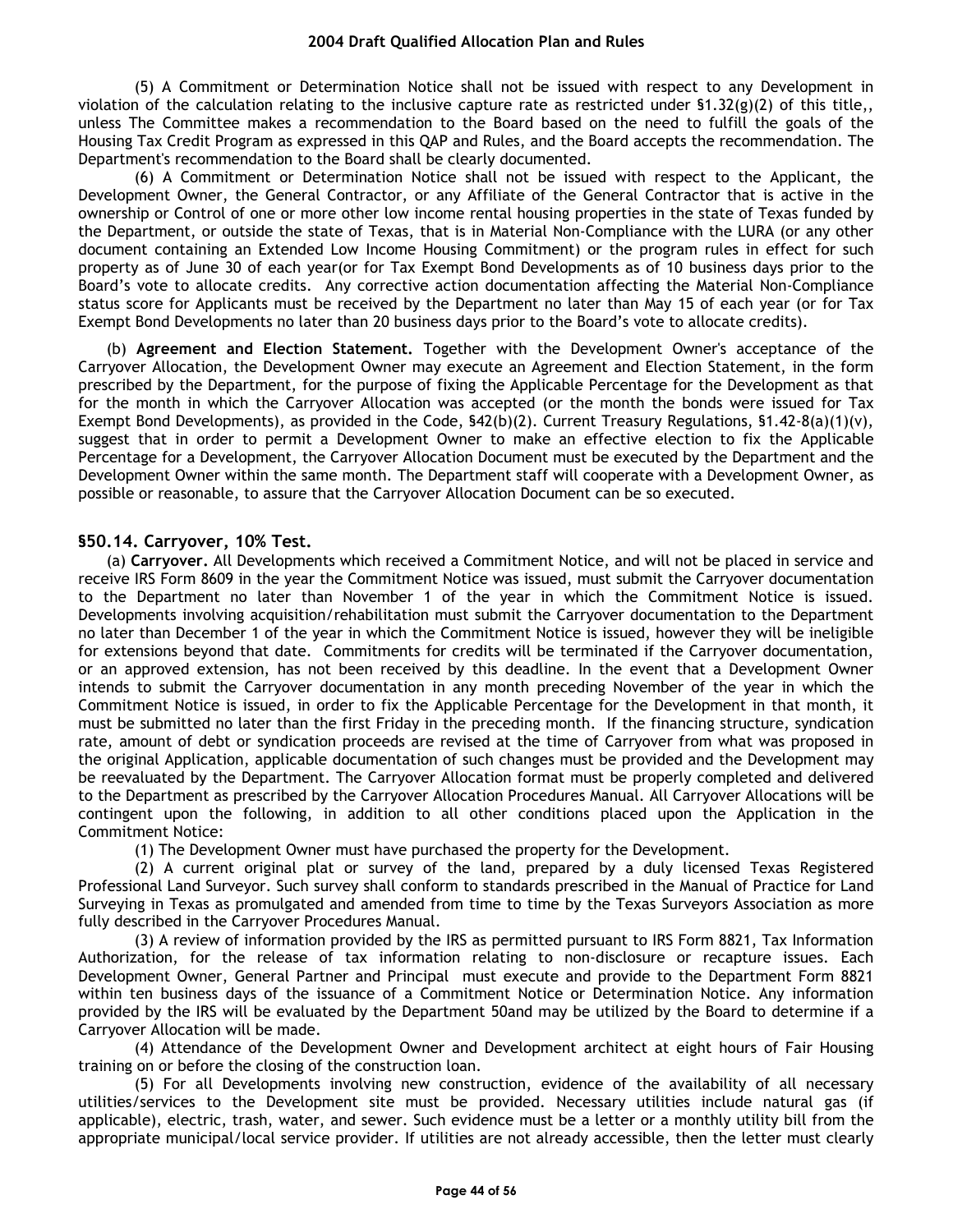state: an estimated time frame for provision of the utilities, an estimate of the infrastructure cost, and an estimate of any portion of that cost that will be borne by the Development Owner. Letters must be from an authorized individual representing the organization which actually provides the services. Such documentation should clearly indicate the Development property. If utilities are not already accessible (undeveloped areas), then the letter should not be older than three months from the first day of the Application Acceptance Period.

(6) Development Owners must provide evidence to the Department that they have notified the District office of the Texas Department of Transportation of their proposed property consistent with the template provided in the Carryover Allocation Procedures Manual.

(b) **10% Test.** No later than six months from the date the Carryover Allocation Document is executed by the Department and the Development Owner, more than 10% of the Development Owner's reasonably expected basis must have been incurred pursuant to  $\frac{642(h)(1)(E)(i)}{h}$  and (ii) of the Internal Revenue Code and Treasury Regulations, §1.42-6. The evidence to support the satisfaction of this requirement must be submitted to the Department no later than June 30 of the year following the execution of the Carryover Allocation Document in a format prescribed by the Department.

## **§50.15. Closing of the Construction Loan, Commencement of Substantial Construction.**

(a) **Closing of the Construction Loan.** The Development Owner must submit evidence of having closed the construction loan. The evidence must be submitted no later than June 1 of the year after the execution of the Carryover Allocation Document, and no later than 14 days after the closing of the construction loan for Tax Exempt Bond Developments, with the possibility of an extension as described in §50.21 of this title. At the time of submission of the documentation, the Development Owner must also submit a Management Plan and an Affirmative Marketing Plan as further described in the Carryover Allocation Procedures Manual. The Carryover Allocation will automatically be terminated if the Development Owner fails to meet the aforementioned closing deadline (taking into account any extensions), and has not had an extension approved, and all credits previously allocated to that Development will be recovered and become a part of the State Housing Credit Ceiling for the applicable year. Owners of Tax Exempt Bond Developments will be fined \$2,500 if this requirement is not fulfilled.

(b) **Commencement of Substantial Construction**. The Development Owner must submit evidence of having commenced and continued substantial construction activities. The evidence must be submitted not later than December 1 of the year after the execution of the Carryover Allocation Document with the possibility of an extension as described in §50.21 of this title. The minimum activity necessary to meet the requirement of substantial construction for new Developments will be defined as having expended 10% of the construction contract amount for the Development, adjusted for any change orders, and as documented by both the most recent construction contract application for payment and the inspecting architect. The minimum activity necessary to meet the requirement of substantial construction for rehabilitation Developments will be defined as having expended 10% of the construction budget as documented by the inspecting architect. Evidence of such activity shall be provided in a format prescribed by the Department.

# **§50.16. Cost Certification, LURA.**

(a) **Cost Certification.** If a Carryover Allocation was not requested and received, Developments must be placed in service by December 31 of the year the Commitment Notice was issued. Developments receiving a Carryover Allocation must be placed in service by December 31 of the second year following the year the Carryover Allocation Agreement was executed. Developments requesting IRS Forms 8609 must submit the required Cost Certification documentation no later than April 1 of the year following the date the buildings were placed in service. Any Developments issued a Commitment Notice or Determination Notice that fails to submit its Cost Certification documentation by this time will be reported to the IRS. The Department will perform an initial evaluation of the Cost Certification documentation within 45 days from the date of receipt of the Cost Certification documentation and notify the Owner in a deficiency letter of all additional required documentation. Once the Department has determined that all required documents have been received, the Department will issue IRS Forms 8609 no later than 90 days from the date of receipt of those final documents. Any deficiency letters issued to the Owner pertaining to the Cost Certification documentation will also be copied to the syndicator.

(b) **Land Use Restriction Agreement (LURA).** The Development Owner must request a LURA from the Department no later than September 1 of the first year in which credits will be claimed. The Development Owner must date, sign and acknowledge before a notary public the LURA and send the original to the Department for execution by December 1 of the first year in which credits will be claimed. In addition, the initial compliance and monitoring fee must also be submitted to the Department by December 1 of that same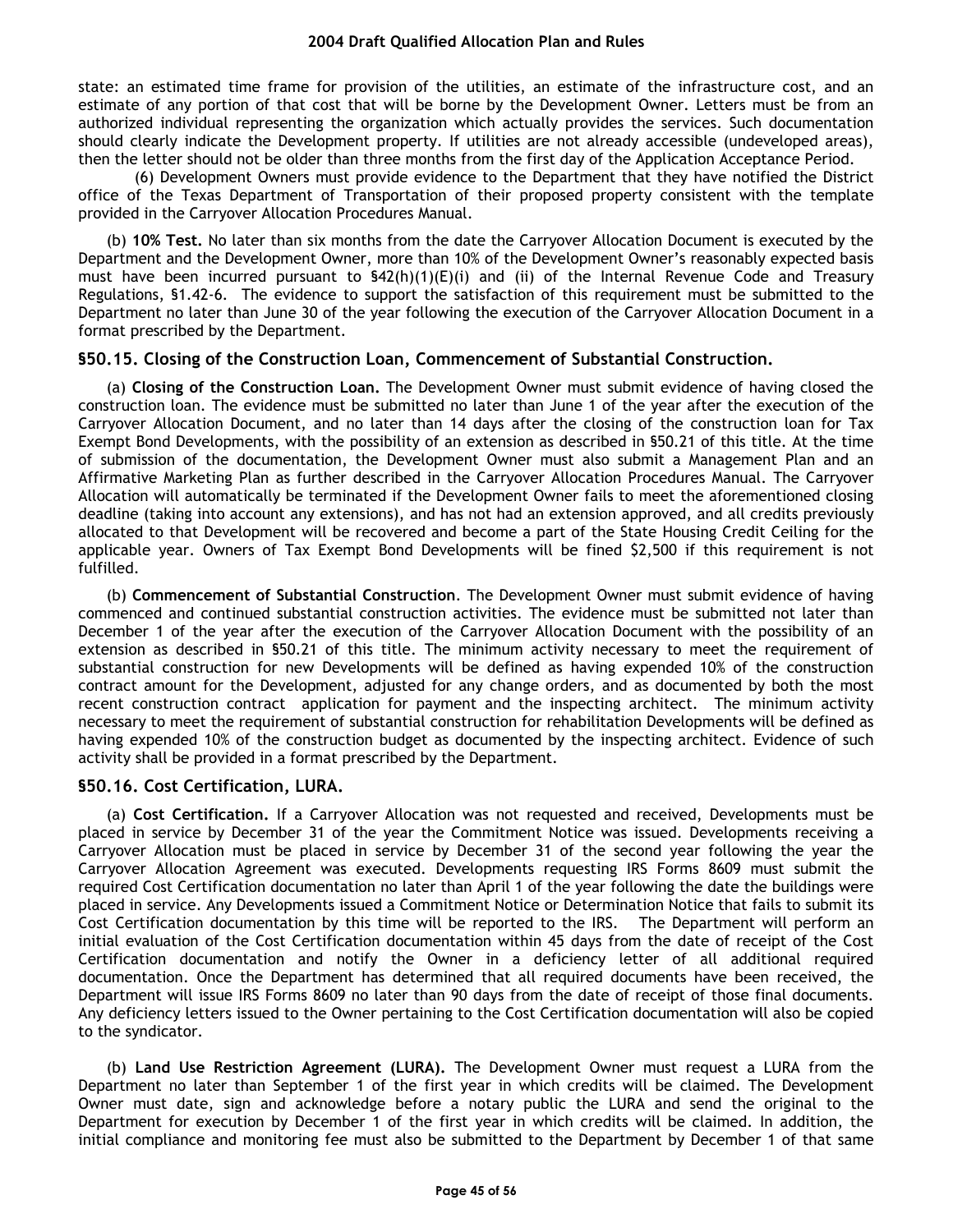year. After receipt of the signed LURA from the Department, the Development Owner shall then record said LURA, along with any and all exhibits attached thereto, in the real property records of the county where the Development is located and return the original document, duly certified as to recordation by the appropriate county official, to the Department no later than the date that the Cost Certification Documentation is submitted to the Department. If any liens (other than mechanics' or materialmen's liens) shall have been recorded against the Development and/or the Property prior to the recording of the LURA, the Development Owner shall obtain the subordination of the rights of any such lienholder, or other effective consent, to the survival of certain obligations contained in the LURA, which are required by  $$42(h)(6)(E)(ii)$  of the Code to remain in effect following the foreclosure of any such lien. Receipt of such certified recorded original LURA by the Department is required prior to issuance of IRS Form 8609. A representative of the Department, or assigns, shall physically inspect the Development for compliance with the Application and the representatives, warranties, covenants, agreements and undertakings contained therein. Such inspection will be conducted before the IRS Form 8609 is issued for a building, but it shall be conducted in no event later than the end of the second calendar year following the year the last building in the Development is placed in service. The Development Owner for Tax Exempt Bond Developments shall obtain a subordination agreement wherein the lien of the mortgage is subordinated to the LURA.

#### **§50.17. Housing Credit Allocations.**

(a) In making a commitment of a Housing Credit Allocation under this chapter, the Department shall rely upon information contained in the Application to determine whether a building is eligible for the credit under the Code, §42. The Development Owner shall bear full responsibility for claiming the credit and assuring that the Development complies with the requirements of the Code, §42. The Department shall have no responsibility for ensuring that a Development Owner who receives a Housing Credit Allocation from the Department will qualify for the housing credit.

(b) The Housing Credit Allocation Amount shall not exceed the dollar amount the Department determines is necessary for the financial feasibility and the long term viability of the Development throughout the affordability period. [2306.6711(b)] Such determination shall be made by the Department at the time of issuance of the Commitment Notice or Determination Notice; at the time the Department makes a Housing Credit Allocation; and as of the date each building in a Development is placed in service. Any Housing Credit Allocation Amount specified in a Commitment Notice, Determination Notice or Carryover Allocation Document is subject to change by the Department based upon such determination. Such a determination shall be made by the Department based on its evaluation and procedures, considering the items specified in the Code, §42(m)(2)(B), and the department in no way or manner represents or warrants to any Applicant, sponsor, investor, lender or other entity that the Development is, in fact, feasible or viable.

(c) The General Contractor hired by the Development Owner must meet specific criteria as defined by the Seventy-fifth Legislature. A General Contractor hired by a Development Owner or a Development Owner, if the Development Owner serves as General Contractor must demonstrate a history of constructing similar types of housing without the use of federal tax credits. Evidence must be submitted to the Department, in accordance with §50.9(f)(4)(H) of this title, which sufficiently documents that the General Contractor has constructed some housing without the use of Housing Tax Credits. This documentation will be required as a condition of the commitment notice or carryover agreement, and must be complied with prior to commencement of construction and at cost certification and final allocation of credits.

(d) An allocation will be made in the name of the Development Owner identified in the related Commitment Notice or Determination Notice. If an allocation is made to a member or Affiliate of the ownership entity proposed at the time of Application, the Department will transfer the allocation to the ownership entity as consistent with the intention of the Board when the Development was selected for an award of tax credits.. Any other transfer of an allocation will be subject to review and approval by the Department consistent with §50.18(c) of this title. The approval of any such transfer does not constitute a representation to the effect that such transfer is permissible under §42 of the Code or without adverse consequences thereunder, and the Department may condition its approval upon receipt and approval of complete current documentation regarding the owner including documentation to show consistency with all the criteria for scoring, evaluation and underwriting, among others, which were applicable to the original Applicant.

(e) The Department shall make a Housing Credit Allocation, either in the form of IRS Form 8609, with respect to current year allocations for buildings placed in service, or in the Carryover Allocation Document, for buildings not yet placed in service, to any Development Owner who holds a Commitment Notice which has not expired, and for which all fees as specified in §50.21 of this title have been received by the Department and with respect to which all applicable requirements, terms and conditions have been met. For Tax Exempt Bond Developments,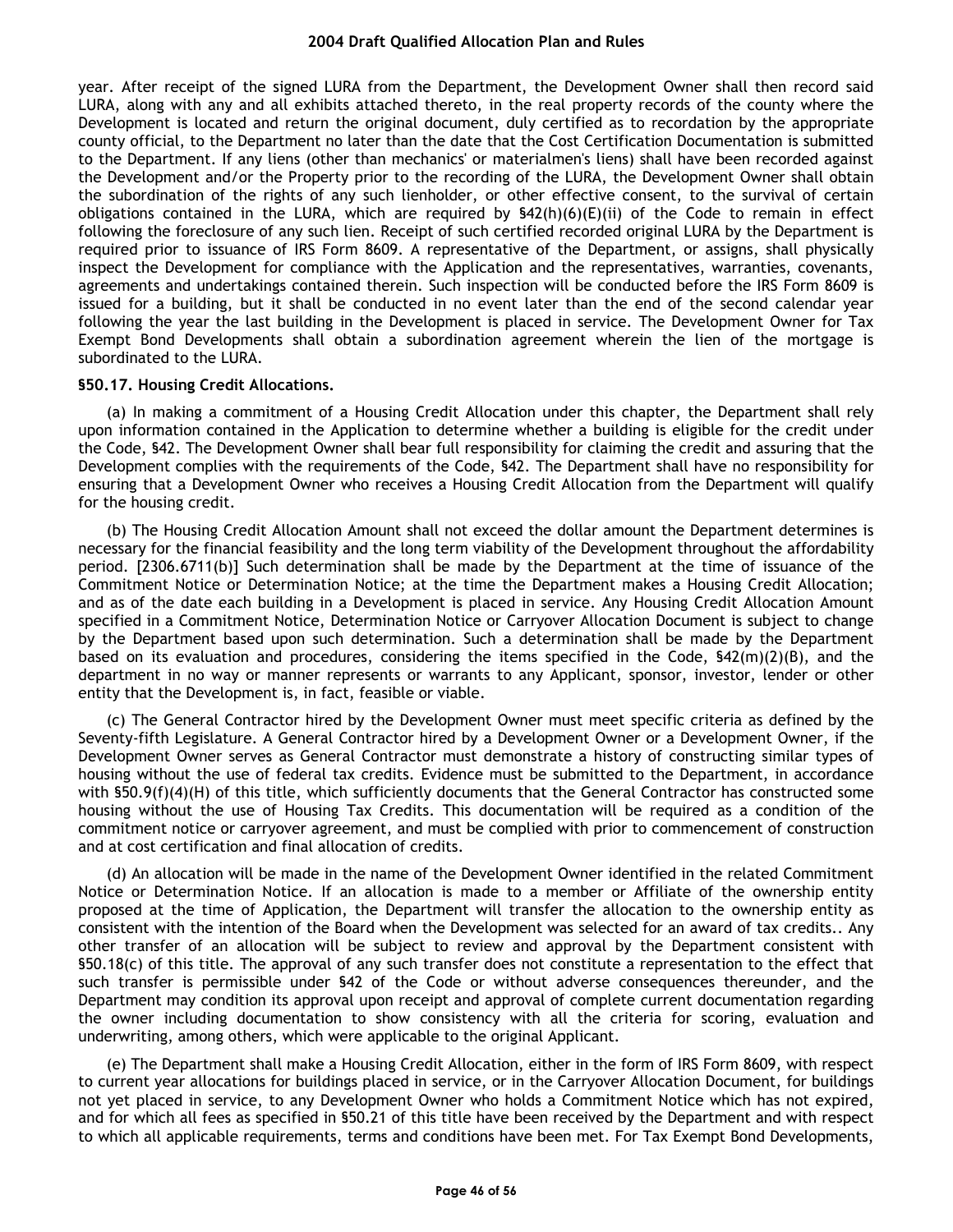the Housing Credit Allocation shall be made in the form of a Determination Notice. For an IRS Form 8609 to be issued with respect to a building in a Development with a Housing Credit Allocation, satisfactory evidence must be received by the Department that such building is completed and has been placed in service in accordance with the provisions of the Department's Cost Certification Procedures Manual. The Cost Certification documentation requirements will include a certification and inspection report prepared by a Third-Party accredited accessibility inspector to certify that the Development meets all required accessibility standards. IRS Form 8609 will not be issued until the certifications are received by the Department. The Department shall mail or deliver IRS Form 8609 (or any successor form adopted by the Internal Revenue Service) to the Development Owner, with Part I thereof completed in all respects and signed by an authorized official of the Department. The delivery of the IRS Form 8609 will occur only after the Development Owner has complied with all procedures and requirements listed within the Cost Certification Procedures Manual. Regardless of the year of Application to the Department for Housing Tax Credits, the current year's Cost Certification Procedures Manual must be utilized when filing all cost certification materials. A separate Housing Credit Allocation shall be made with respect to each building within a Development which is eligible for a housing credit; provided, however, that where an allocation is made pursuant to a Carryover Allocation Document on a Development basis in accordance with the Code, §42(h)(1)(F), a housing credit dollar amount shall not be assigned to particular buildings in the Development until the issuance of IRS Form 8609s with respect to such buildings.

(f) In making a Housing Credit Allocation, the Department shall specify a maximum Applicable Percentage, not to exceed the Applicable Percentage for the building permitted by the Code, §42(b), and a maximum Qualified Basis amount. In specifying the maximum Applicable Percentage and the maximum Qualified Basis amount, the Department shall disregard the first-year conventions described in the Code, §42(f)(2)(A) and §42(f)(3)(B). The Housing Credit Allocation made by the Department shall not exceed the amount necessary to support the extended low income housing commitment as required by the Code,  $\frac{542(h)(6)(C(i))}{2}$ .

(g) Development inspections shall be required to show that the Development is built or rehabilitated according to required plans and specifications. At a minimum, all Development inspections must include an inspection for quality during the construction process while defects can reasonably be corrected and a final inspection at the time the Development is placed in service. All such Development inspections shall be performed by the Department or by an independent Third Party inspector acceptable to the Department. The Development Owner shall pay all fees and costs of said inspections as described in §50.21 of this title. For properties receiving financing through TX-USDA-RHS, the Department shall accept the inspections performed by TX-USDA-RHS in lieu of having other Third party Inspections. [2306.081]

(h) After the entire Development is placed in service, which must occur prior to the deadline specified in the Carryover Allocation Document and as further outlined in §50.16 of this title, the Development Owner shall be responsible for furnishing the Department with documentation which satisfies the requirements set forth in the Cost Certification Procedures Manual. For purposes of this title, and consistent with IRS Notice 88-116, the placed in service date for a new or existing building used as residential rental property is the date on which the building is ready and available for its specifically assigned function and more specifically when the first Unit in the building is certified as being suitable for occupancy in accordance with state and local law and as certified by the appropriate local authority or registered architect as ready for occupancy. The Cost Certification must be submitted for the entire Development; therefore partial Cost Certifications are not allowed. The Department may require copies of invoices and receipts and statements for materials and labor utilized for the new construction or rehabilitation and, if applicable, a closing statement for the acquisition of the Development as well as for the closing of all interim and permanent financing for the Development. If the Development Owner does not fulfill all representations and commitments made in the Application, the Department may make reasonable reductions to the tax credit amount allocated via the IRS Form 8609, may withhold issuance of the IRS Form 8609s until these representations and commitments are met, and/or may terminate the allocation, if appropriate corrective action is not taken by the Development Owner.

(i) The Board at its sole discretion may allocate credits to a Development Owner in addition to those awarded at the time of the initial Carryover Allocation in instances where there is bona fide substantiation of cost overruns and the Department has made a determination that the allocation is needed to maintain the Development's financial viability.

(j) The Department may, at any time and without additional administrative process, determine to award credits to Developments previously evaluated and awarded credits if it determines that such previously awarded credits are or may be invalid and the owner was not responsible for such invalidity. The Department may also consider an amendment to a Commitment Notice or Carryover Allocation or other requirement with respect to a Development if the revisions: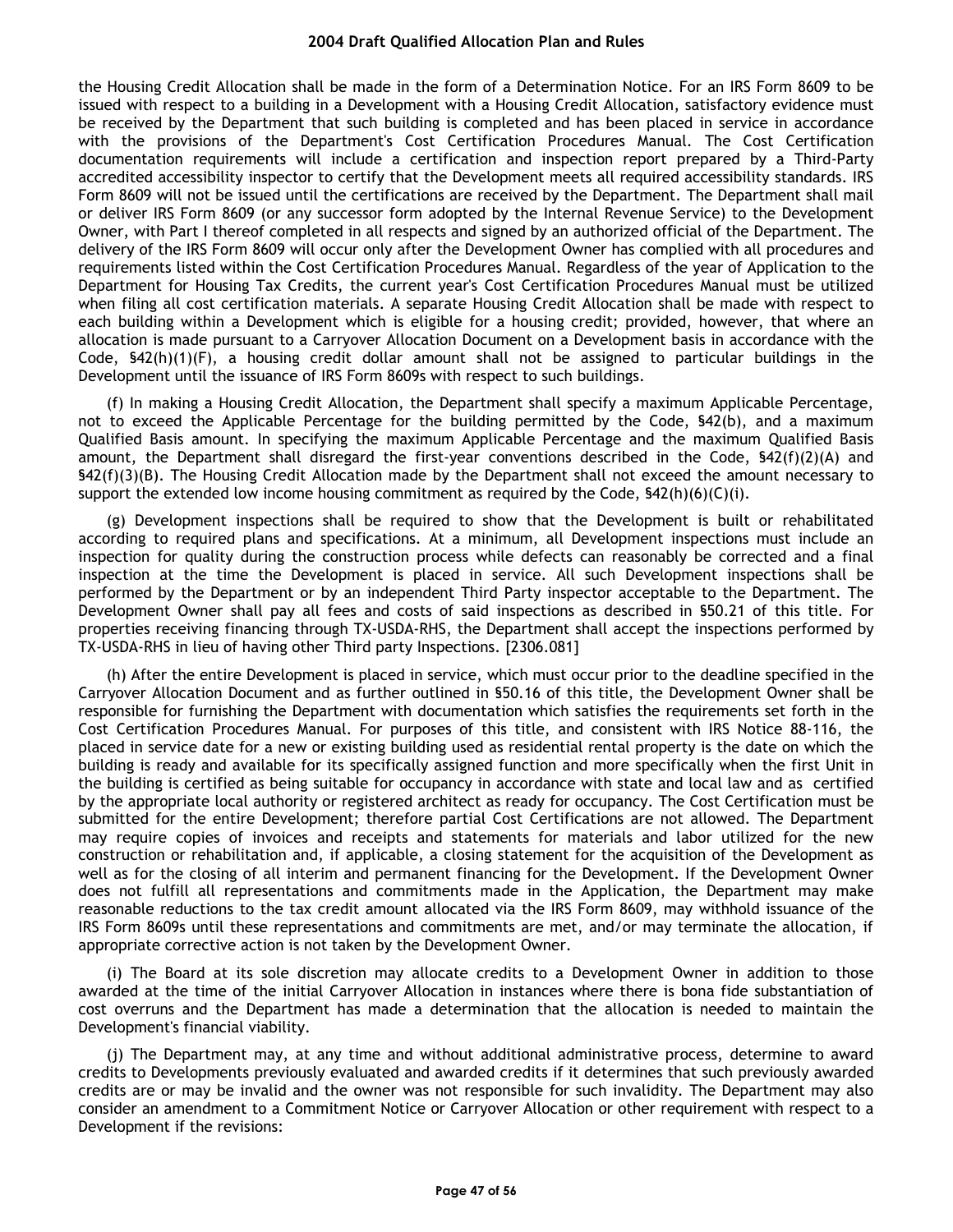(1) are consistent with the Code and the Housing Tax Credit Program;

(2) do not occur while the Development is under consideration for tax credits;

(3) do not involve a change in the number of points scored (unless the Development's ranking is adjusted because of such change);

- (4) do not involve a change in the Development's site; or
- (5) do not involve a change in the set-aside election.

# **§50.18 Board Reevaluation, Appeals; Amendments, Housing Tax Credit and Ownership Transfers, Sale of Tax Credit Properties, Withdrawals, Cancellations.**

(a) **Board Reevaluation.** [2306.6731(b)] Regardless of development stage, the Board shall reevaluate a Development that undergoes a substantial change between the time of initial Board approval of the Development and the time of issuance of a Commitment Notice or Determination Notice for the Development. For the purposes of this subsection, substantial change shall be those items identified in subsection (c)(3) of this section. The Board may revoke any Commitment Notice or Determination Notice issued for a Development that has been unfavorably reevaluated by the Board.

(b) **Appeals Process.** [2306.6715] An Applicant may appeal decisions made by the Department.

- (1) The decisions that may be appealed are identified in subparagraphs (A) through (C) of this paragraph.
	- (A) a determination regarding the Application's satisfaction of:
		- (i) Eligibility Requirements;
		- (ii) Disqualification or debarment criteria;
		- (iii) Pre-Application or Application Threshold Criteria;
		- (iv) Underwriting Criteria;
	- (B) the scoring of the Application under the Application Selection Criteria; and
	- (C) a recommendation as to the amount of housing tax credits to be allocated to the Application.
	- (D) Any Department decision that results in termination of an Application.
- (2) An Applicant may not appeal a decision made regarding an Application filed by another Applicant.

(3) An Applicant must file its appeal in writing with the Department not later than the seventh day after the date the Department publishes the results of any stage of the Application evaluation process identified in §50.9 of this title. In the appeal, the Applicant must specifically identify the Applicant's grounds for appeal, based on the original Application and additional documentation filed with the original Application. If the appeal relates to the amount of housing tax credits recommended to be allocated, the Department will provide the Applicant with the underwriting report upon request.

(4) The Executive Director of the Department shall respond in writing to the appeal not later than the 14th day after the date of receipt of the appeal. If the Applicant is not satisfied with the Executive Director's response to the appeal, the Applicant may appeal directly in writing to the Board, provided that an appeal filed with the Board under this subsection must be received by the Board before:

(A) the seventh day preceding the date of the Board meeting at which the relevant commitment decision is expected to be made; or

(B) the third day preceding the date of the Board meeting described by subparagraph (A) of this paragraph, if the Executive Director does not respond to the appeal before the date described by subparagraph (A) of this paragraph.

(5) Board review of an appeal under paragraph (4) of this subsection is based on the original Application and additional documentation filed with the original Application. The Board may not review any information not contained in or filed with the original Application. The decision of the Board regarding the appeal is final.

(6) The Department will post to its web site an appeal filed with the Department or Board and any other document relating to the processing of the appeal. [2306.6714(a)(4)]

#### (c) **Amendment of Application Subsequent to Allocation by Board.** [2306.6712 and 2306.6717(a)(4)]

(1) If a proposed modification would materially alter a Development approved for an allocation of a housing tax credit, or if the Applicant has altered any selection criteria item for which it received points, the Department shall require the Applicant to file a formal, written request for an amendment to the Application.

(2) The Executive Director of the Department shall require the Department staff assigned to underwrite Applications to evaluate the amendment and provide an analysis and written recommendation to the Board. The appropriate party monitoring compliance during construction in accordance with §50.19 of this title shall also provide to the Board an analysis and written recommendation regarding the amendment.

(3) For Applications approved by the Board prior to September 1, 2001, the Executive Director will approve or deny the amendment request. For Applications approved by the Board after September 1, 2001, the Board must vote on whether to approve the amendment. The Board by vote may reject an amendment and, if appropriate, rescind a Commitment Notice or terminate the allocation of housing tax credits and reallocate the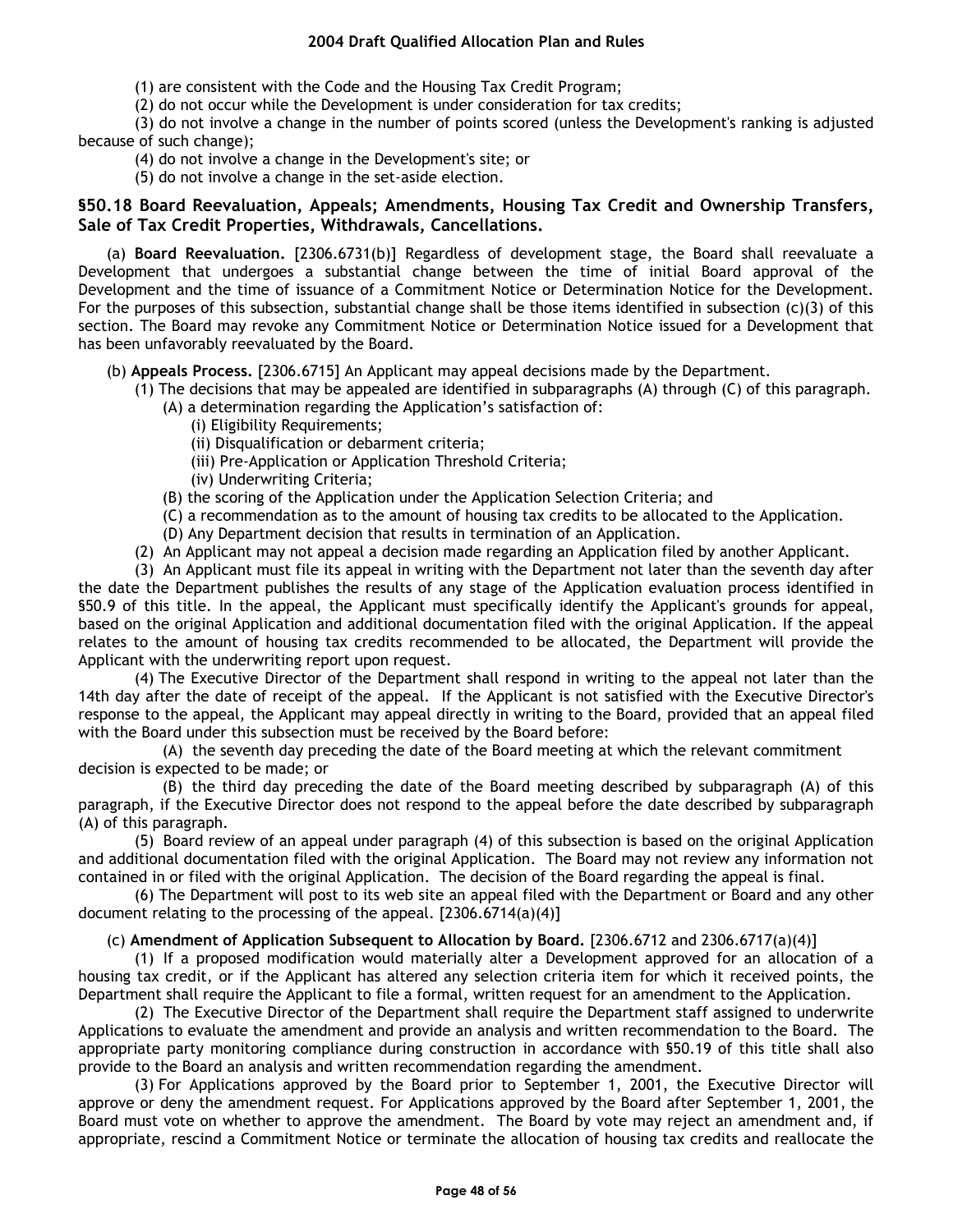credits to other Applicants on the Waiting List if the Board determines that the modification proposed in the amendment:

- (A) would materially alter the Development in a negative manner; or
- (B) would have adversely affected the selection of the Application in the Application Round.
- (4) Material alteration of a Development includes, but is not limited to:
	- (A) a significant modification of the site plan;
	- (B) a modification of the number of units or bedroom mix of units;
	- (C) a substantive modification of the scope of tenant services;
	- (D) a reduction of three percent or more in the square footage of the units or common areas;
	- (E) a significant modification of the architectural design of the Development;

(F) a modification of the residential density of the Development of at least five percent; (G) an increase or decrease in the site acreage of greater than 10% from the original site under control and proposed in the Application; and

(H) any other modification considered significant by the Board.

(5) In evaluating the amendment under this subsection, the Department staff shall consider whether the need for the modification proposed in the amendment was:

- (A) reasonably foreseeable by the Applicant at the time the Application was submitted; or
- (B) preventable by the Applicant.

(6) This section shall be administered in a manner that is consistent with the Code, §42.

(7) Before the  $15<sup>th</sup>$  day preceding the date of Board action on the amendment, notice of an amendment and the recommendation of the Executive Director and monitor regarding the amendment will be posted to the Department's web site.

(d) **Housing Tax Credit and Ownership Transfers.** [2306.6713] A Development Owner may not transfer an allocation of housing tax credits or ownership of a Development supported with an allocation of housing tax credits to any Person other than an Affiliate of the Development Owner unless the Development Owner obtains the Executive Director's prior, written approval of the transfer. The Executive Director may not unreasonably withhold approval of the transfer. A Development Owner seeking Executive Director approval of a transfer and the proposed transferee must provide to the Department a copy of any applicable agreement between the parties to the transfer, including any third-party agreement with the Department. A Development Owner seeking Executive Director approval of a transfer must provide the Department with documentation requested by the Department, including but not limited to, a list of the names of transferees and Related Parties; and detailed information describing the experience and financial capacity of transferees and related parties. All transfer requests must disclose the reason for the request and specifically disclose if the transfer is requested because a Person active in the Development is being, or has been, removed by the lender, equity provider, or limited partners for its failure to perform its obligations under the loan documents or limited partnership agreement. The Development Owner shall certify to the Executive Director that the tenants in the Development have been notified in writing of the transfer before the 30th day preceding the date of submission of the transfer request to the Department. Not later than the fifth working day after the date the Department receives all necessary information under this section, the Department shall conduct a qualifications review of a transferee to determine the transferee's past compliance with all aspects of the Housing Tax Credit Program, LURAs; and the sufficiency of the transferee's experience with Developments supported with Housing Credit Allocations. If the viable operation of the Development is deemed to be in jeopardy by the Department, the Department may authorize changes that were not contemplated in the Application.

(e) **Sale of Certain Tax Credit Properties**. Consistent with 2306.6726, Texas Government Code, not later than two years before the expiration of the Compliance Period, a Development Owner who agreed to provide a right of first refusal under 2306.6725, Texas Government Code and who intends to sell the property shall notify the Department of its intent to sell.

(1) The Development Owner shall notify Qualified Nonprofit Organizations and tenant organizations of the opportunity to purchase the Development. The Development Owner may:

(A) during the first six-month period after notifying the Department, negotiate or enter into a purchase agreement only with a Qualified Nonprofit Organization that is also a community housing development organization as defined by the federal home investment partnership program;

(B) during the second six-month period after notifying the Department, negotiate or enter into a purchase agreement with any Qualified Nonprofit Organization or tenant organization; and

(C) during the year before the expiration of the compliance period, negotiate or enter into a purchase agreement with the Department or any Qualified Nonprofit Organization or tenant organization approved by the Department.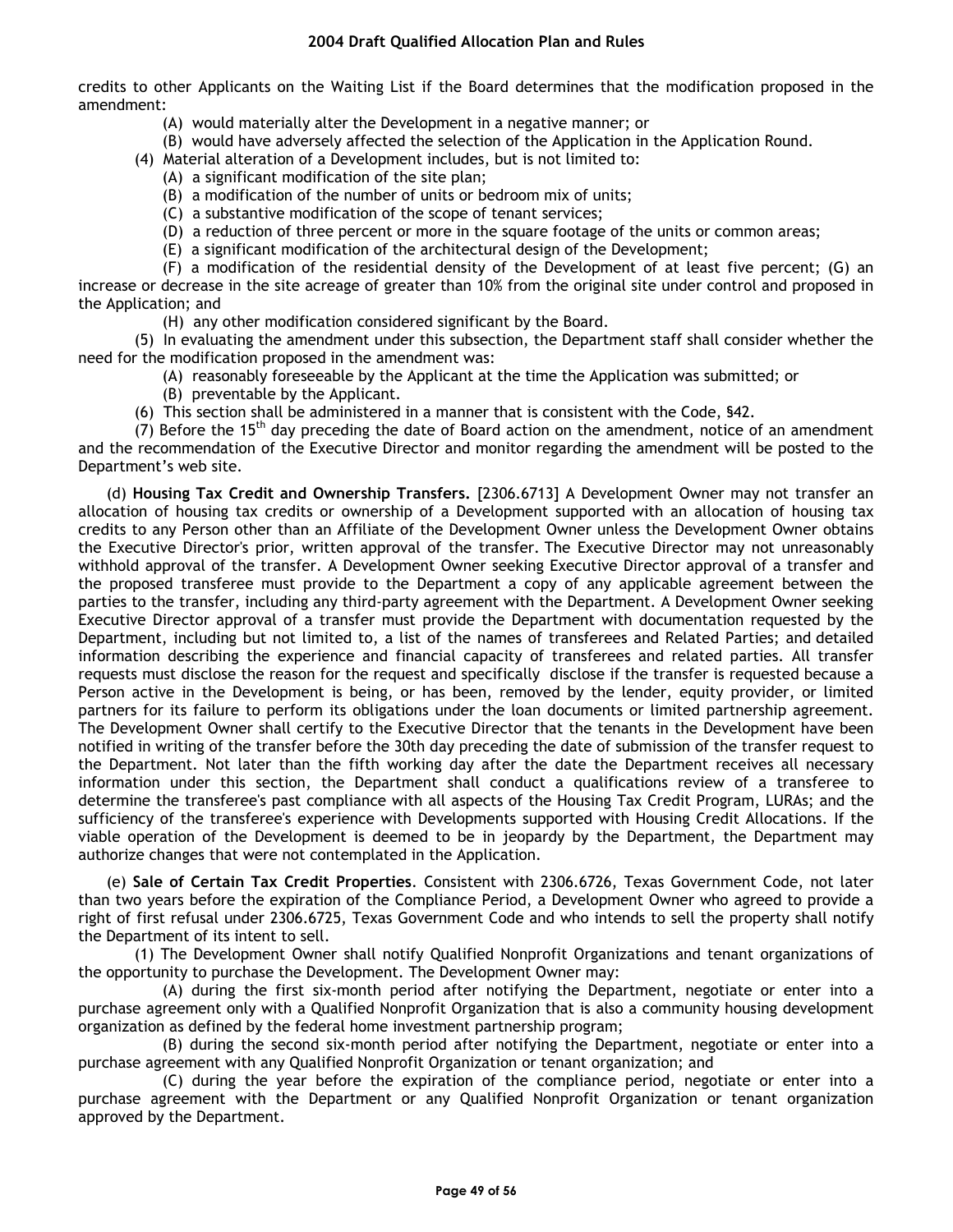(2) Notwithstanding items for which points were received consistent with  $$50.9(q)$  of this title, a Development Owner may sell the Development to any purchaser after the expiration of the compliance period if a Qualified Nonprofit Organization or tenant organization does not offer to purchase the Development at the minimum price provided by §42(i)(7), Internal Revenue Code of 1986 (26 U.S.C. Section 42(i)(7)), and the Department declines to purchase the Development.

(f) **Withdrawals.** An Applicant may withdraw an Application prior to receiving a Commitment Notice, Determination Notice, Carryover Allocation Document or Housing Credit Allocation, or may cancel a Commitment Notice or Determination Notice by submitting to the Department a notice, as applicable, of withdrawal or cancellation, and making any required statements as to the return of any tax credits allocated to the Development at issue.

(g) **Cancellations.** The Department may cancel a Commitment Notice, Determination Notice or Carryover Allocation prior to the issuance of IRS Form 8609 with respect to a Development if:

(1) The Applicant or the Development Owner, or the Development, as applicable, fails to meet any of the conditions of such Commitment Notice or Carryover Allocation or any of the undertakings and commitments made by the Development Owner in the Applications process for the Development;

(2) any statement or representation made by the Development Owner or made with respect to the Development Owner or the Development is untrue or misleading;

(3) an event occurs with respect to the Applicant or the Development Owner which would have made the Development's Application ineligible for funding pursuant to §50.5 of this title if such event had occurred prior to issuance of the Commitment Notice or Carryover Allocation; or

(4) The Applicant or the Development Owner or the Development, as applicable, fails to comply with these Rules or the procedures or requirements of the Department.

(h) **Alternative Dispute Resolution Policy.** In accordance with Section 2306.082, Texas Government Code, it is the Department's policy to encourage the use of appropriate alternative dispute resolution procedures ("ADR") under the Governmental Dispute Resolution Act, Chapter 2009, Texas Government Code, to assist in resolving disputes under the Department's jurisdiction. As described in Chapter 154, Civil Practices and Remedies Code, ADR procedures include mediation and nonbinding arbitration. Except as prohibited by the Department's ex parte communications policy, the Department encourages informal communications between Department staff and applicants, and other interested persons, to exchange information and informally resolve disputes. The Department also has administrative appeals processes to fairly and expeditiously resolve disputes. If at anytime an applicant or other person would like to engage the Department in an ADR process, the person may send a proposal to the Department's General Counsel and Dispute Resolution Coordinator. The proposal should describe the dispute and the details of the process proposed (including proposed participants, third party, when, where, procedure, and cost). The Department will evaluate whether the proposed process would fairly, expeditiously, and efficiently assist in resolving the dispute and promptly respond to the proposal.

# **§50.19. Compliance Monitoring and Material Non-Compliance.**

(a) The Code, §42(m)(1)(B)(iii), requires the Department as the housing credit agency to include in its QAP a procedure that the Department will follow in monitoring Developments for compliance with the provisions of the Code, §42 and in notifying the IRS of any noncompliance of which the Department becomes aware. Detailed compliance rules are set forth in Department Rule §60.1 of this title, to be proposed and in the Owner's Compliance Manual prepared by the Department's Compliance Division, as amended from time to time. Such procedure only addresses forms and records that may be required by the Department to enable the Department to monitor a Development for violations of the Code and the LURA and to notify the IRS of any such noncompliance. This procedure does not address forms and other records that may be required of Development Owners by the IRS more generally, whether for purposes of filing annual returns or supporting Development Owner tax positions during an IRS audit.

(b) The Department, through the division with responsibility for compliance matters, shall monitor for compliance with all applicable requirements the entire construction or rehabilitation phase associated with any Development under this title. The Department will monitor under this requirement by requiring a copy of reports from all construction inspections performed for the lender and/or syndicator for the Development. Those reports must indicate that the Department may rely on those reports. The Department may provide those inspectors for the lender and/or syndicator with required documentation to be completed that will confirm satisfaction of the requirements of this rule. If necessary, the Department may obtain a Third Party inspection report for purposes of monitoring. The Development Owner must provide the Department with copies of all inspections made throughout the construction of the Development within fifteen days of the date the inspection occurred. The Department, or any Third Party inspector hired by the Department, shall be provided, upon request, any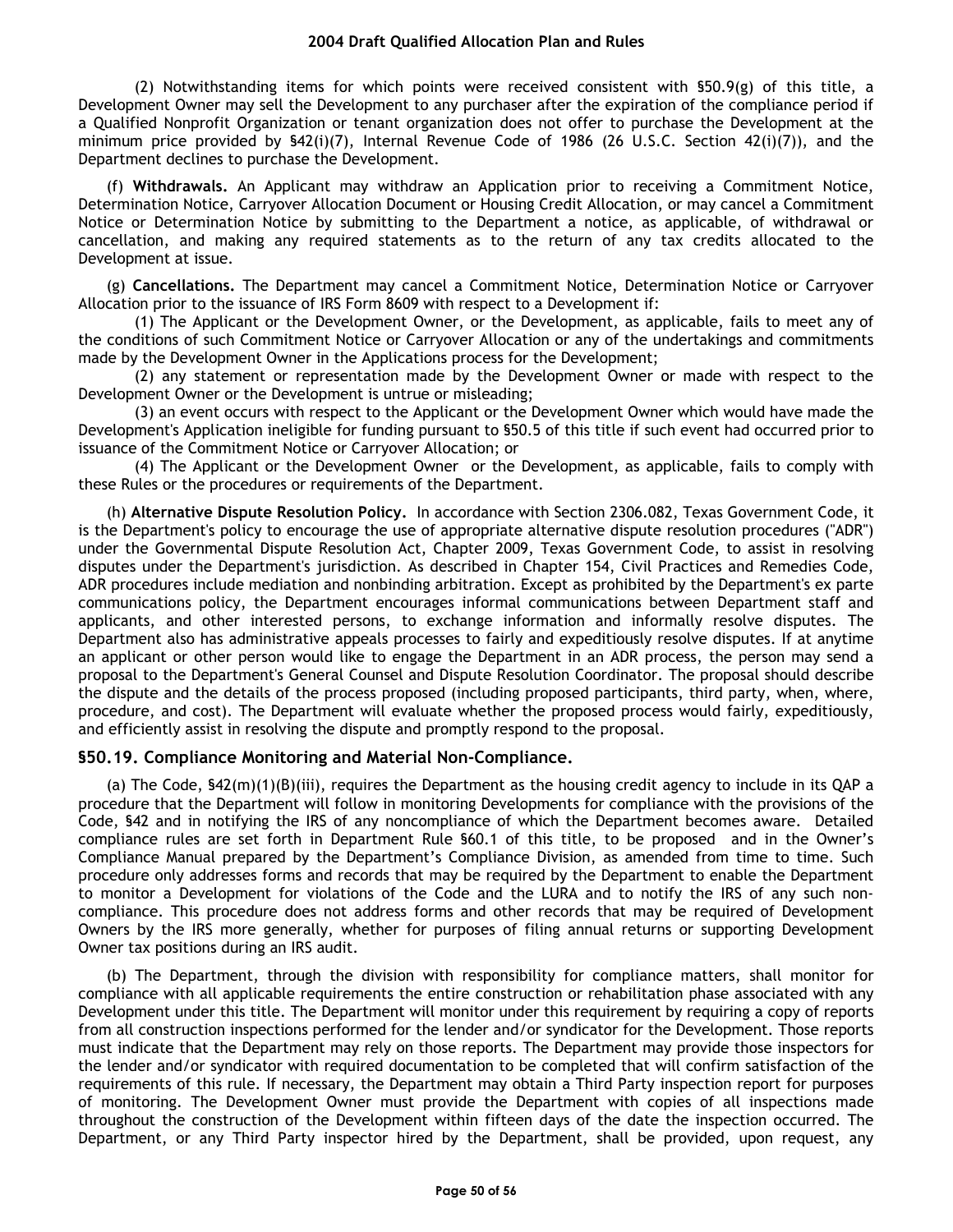construction documents, plans or specifications for the Development to perform these inspections. If reports are not submitted to the Department or can not be relied upon, the Applicant will be responsible for payment of any necessary inspections. The monitoring level for each Development must be based on the amount of risk associated with the Development. The Department shall use the division responsible for credit underwriting matters and the division responsible for compliance matters to determine the amount of risk associated with each Development. After completion of a Development's construction phase, the Department shall periodically review the performance of the Development to confirm the accuracy of the Department's initial compliance evaluation during the construction phase. Developments having financing from TX-USDA-RHS will be exempt from these inspections, provided that the Development Owner provides the Department with copies of all inspections made by TX-USDA-RHS throughout the construction of the Development within fifteen days of the date the inspection occurred. [2306.081(a) to (c); 2306.6719]

(c) The Department will monitor compliance with all representations made by the Development Owner in the Application and in the LURA, whether required by the Code, Treasury Regulations or other rulings of the IRS, or undertaken by the Development Owner in response to Department requirements or criteria.

(d) The Development Owner must collect information and retain records for each qualified low income building in the Development, on a monthly basis (with respect to the first year of a building's Credit Period and on an annual basis, thereafter in accordance with IRS Regulation 1.42-5(b)(1) and (2)).

(e) The Development Owner will deliver to the Department no later than the last day in April each year, the current audited financial statements, in form and content satisfactory to the Department, itemizing the income and expenses of the Development for the prior year.

(f) Specifically, to evidence compliance with the requirements of the Code,  $$42(h)(6)(B)(iv)$  which requires that the LURA prohibit Development Owners of all tax credit Developments placed in service after August 10, 1993 from refusing to lease to persons holding Section 8 vouchers or certificates because of their status as holders of such Section 8 voucher or certificate. Development Owners must comply with Department rules under 10 TAC §1.14 of this title. [2306.6728 and 2306.269(b)(1) and (2)]

#### (g) Certification and Review.

(1) On or before February 1st of each year, the Department will send each Development Owner of a completed Development the Fair Housing Sponsor Report (form provided by the Department) to be completed by the Development Owner and returned to the Department on or before the first day of March of each year in the Compliance Period. Any Development for which the certification is not received by the Department, is received past due, or is incomplete, improperly completed or not signed by the Development Owner, will be considered not in compliance with the provisions of §42 of the Code and reported to the IRS on Form 8823, Low Income Housing Credit Agencies Report of Non Compliance. The Fair Housing Sponsor Report, Part A "Owner's Certification of Program Compliance" shall cover the preceding calendar year and shall at a minimum cover the requirements under IRS Regulation 1.42-5(c) and §60.1 of this title, to be proposed.

#### (2) Review.

(A) The Department staff will review the Fair Housing Sponsor Report for compliance with the requirements of the Code, §42.

(B) The Department will monitor the Development for compliance under Section 42 and §60.1 of this title, to be proposed.

(C) The Department will perform on-site inspections of all buildings in each low income Development by the end of the second calendar year following the year the last building in the Development is placed in service and, for at least 20% of the low income Units in each Development, inspect the Units and review the low income certifications, the documentation the Development Owner has received to support the certifications, the rent records for each low income tenant in those Units, and any additional information that the Department deems necessary.

(D) At least once every three years, the Department will conduct on-site inspections of all buildings in the Development, and for at least 20% of the Development's low income Units, inspect the Units and review the low income certifications, the documentation supporting the certifications, and the rent records for the tenants in those Units.

(3) Exception. The Department may, at its discretion, enter into a Memorandum of Understanding with the TX-USDA-RHS, whereby the TX-USDA-RHS agrees to provide to the Department information concerning the income and rent of the tenants in buildings financed by the TX-USDA-RHS under its §515 program. Owners of such buildings may be excepted from the review procedures of subparagraph (B) or (C) of paragraph (2) of this subsection or both; however, if the information provided by TX-USDA-RHS is not sufficient for the Department to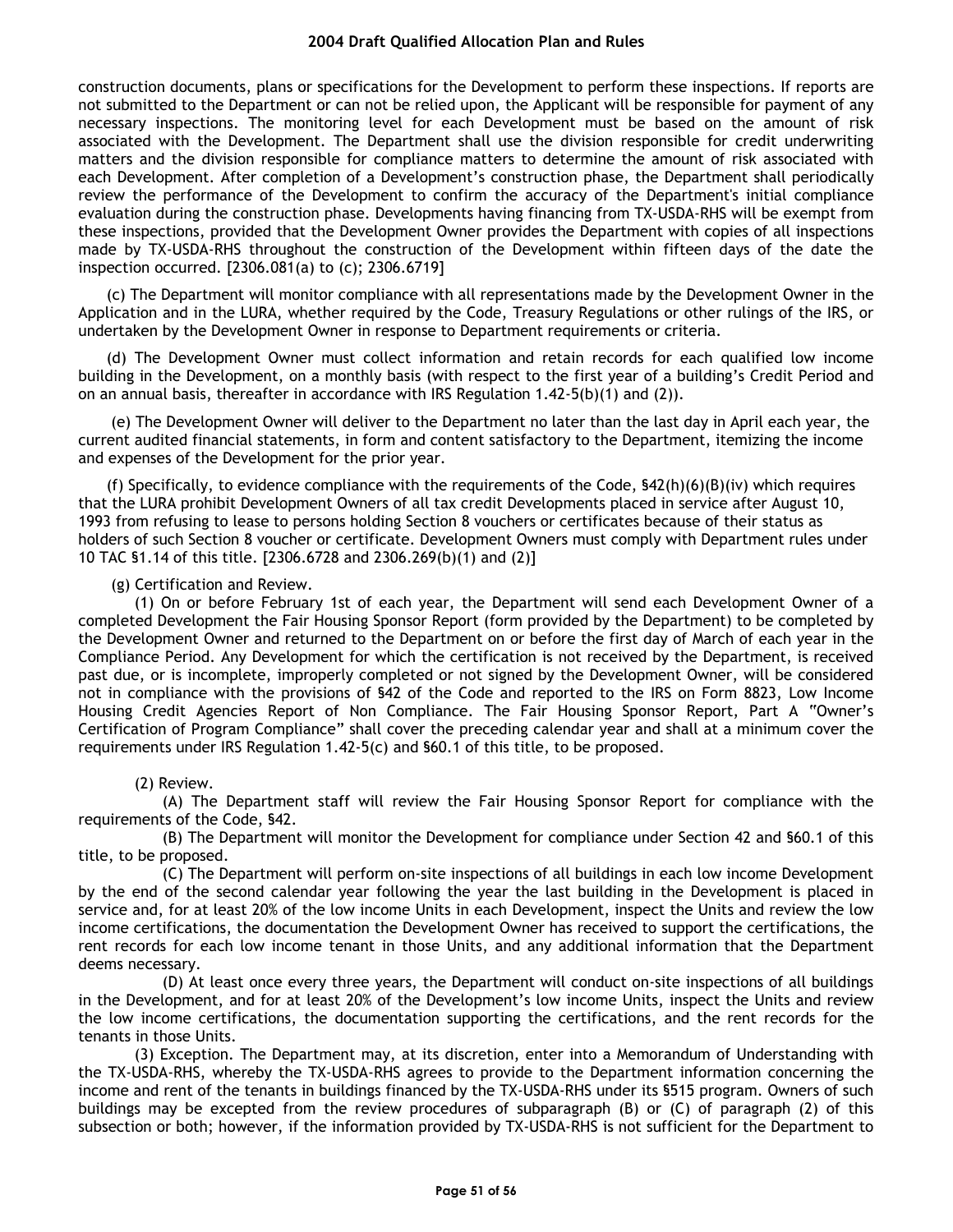make a determination that the income limitation and rent restrictions of the Code,  $$42(g)(1)$  and (2), are met, the Development Owner must provide the Department with additional information. TX-USDA-RHS Developments satisfy the definition of Qualified Elderly Development if they meet the definition for elderly used by TX-USDA-RHS , which includes persons with disabilities.

(h) Inspection provision. The Department retains the right to perform an on site inspection of any low income Development including all books and records pertaining thereto through either the end of the Compliance Period or the end of the period covered by any Extended Low Income Housing Commitment, whichever is later. An inspection under this subsection may be in addition to any review under subsection  $(g)(2)(C)$  of this section.

(i) Inspection Standard. For the on-site inspections of buildings and low income Units, the Department shall review any local health, safety, or building code violations reported to, or notices of such violations provided by the Development Owner, and determine whether the Units satisfy local health, safety, and building codes or the uniform physical condition standards for public housing established by HUD (24 CFR 5.703). The HUD physical condition standards do not supersede or preempt local health, safety and building codes. Developments must continue to satisfy these codes and if the Department becomes aware of any violation of these codes, the violations must be reported to the IRS.

(j) The Department retains the right to require the Owner to submit tenant data in the electronic format as developed by the Department. The Department will provide general instruction regarding the electronic transfer of data.

(k) Notices to Owner. The Department will provide prompt written notice to the Development Owner if the Department does not receive the certification described in subsection (g)(1) of this section or discovers through audit, inspection, review or any other manner, that the Development is not in compliance with the provisions of the Code, §42 or the LURA. The notice will specify a correction period which will not exceed 90 days from the date of notice to the Development Owner, during which the Development Owner may respond to the Department's findings, bring the Development into compliance, or supply any missing certifications. The Department may extend the correction period for up to six months from the date of notice to the Development Owner if it determines there is good cause for granting an extension. If any communication to the Development Owner under this section is returned to the Department as unclaimed or undeliverable, the Development may be considered not in compliance without further notice to the Development Owner.

(l) Notice to the IRS.

(1) Regardless of whether the noncompliance is corrected, the Department is required to file IRS Form 8823 with the IRS. IRS Form 8823 will be filed not later than 45 days after the end of the correction period specified in the Notice to Owner (including any extensions permitted by the Department), but will not be filed before the end of the correction period. The Department will explain on IRS Form 8823 the nature of the noncompliance and will indicate whether the Development Owner has corrected the non-compliance or failure to certify.

(2) If a particular instance of non-compliance is not corrected within three years after the end of the permitted correction period, the Department is not required to report any subsequent correction to the IRS.

(3) The Department will retain records of noncompliance or failure to certify for six years beyond the Department's filing of the respective IRS Form 8823. In all other cases, the Department will retain the certification and records described in this section for three years from the end of the calendar year the Department receives the certifications and records.

(m) Notices to the Department. A Development Owner must comply with §50.18(d) of this title for the event listed in paragraph (1) of this subsection and must notify the division responsible for compliance within the Department in writing of the events listed in paragraphs (2) and (3) of this subsection.

(1) prior to any sale, transfer, exchange, or renaming of the Development or any portion of the Development. For Rural Developments that are federally assisted or purchased from HUD, the Department shall not authorize the sale of any portion of the Development;

(2) any change of address to which subsequent notices or communications shall be sent; or

(3) within thirty days of the placement in service of each building, the Department must be provided the in service date of each building.

(n) Liability. Compliance with the requirements of the Code, §42 is the sole responsibility of the Development Owner of the building for which the credit is allowable. By monitoring for compliance, the Department in no way assumes any liability whatsoever for any action or failure to act by the Development Owner including the Development Owner's noncompliance with the Code, §42.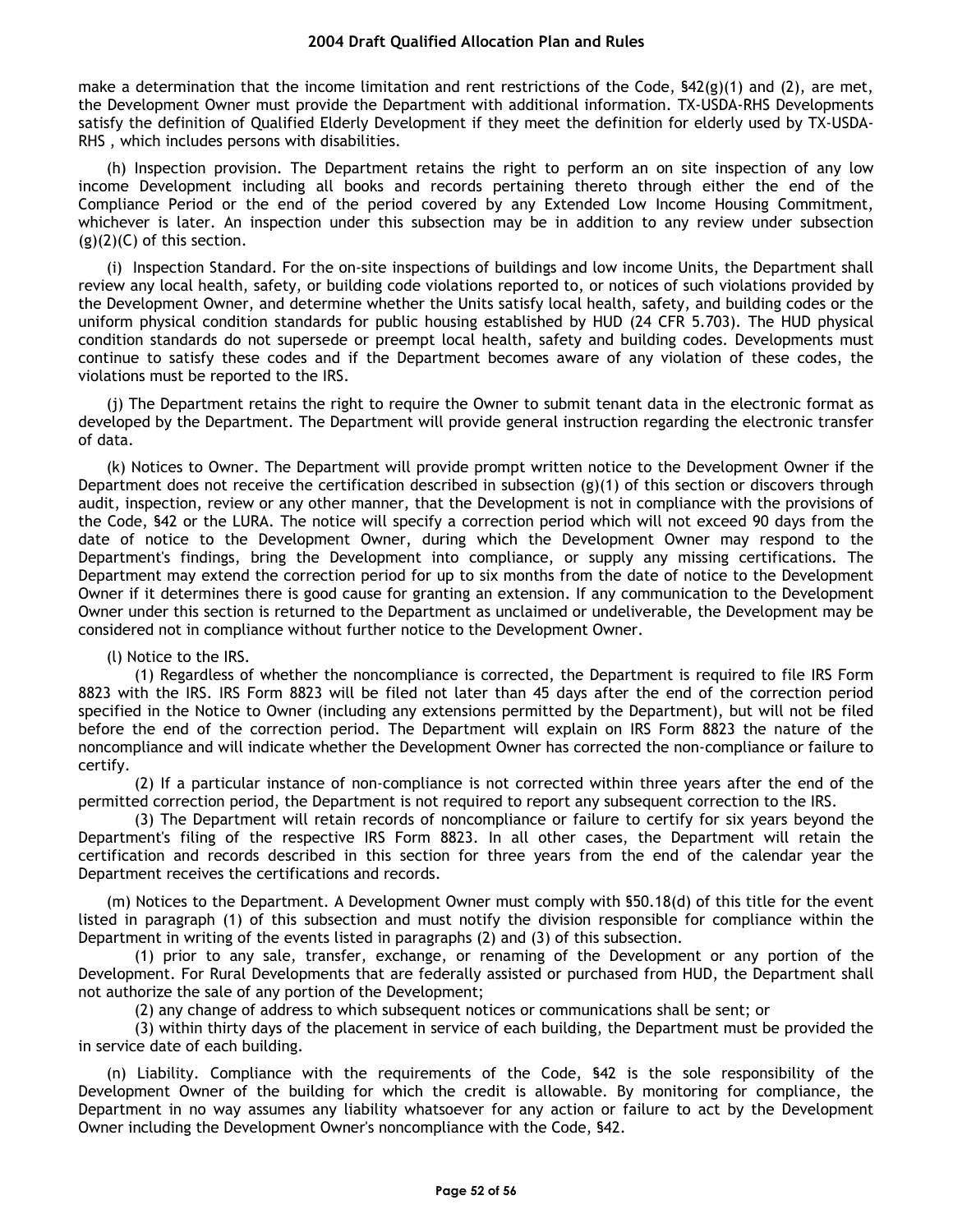(o) These provisions apply to all buildings for which a housing tax credit is, or has been, allowable at any time. The Department is not required to monitor whether a building or Development was in compliance with the requirements of the Code, §42, prior to January 1, 1992. However, if the Department becomes aware of noncompliance that occurred prior to January 1, 1992, the Department is required to notify the IRS in a manner consistent with subsection (j) of this section.

(p) Material Non-Compliance. [2306.185(a)] In accordance with §50.5(b)(3) and (4) of this title, the Department will disqualify an Application for funding if the Applicant, the Development Owner, or the General Contractor, or any Affiliate of the General Contractor that is active in the ownership or Control of one or more other low income rental housing properties located in or outside the State of Texas is determined by the Department to be in Material Non-Compliance on the date the Application Round closes. The Department will classify a property as being in Material Non-Compliance when such property has a Non-Compliance score that is equal to or exceeds 30 points in accordance with the methodology and point system set forth in this subsection, or if in accordance with §50.5(b)(4) of this title, the Department makes a determination that the non-compliance reported would equal or exceed a non-compliance score of 30 points if measured in accordance with the methodology and point system set forth in §60.1 of this title, to be proposed.

(q) Utility Allowances utilized during affordability period. The Department will monitor to determine whether rents comply with the published tax credit rent limits using the utility allowances established by the local housing authority. If there is more than one entity (Section 8 administrator, public housing authority) responsible for setting the utility allowance(s) in the area of the Development location, then the Utility Allowance selected must be the one which most closely reflects the actual utility costs in that Development area. In this case, documentation from the local utility provider supporting the selection must be provided.

# **§50.20. Department Records, Application Log, IRS Filings.**

(a) **Department Records.** At all times during each calendar year the Department shall maintain a record of the following:

(1) the cumulative amount of the State Housing Credit Ceiling that has been committed pursuant to Commitment Notices during such calendar year;

(2) the cumulative amount of the State Housing Credit Ceiling that has been committed pursuant to Carryover Allocation Documents during such calendar year;

(3) the cumulative amount of Housing Credit Allocations made during such calendar year; and

(4) the remaining unused portion of the State Housing Credit Ceiling for such calendar year.

(b) **Application Log.** [2306.6702(a)(3) and 2306.6709] The Department shall maintain for each Application an Application Log that tracks the Application from the date of its submission. The Application Log will contain, at a minimum, the information identified in paragraphs (1) through (9) of this subsection.

(1) the names of the Applicant and all General Partners of the Development Owner, the owner contact name and phone number, and full contact information for all members of the Development Team;

(2) the name, physical location, and address of the Development, including the relevant Uniform State Service Region of the state;

(3) the number of Units and the amount of housing tax credits requested for allocation by the Department to the Applicant;

(4) any Set-Aside category under which the Application is filed;

(5) the requested and awarded score of the Application in each scoring category adopted by the Department under the Qualified Allocation Plan;

(6) any decision made by the Department or Board regarding the Application, including the Department's decision regarding whether to underwrite the Application and the Board's decision regarding whether to allocate housing tax credits to the Development;

(7) the names of individuals making the decisions described by paragraph (6) of this subsection, including the names of Department staff scoring and underwriting the Application, to be recorded next to the description of the applicable decision;

(8) the amount of housing tax credits allocated to the Development; and

(9) a dated record and summary of any contact between the Department staff, the Board, and the Applicant or any Related Parties.

(c) **IRS Filings.** The Department shall mail to the Internal Revenue Service, not later than the 28th day of the second calendar month after the close of each calendar year during which the Department makes Housing Credit Allocations, the original of each completed (as to Part I) IRS Form 8609, a copy of which was mailed or delivered by the Department to a Development Owner during such calendar year, along with a single completed IRS Form 8610, Annual Low Income Housing Credit Agencies Report. When a Carryover Allocation is made by the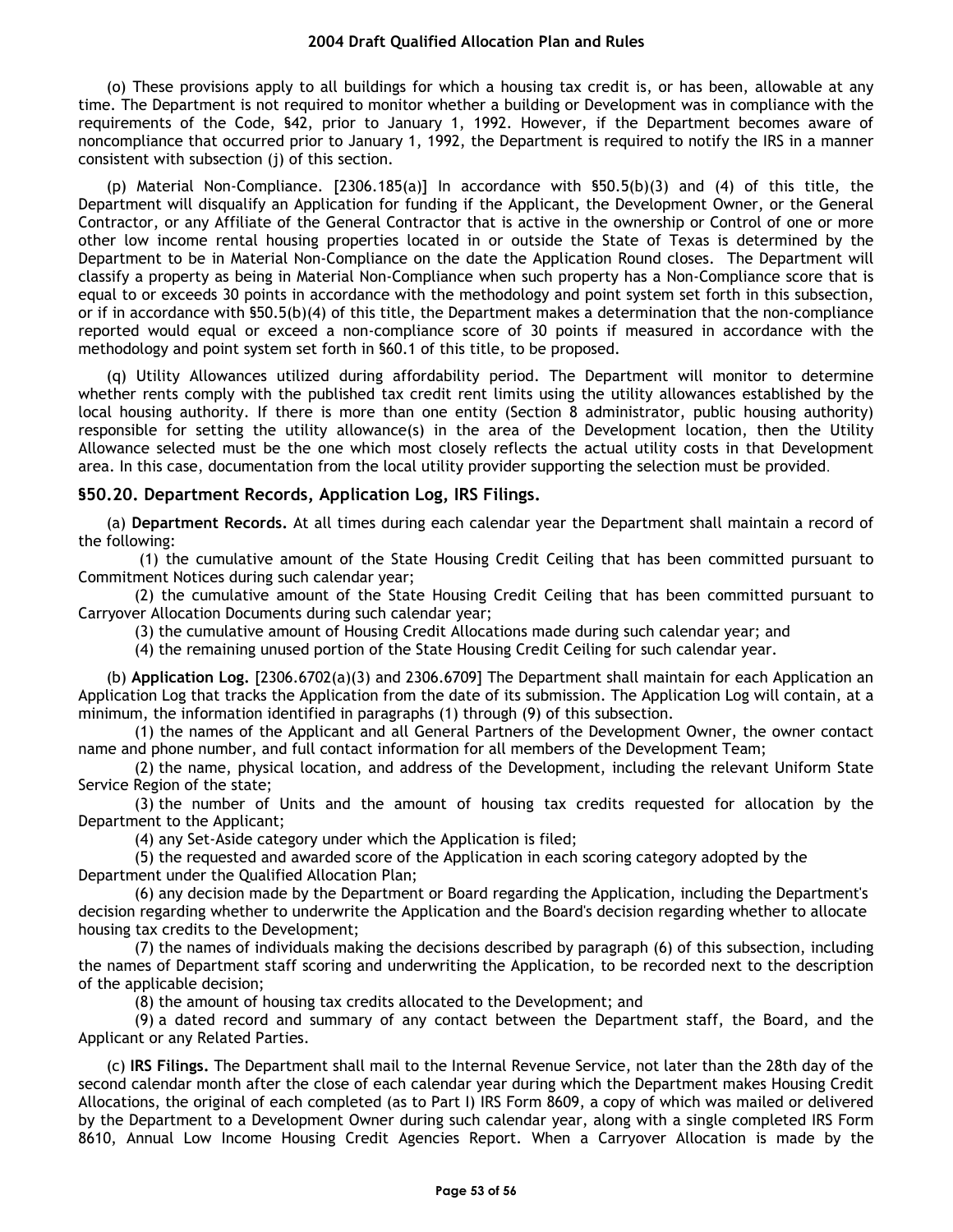Department, a copy of the Carryover Allocation Agreement will be mailed or delivered to the Development Owner by the Department in the year in which the building(s) is placed in service, and thereafter the original will be mailed to the Internal Revenue Service in the time sequence in this subsection. The original of the Carryover Allocation Document will be filed by the Department with IRS Form 8610 for the year in which the allocation is made. The original of all executed Agreement and Election Statements shall be filed by the Department with the Department's IRS Form 8610 for the year a Housing Credit Allocation is made as provided in this section. The Department shall be authorized to vary from the requirements of this section to the extent required to adapt to changes in IRS requirements.

# **§50.21. Program Fees, Refunds, Public Information Requests, Amendments of Fees and Notification of Fees, Extensions.**

(a) **Timely Payment of Fees.** All fees must be paid as stated in this section. Any fees, as further described in this section, that are not timely paid will cause an Applicant to be ineligible to apply for tax credits and additional tax credits and ineligible to submit extension requests, ownership changes and Application amendments. Payments made by check, for which insufficient funds are available, may cause the Application, commitment or allocation to be terminated.

(b) **Pre-Application Fee.** Each Applicant that submits a Pre-Application shall submit to the Department, along with such Pre-Application, a non refundable Pre-Application fee, in the amount of \$5 per Unit. Units for the calculation of the Pre-Application Fee include all Units within the Development, including tax credit, market rate and owner-occupied Units. Pre-Applications without the specified Pre-Application Fee in the form of a check will not be accepted. Pre-Applications in which a CHDO or Qualified Nonprofit Organization intends to serve as the managing General Partner of the Development Owner, or Control the managing General Partner of the Development Owner, will receive a discount of 10% off the calculated Pre-Application fee.

(c) **Application Fee.** Each Applicant that submits an Application shall submit to the Department, along with such Application, an Application fee. For Applicants having submitted a Pre-Application which met Pre-Application Threshold and for which a Pre-Application fee was paid, the Application fee will be \$15 per Unit. For Applicants not having submitted a Pre-Application, the Application fee will be \$20 per Unit. Units for the calculation of the Application Fee include all Units within the Development, including tax credit, market rate and owner-occupied Units. Applications without the specified Application Fee in the form of a check will not be accepted. Applications in which a CHDO or Qualified Nonprofit Organization intends to serve as the managing General Partner of the Development Owner, or Control the managing General Partner of the Development Owner, will receive a discount of 10% off the calculated Application fee. [2306.6716(d)]

(d) **Refunds of Pre-Application or Application Fees.** [2306.6716(c)] The Department shall refund the balance of any fees collected for a Pre-Application or Application that is withdrawn by the Applicant or that is not fully processed by the Department. The amount of refund on Applications not fully processed by the Department will be commensurate with the level of review completed. Intake and data entry will constitute 30% of the review, the site visit will constitute 45% of the review, and Threshold and Selection review will constitute 25% of the review. The Department must provide the refund to the Applicant not later than the 30<sup>th</sup> day after the date the last official action is taken with respect to the Application.

(e) **Third Party Underwriting Fee.** Applicants will be notified in writing prior to the evaluation of a Development by an independent external underwriter in accordance with §50.9(d)(4) of this title if such a review is required. The fee must be received by the Department prior to the engagement of the underwriter. The fees paid by the Development Owner to the Department for the external underwriting will be credited against the commitment fee established in subsection (f) of this section, in the event that a Commitment Notice or Determination Notice is issued by the Department to the Development Owner.

(f) **Commitment or Determination Notice Fee**. Each Development Owner that receives a Commitment Notice or Determination Notice shall submit to the Department, not later than the expiration date on the commitment notice, a non-refundable commitment fee equal to 4% of the annual Housing Credit Allocation amount. The commitment fee shall be paid by check.

(g) **Compliance Monitoring Fee**. Upon the Development being placed in service, the Development Owner will pay a compliance monitoring fee in the form of a check equal to \$25 per tax credit Unit per year or \$100, whichever is greater. Payment of the first year's compliance monitoring fee must be received by the Department prior to the release of the IRS Form 8609 on the Development. Subsequent anniversary dates on which compliance monitoring fee payments are due shall be determined by the date the Development was placed in service.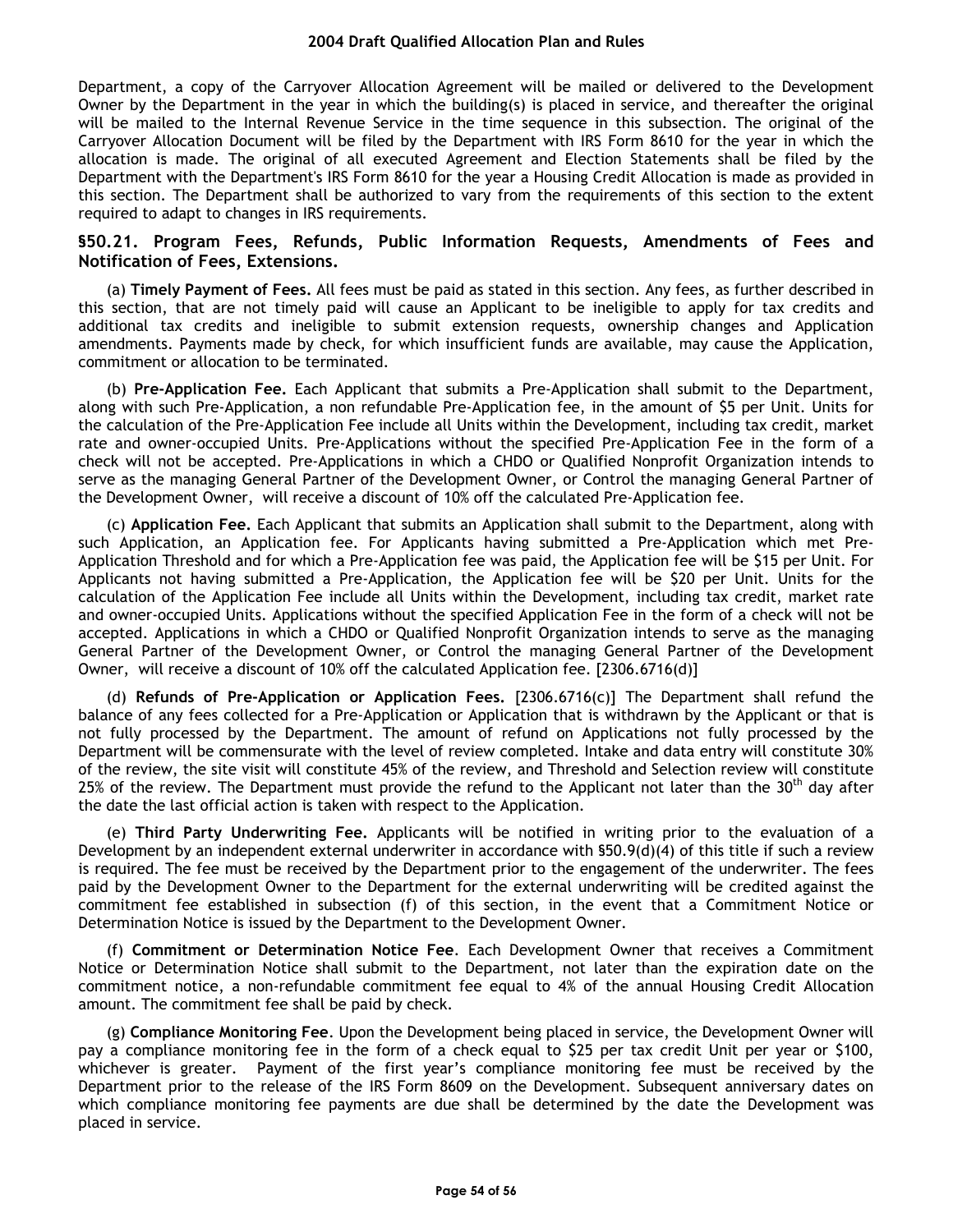(h) **Building Inspection Fee**. The Building Inspection Fee must be paid at the time the Commitment Fee is paid. The Building Inspection Fee for all Developments is \$750. Inspection fees in excess of \$750 may be charged to the Development Owner not to exceed an additional \$250 per Development. Developments receiving financing through TX-USDA-RHS that will not have construction inspections performed through the Department will be exempt from the payment of an inspection fee.

(i) **Public Information Requests**. Public information requests are processed by the Department in accordance with the provisions of the Government Code, Chapter 552. The Texas Building and Procurement Commission (formerly General Services Commission) determines the cost of copying, and other costs of production.

(j) **Periodic Adjustment of Fees by the Department and Notification of Fees**. [2306.6716(b)] All fees charged by the Department in the administration of the tax credit program will be revised by the Department from time to time as necessary to ensure that such fees compensate the Department for its administrative costs and expenses. The Department shall publish each year an updated schedule of Application fees that specifies the amount to be charged at each stage of the Application process. Unless otherwise determined by the Department, all revised fees shall apply to all Applications in process and all Developments in operation at the time of such revisions.

(k) **Extension Requests**. All extension requests relating to the Commitment Notice, Carryover, Closing of Construction Loan, Substantial Construction Commencement, Placed in Service or Cost Certification requirements shall be submitted to the Department in writing and be accompanied by a non-refundable extension fee in the form of a check in the amount of \$2,500. Such requests must be submitted to the Department at least 20 days prior to the date for which an extension is being requested and will not be accepted any later than this deadline date. The extension request shall specify a requested extension date and the reason why such an extension is required. Carryover extension requests shall not request an extended deadline later than December 1st of the year the Commitment Notice was issued. The Department, in its sole discretion, may consider and grant such extension requests for all items except for the Closing of Construction Loan and Substantial Construction Commencement. The Board may grant extensions, for the Closing of Construction Loan and Substantial Construction Commencement. The Board may waive related fees for good cause.

#### **§50.22. Manner and Place of Filing All Required Documentation.**

(a) All Applications, letters, documents, or other papers filed with the Department will be received only between the hours of 8:00 a.m. and 5:00 p.m. on any day which is not a Saturday, Sunday or a holiday established by law for state employees.

(b) All notices, information, correspondence and other communications under this title shall be deemed to be duly given if delivered or sent and effective in accordance with this subsection. Such correspondence must reference that the subject matter is pursuant to the Tax Credit Program and must be addressed to the Housing Tax Credit Program, Texas Department of Housing and Community Affairs, P.O. Box 13941, Austin, TX 78711- 3941 or for hand delivery or courier to 507 Sabine, Suite 400, Austin, Texas 78701. Every such correspondence required or contemplated by this title to be given, delivered or sent by any party may be delivered in person or may be sent by courier, telecopy, express mail, telex, telegraph or postage prepaid certified or registered air mail (or its equivalent under the laws of the country where mailed), addressed to the party for whom it is intended, at the address specified in this subsection. Regardless of method of delivery, documents must be received by the Department no later than 5:00 p.m. for the given deadline date. Notice by courier, express mail, certified mail, or registered mail will be considered received on the date it is officially recorded as delivered by return receipt or equivalent. Notice by telex or telegraph will be deemed given at the time it is recorded by the carrier in the ordinary course of business as having been delivered, but in any event not later than one business day after dispatch. Notice not given in writing will be effective only if acknowledged in writing by a duly authorized officer of the Department.

(c) If required by the Department, Development Owners must comply with all requirements to use the Department's web site to provide necessary data to the Department.

#### **§50.23. Waiver and Amendment of Rules.**